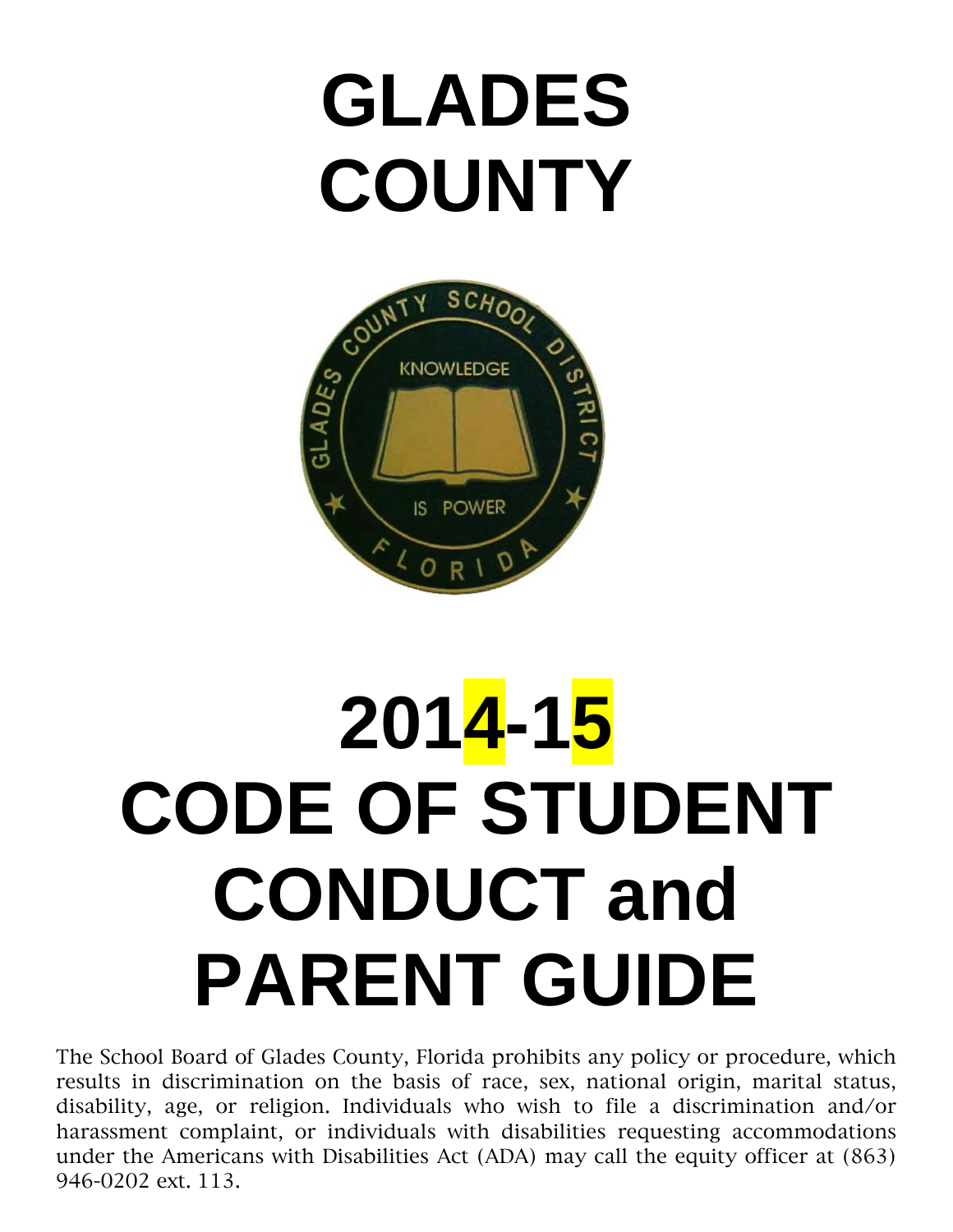## Nota: La 2013-2014 codigo de conducta del estudiante y guía para los padres está disponible en español en la oficina principal de cada escuela.

# Glades County Schools

Glades County Schools District Office P.O. Box 459 400 10th Street SW Moore Haven, FL 33471 863-946-2083 863-946-1529(fax) Superintendent: Scott Bass Director of Elementary Academic Services: Janet Harris Director of Student Support Services and ESE: Janice Foster Supervisor of Support Services: Michael Carter

Moore Haven Jr./Sr. High School P. O. Box 99 700 Terrier Pride Drive SW Moore Haven, FL 33471 863-946-0811 863-946-1532(fax) Principal: George Coates Asst. Principal: Neal Cain Guidance Counselor: Shannon Bass

Moore Haven Elementary School P. O. Box 160 401 Terrier Pride Drive SW Moore Haven, FL 33471 863-946-0737 863-946-1670(fax) Principal: Jim Brickel Asst. Principal: Felinda Langdale Guidance Counselor: Barbara Scruggs

West Glades School 2586 County Road 731 LaBelle, FL 33935 863-675-3490 863-675-3890(fax) Principal: Doreen Backes Asst. Principal: Jane Hatfield Guidance Counselor: Cathy Deerey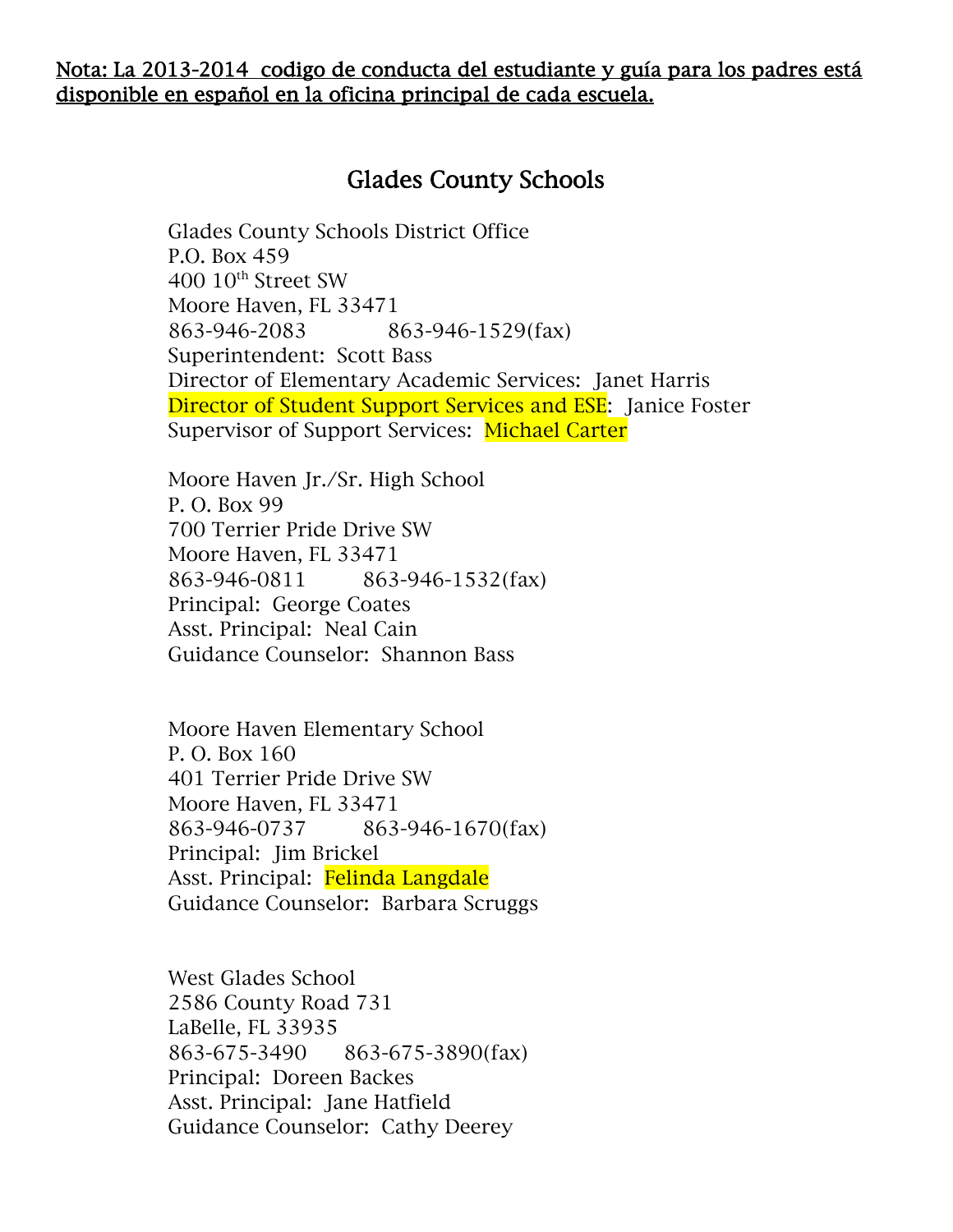Pemayetv Emahakv Charter School 100 East Harney Pond Road Okeechobee, FL 34974<br>863-467-2501 863-863-467-8610(fax) Principal: Brian Greseth Guidance Counselor: Jeanine Gran

# **CODE OF STUDENT CONDUCT**



# **THE SCHOOL BOARD OF**

# **GLADES COUNTY**

**Jenny Allen Patricia Pearce**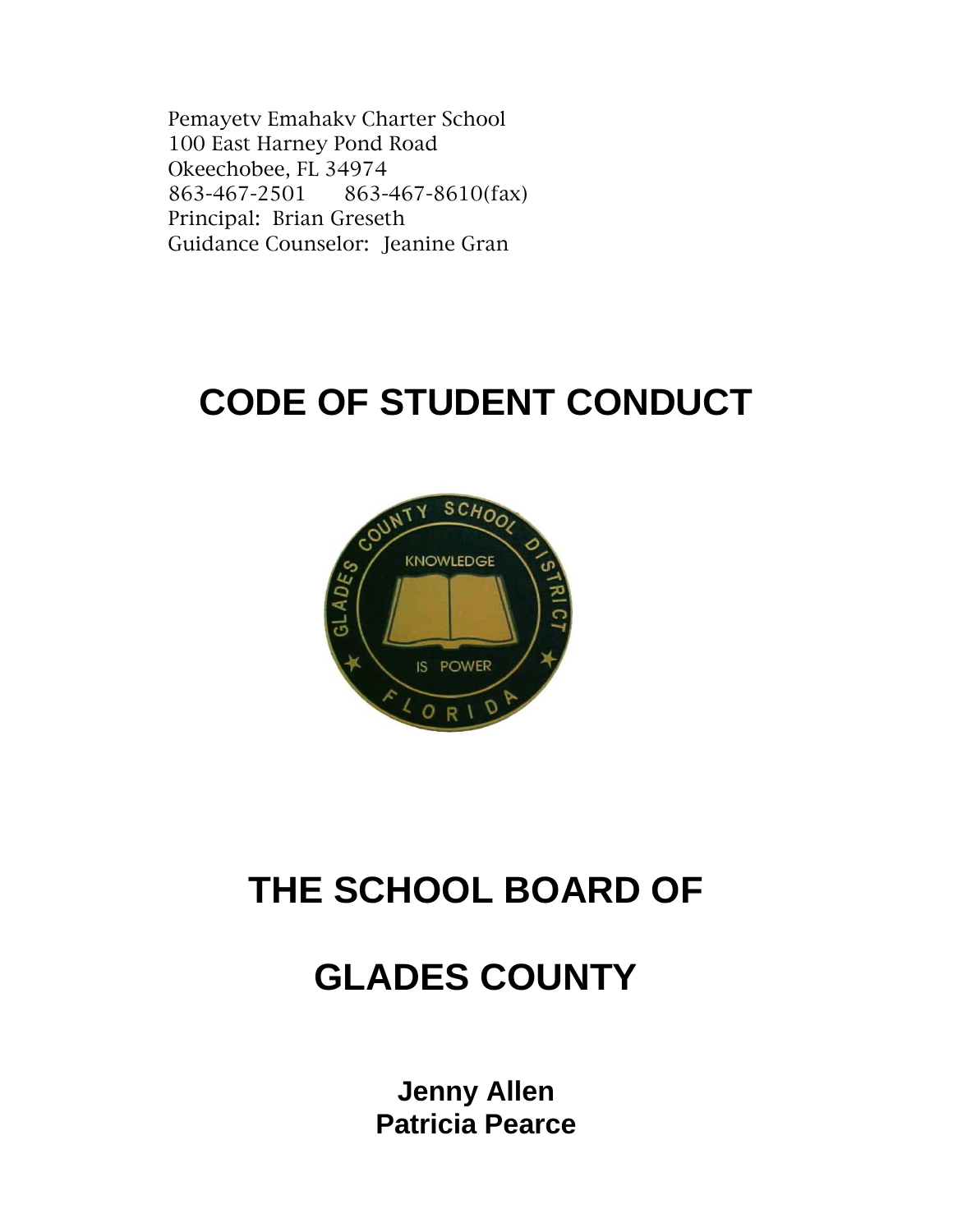# **Michael Pressley Janet Storey Jeri Wilson**

# **Scott Bass, Superintendent**

Dear Parents and Students,

 The Code of Student Conduct is the document that the School Board has approved to outline the guidance and direction concerning acceptable student behavior.

 The School District and staff encourage parents and students to review and become familiar with the Code of Student Conduct so there is a clear understanding of its contents. There are positive expectations, rights and responsibilities, in addition to consequences of offenses, outlined in this approved document.

 Student conduct is monitored by teachers and school administrators. Therefore, concerns about a school's response to student behavior should first be addressed to the teacher or school administrator. District staff will assist you as well after a decision has been rendered at the school level.

 The Code of Student Conduct is a document that guides and directs positive student behavior with hopes that all of our students will have a very productive year.

Sincerely,

Scott Bass Superintendent, Glades County School District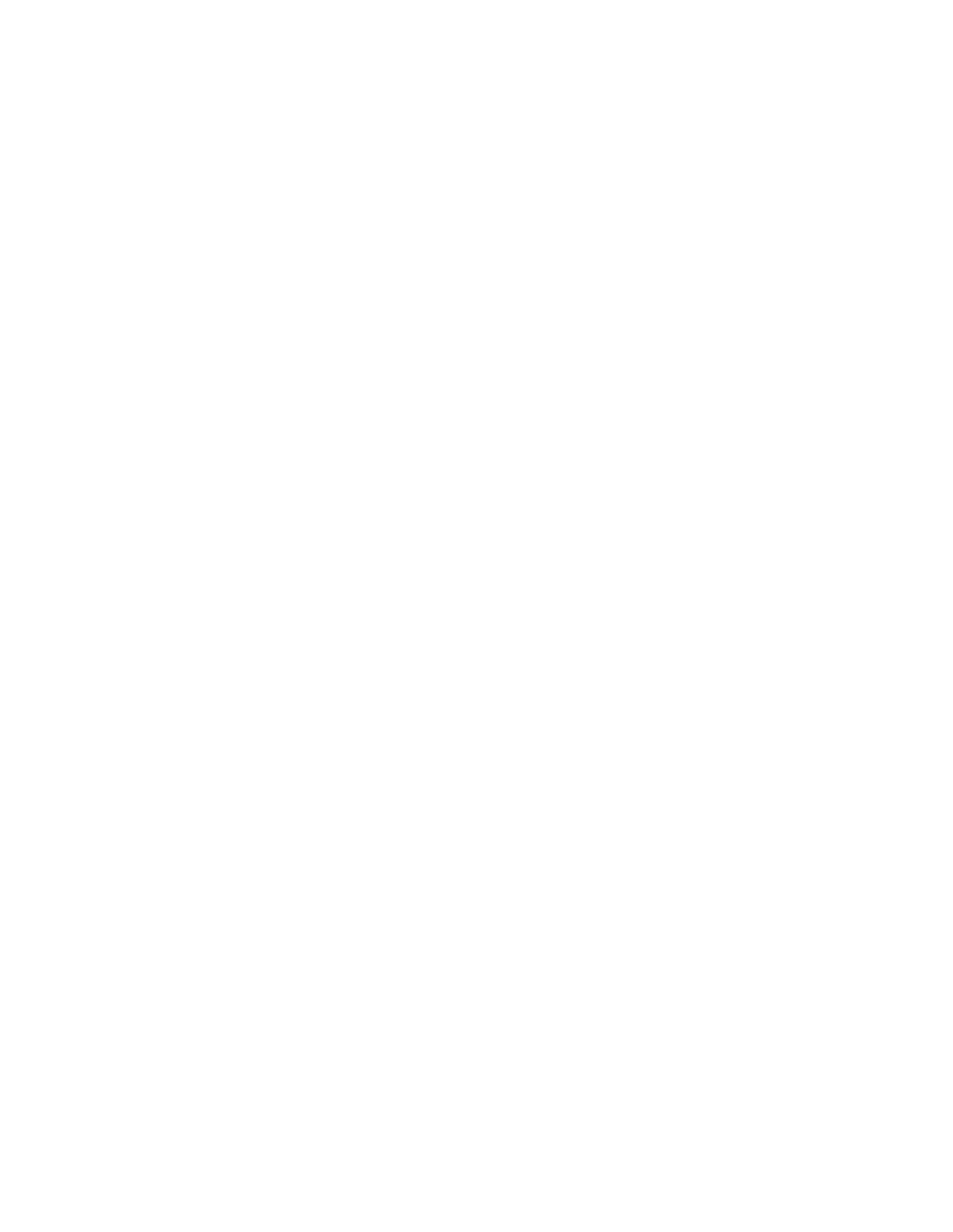Dear Parent or Guardian:

The Glades County Code of Student Conduct, Agreement for Acceptable Use and the Parent Guide was developed by a committee of students, parents, teachers and administrators.

The code clearly identifies most of the student behavior problems prevalent in school, school activities, school transportation and policies for acceptable use of electronic resources and communication. It also outlines what the penalty is for misconduct and inappropriate behavior.

It is our intention that you read the code not from a negative point of view but rather with the attitude that parents and students deserve to know the rules and then act accordingly.

After reading the code, please sign and return the **pink** form (the last page of this booklet) to the school within five days.

|         | Name of Student | Student Signature |
|---------|-----------------|-------------------|
| Grade   |                 |                   |
| Teacher | Parent/Guardian | Date              |

Estimados padres o custodios:

El Codigo de las Reglas de Conducta, Acuerdos Aceptables y Guía Para los Padres para los estudiantes del condado de Glades fue desarrollado por un grupo de padres, estudiantes, maestros y directores. Esta guia de reglas identifica varios problemas de comportamiento cometidos por los estudiantes durante la escuela, las actividades escolares especiales y en los autobuses. Tambien sirve para informarles acerca de las consecuencias de mala conducta y las polizas aceptables para el uso de recursos electronicos y medios de comuntcacion.

Esperamos que ustedes lean esta guia con una actitud positiva para que ustedes y sus hijos conozcan los reglamentos disciplinarios y procedan al respecto.

Despues de haber leido este codigo de conducta, favor de firmar y devolver la forma nosa (la ultima página)al colegio de su hijo/hija dentro de cinco dias.

Para adquirir una copia del codigo de conducta en espanol comuniquense con la escuela de su hijo(a).

| Nombre del Estudiante         | Firma de Estudiante |
|-------------------------------|---------------------|
| Grado                         |                     |
|                               |                     |
| Firma de Padres/Guardián<br>. | Fecha               |

Masetro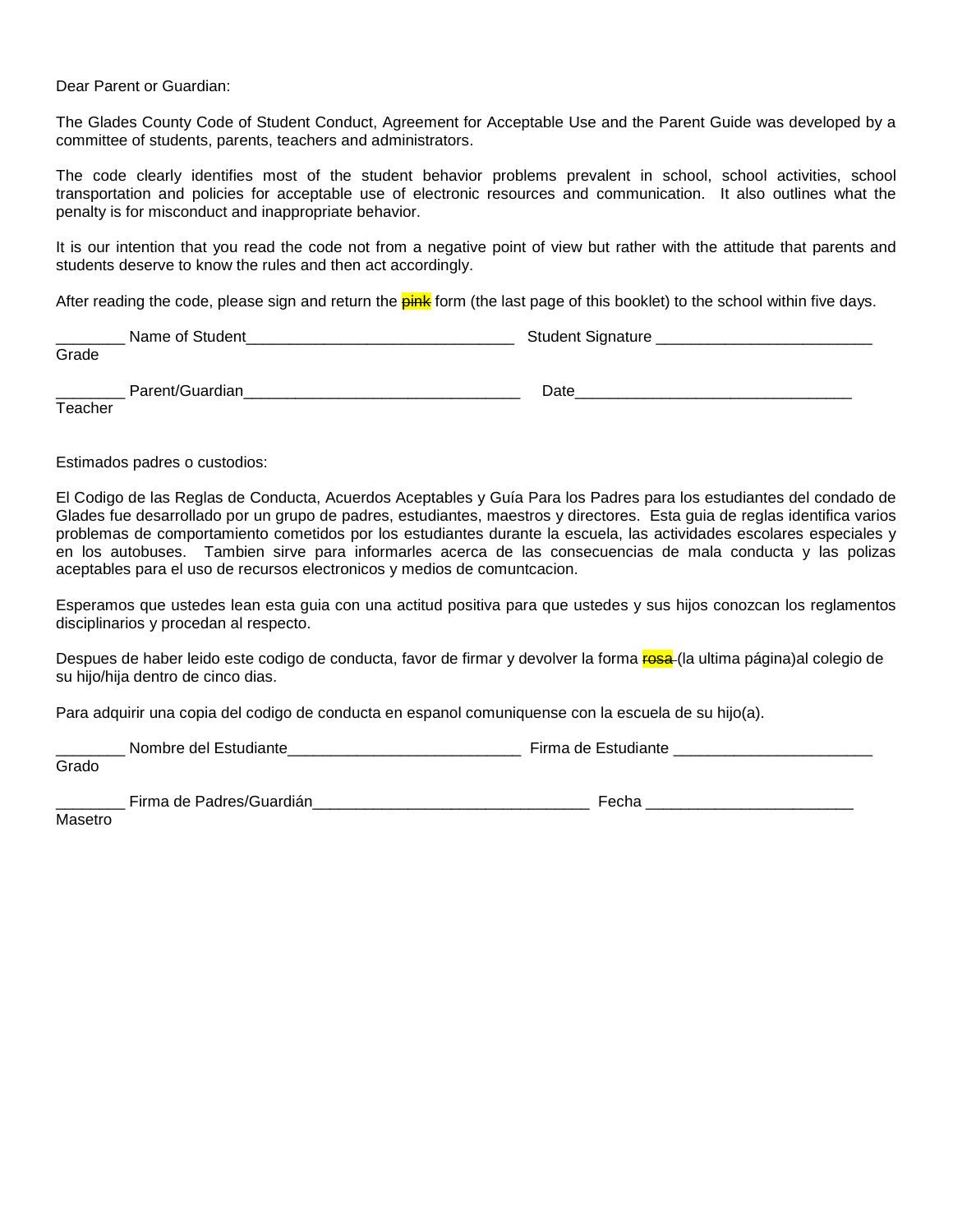### **TABLE OF CONTENTS**

### **CHAPTER 1**

### **CHAPTER 2**

### **CHAPTER 3**

| Student Transportation. |  |
|-------------------------|--|
|                         |  |
| Behavior on the Bus     |  |
| Student                 |  |

### **CHAPTER 4**

| Rſ |
|----|
|    |
|    |
| 20 |
| ີ  |
|    |

### **Chapter 5**

| <b>PARF</b> |  | 40-53 |
|-------------|--|-------|
|             |  |       |

|--|--|--|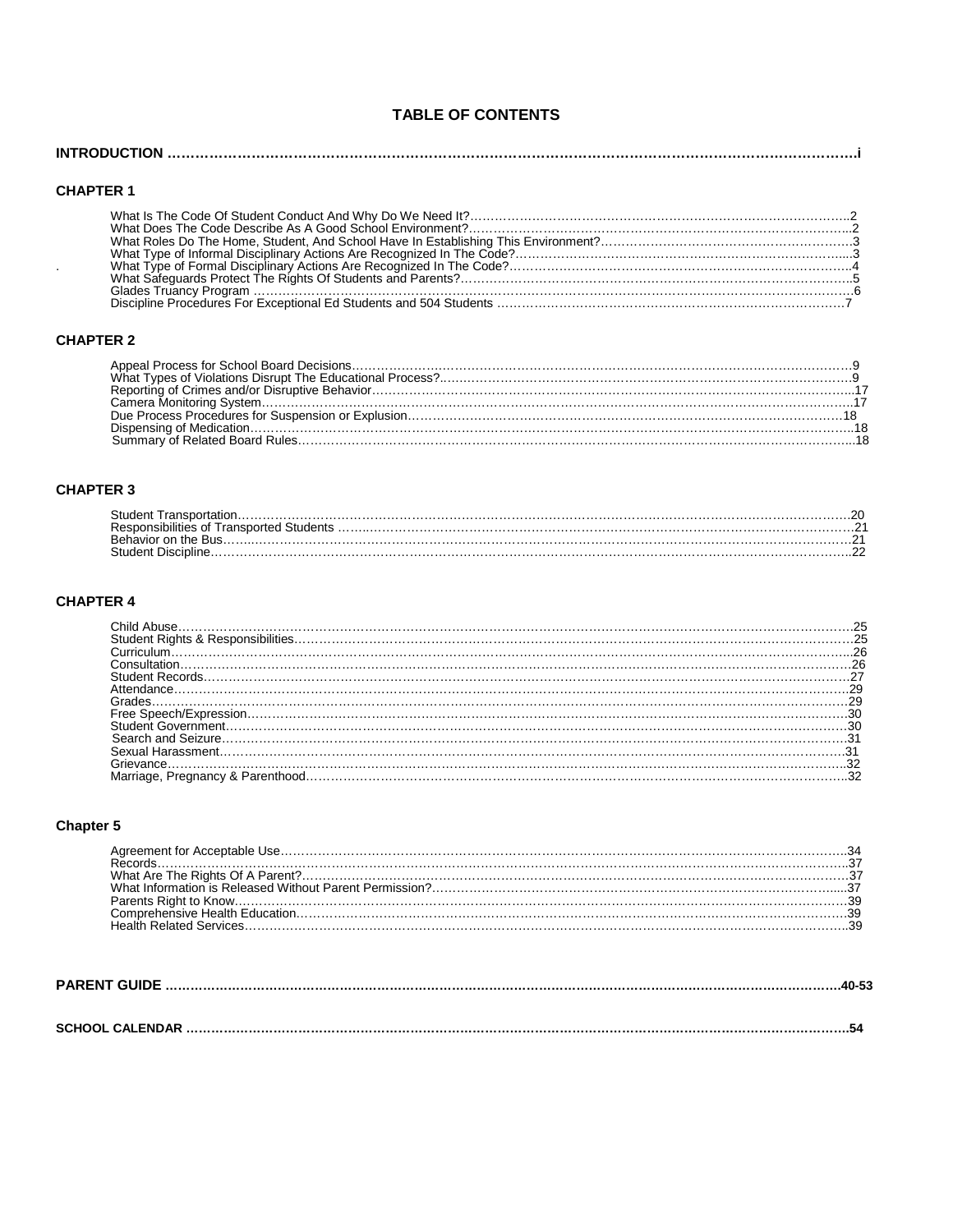### **INTRODUCTION**

The Glades County School Board has adopted the following:

### **Mission**

The mission of the Glades County School Board, administration, teachers, and staff is to focus all students on academics, attendance, higher test scores, respect and values through positive student, parent and community involvement.

### **Vision**

### Academic Excellence

In addition the district will provide a school environment that protects the students' health, safety, and civil rights; that is drug and threat free; and presents a friendly, caring atmosphere conducive to learning and growing.

The purpose of this document is to assist students, parents, teachers, and school administrators in the maintenance of an environment which will enhance the achievement of this objective. To be fully effective, the Code of Student Conduct addresses not only the role of the parents, the students, and the school but specified areas relative to the following:

- 1. the grounds for disciplinary action;
- 2. the procedures to be followed for acts requiring discipline, including corporal punishment;
- 3. the responsibilities and rights of students.

You are encouraged to read and develop a thorough understanding of the details presented in this publication.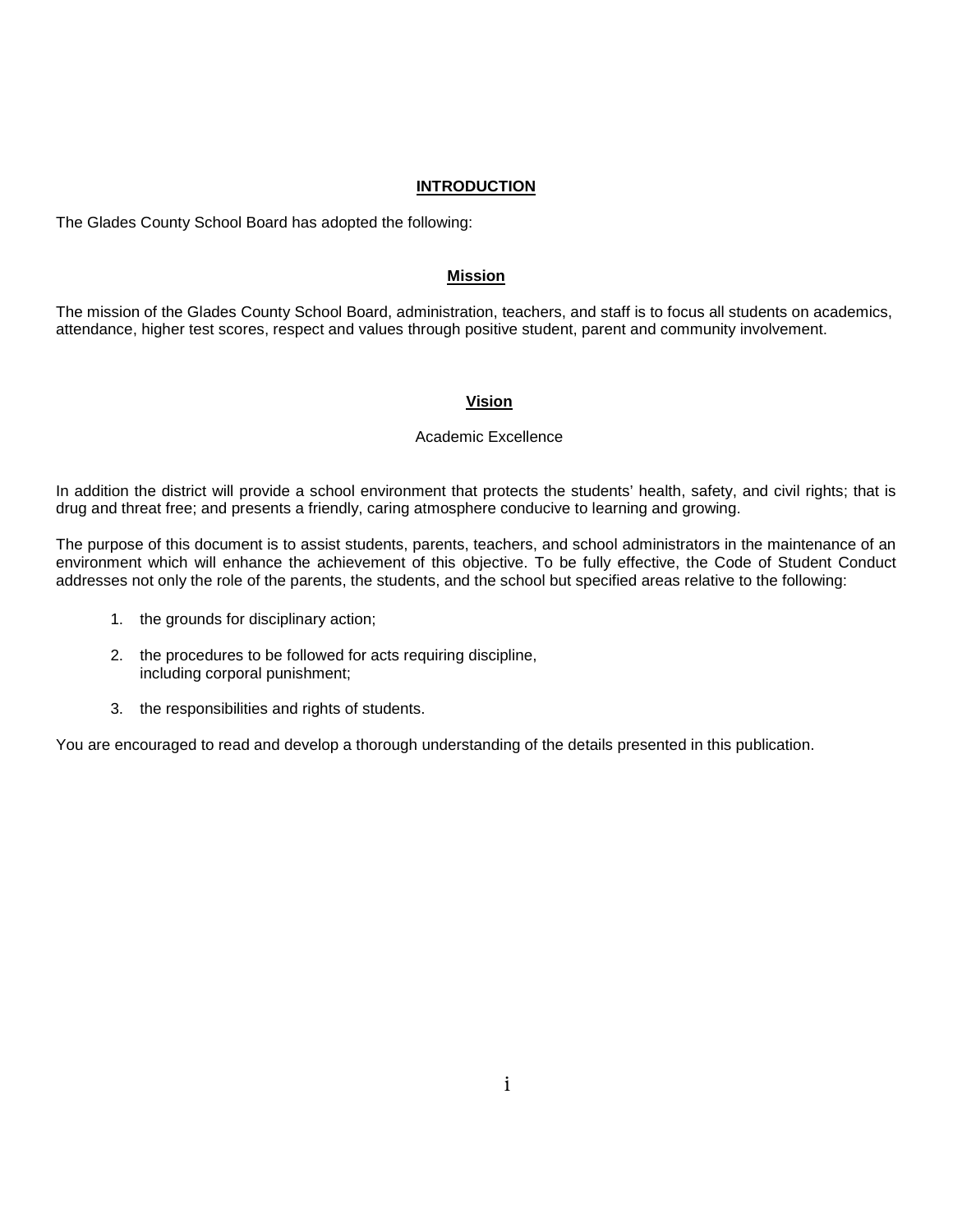# **-CHAPTER 1-**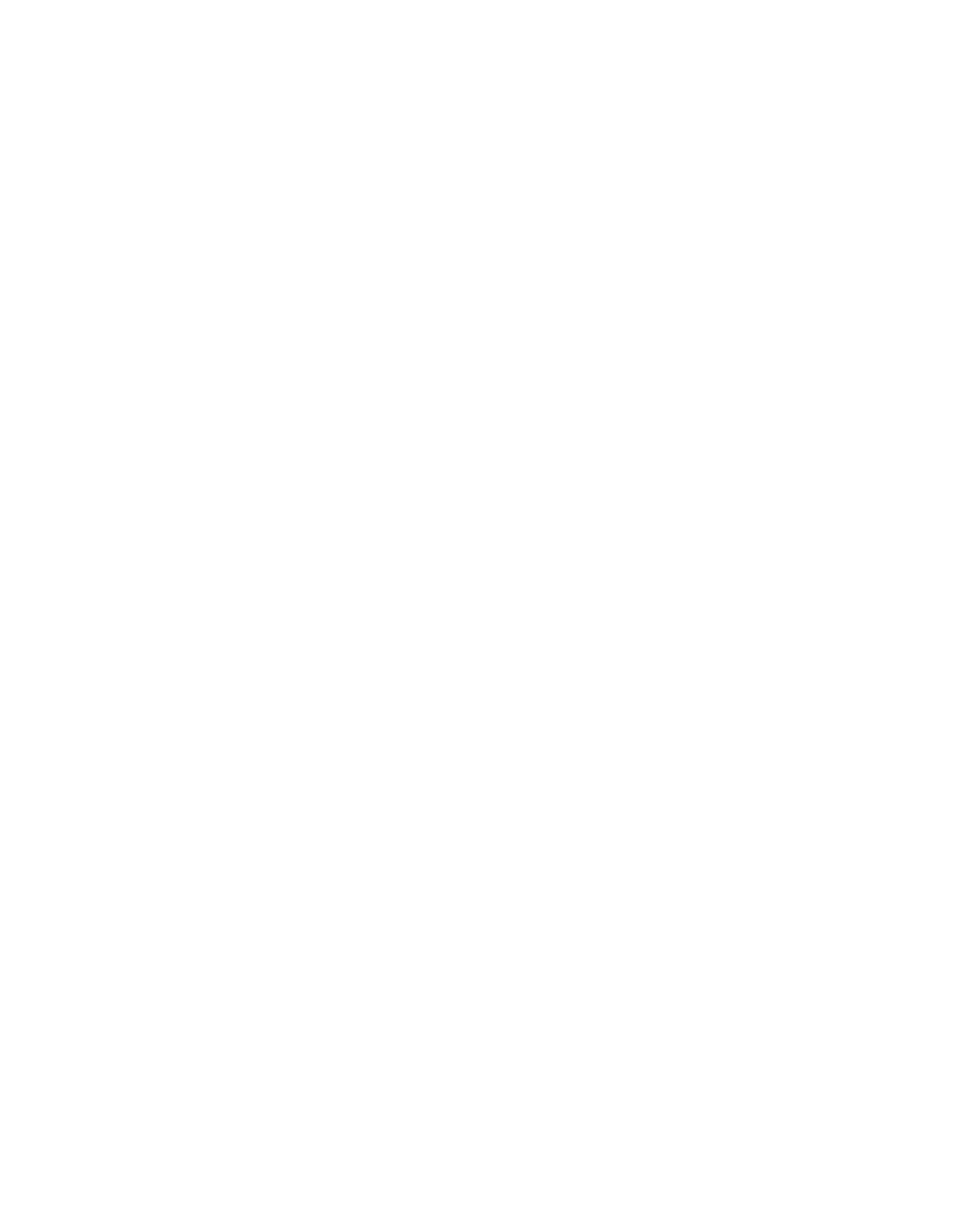### **WHAT IS THE CODE OF STUDENT CONDUCT AND WHY DO WE NEED IT?**

Students need an environment that is positive for learning. To help provide and maintain that environment, the Code of Student Conduct:

-Describes that positive environment.

-Specifies conduct which is disruptive of such an environment.

-Standardizes those procedures which the school will use in responding to conduct problems.

-Assures equally the rights of students in disciplinary situations.

-Specifies the student's rights and responsibilities.

As students progress through our public schools, it is reasonable to assume that an increase in age and maturity carries with it a greater responsibility for one's actions. Differences in age and maturity are recognized in determining the type of disciplinary action to be taken. However, the procedures outlined in the Code apply to all students in grades K-12.

The Code is in force during regular school hours as well as at such times, places, and other activities where appropriate school administrators have jurisdiction over students, including, but not limited to, school-sponsored events, field trips, and athletic functions.

With respect to student conduct while being transported on school buses, it should be understood that students are subject to denial of the privilege of riding a school bus for violation of appropriate standards, even if they are not otherwise denied educational participation. Transportation privileges may be restored by the principal, following a conference with the parent and student when there is a good reason to believe the conduct in question will not recur.

### **WHAT DOES THE CODE DESCRIBE AS A GOOD SCHOOL ENVIRONMENT?**

Good order and discipline are best thought of as being positive, not negative; of helping a student to adjust, rather than to punish; and of turning unacceptable conduct into acceptable conduct. Order and discipline may be described as the absence of distractions, frictions, and disturbances which interfere with the effective functioning of the student, the class, and the school. It is also the presence of a friendly yet businesslike atmosphere in which students and school personnel work cooperatively toward mutually recognized and accepted goals.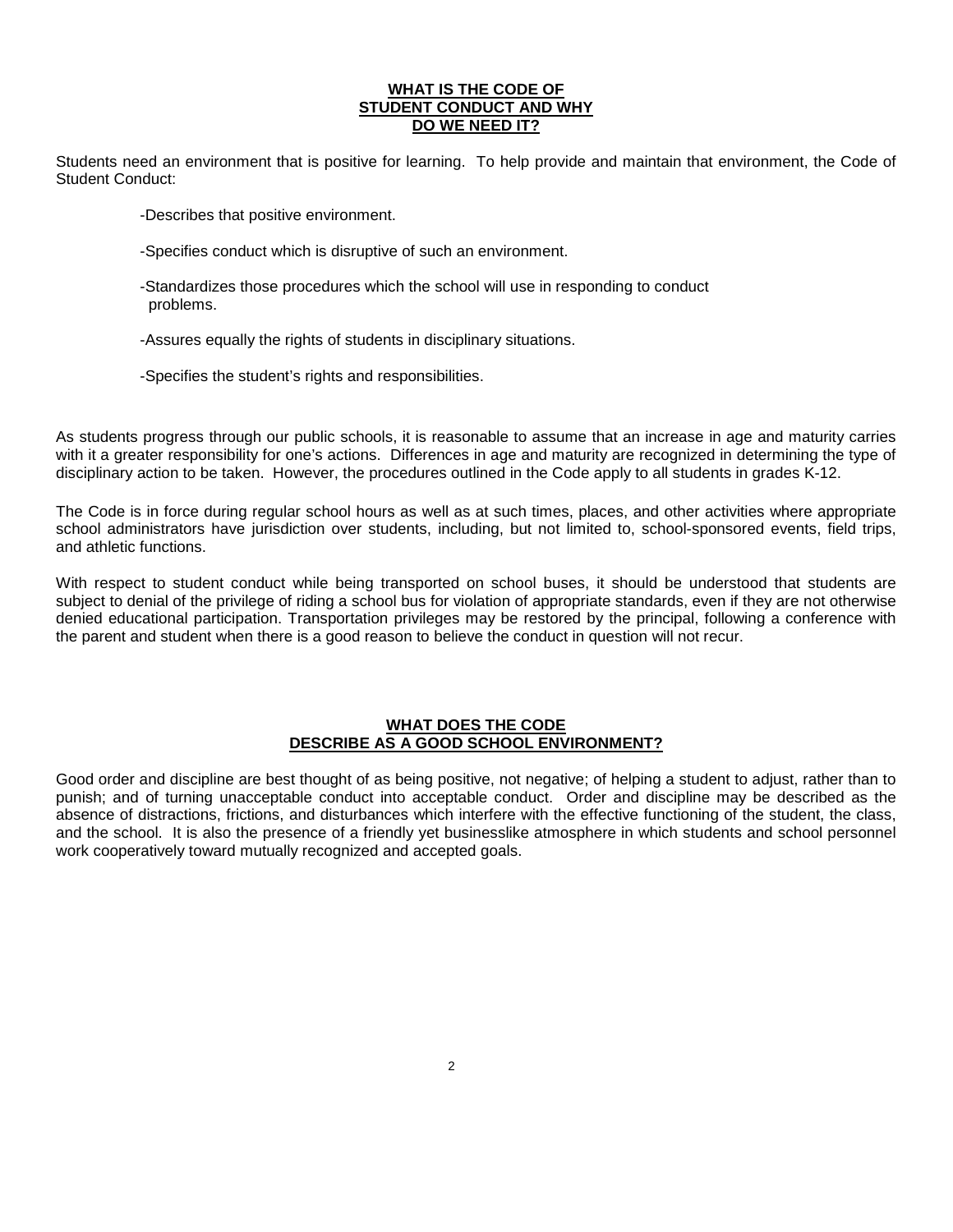### **WHAT ROLES DO THE HOME, STUDENT, AND SCHOOL HAVE IN ESTABLISHING THIS ENVIRONMENT?**

The Code recognizes the need for cooperative relationships between student, parent, and educator. This relationship is exemplified as follows:

As a Parent, I will:

- Help my child with homework (reading) four days per week.
- Check my child's assignment book and/or backpack daily to see if he/she is doing and completing his/her homework.
- Send my child to school dressed according to the dress code.
- Make sure my child arrives at school on time.
- Make sure my child goes to bed on time.
- Participate and be involved in my child's activities.
- Come to meetings and workshops.
- Direct my questions to his/her teacher.

As a Student, I will:

- Work hard to make good grades.
- Be kind to all.
- Do my homework before doing another activity.
- Follow assessment procedures.
- Listen to all school staff and administrators.
- Write down homework that I must do.
- Go to bed on time.
- Accept responsibility for my own behavior.
- Read and meet my AR goal. (if applicable)
- Come to school prepared and with the appropriate supplies.

As the teacher, I will:

- Communicate "effectively" with my students.
- Work with families to support student learning.
- Enforce school and classroom rules fairly and consistently.
- Use teaching methods and techniques that work best for my class.
- Provide meaningful and appropriate homework activities.

### **WHAT TYPE OF INFORMAL DISCIPLINARY ACTIONS ARE RECOGNIZED IN THE CODE?**

A major consideration in the application of the code is that the most appropriate disciplinary action taken by school officials is the least extreme measure that can resolve the discipline problem. Teachers and administrators strive to use a variety of informal disciplinary/guidance steps prior to formal disciplinary action. Some of these methods include the following:

- Teacher-student conference.
- Teacher-parent conference or contact.
- Counselor-student conference.
- Counselor-parent conference or contact.
- Administrator-student conference.
- Administrator-student-teacher conference.
- Administrator-parent conference or contact.
- Administrator-student-parent conference.
- Student-program adjustment.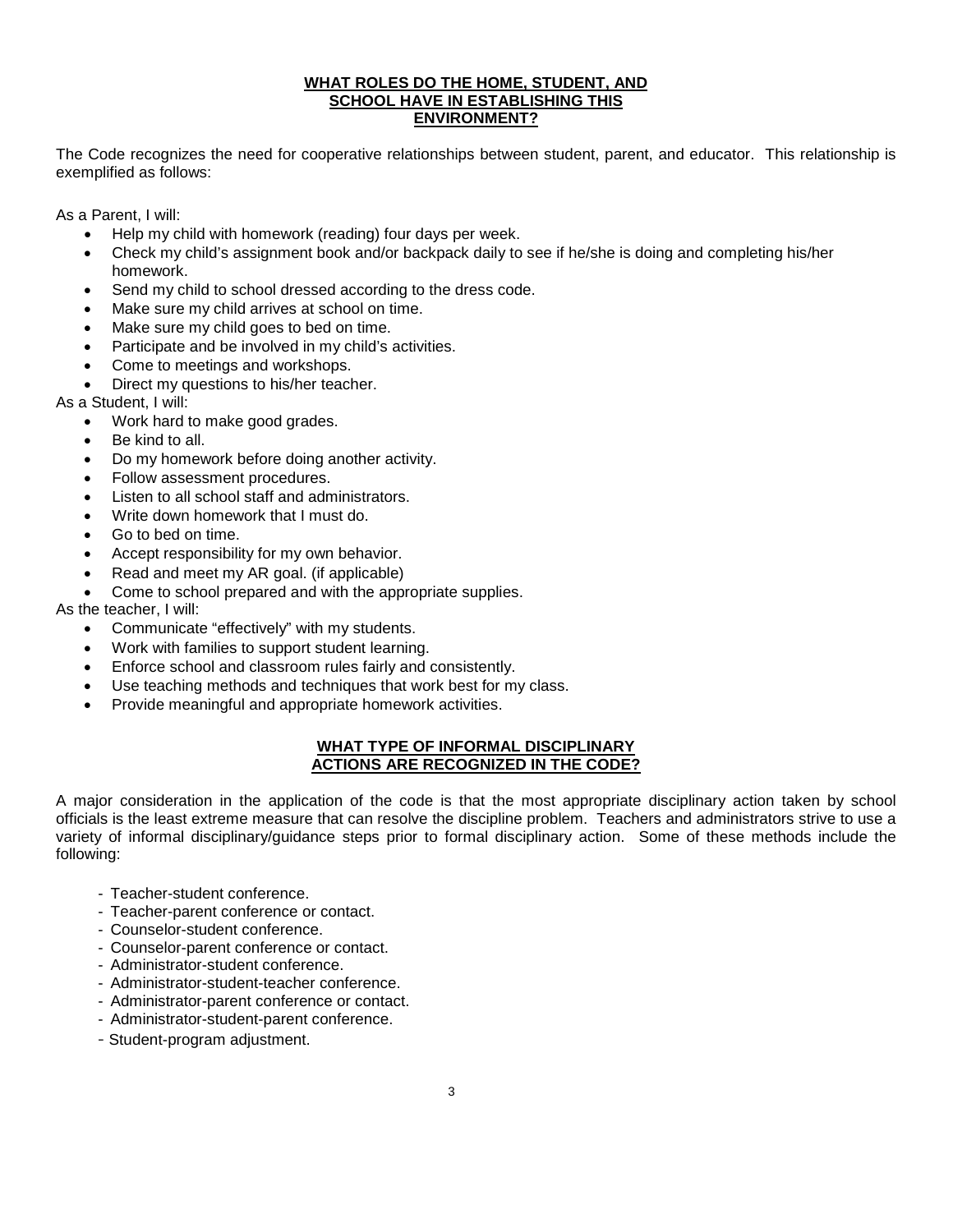### **WHAT TYPE OF FORMALDISCIPLINARY ACTIONS ARE RECOGNIZED IN THE CODE?**

The Code of Student Conduct recognizes seven additional strategies which may be used as an alternative to suspending a student or as a follow-up to suspension or temporary removal from class.

**DETENTION-** A school may elect to assign a detention as an alternative to suspension for certain conduct. Each school specifies those types of conduct for which detention may be assigned for any one conduct problem. It should be emphasized that due to problems of transportation and supervision, detention may not be offered in all schools. Detention may include any program outside the normal student/school day and may include but is not limited to after-school or Saturday-school.

**BEHAVIORAL PROBATION** - Any student involved in a violation of the Code of Student Conduct may be placed on Behavioral Probation in addition to, or in place of, suspension from school. The student on Behavioral Probation may be denied participation in extracurricular activities and will be assigned to report frequently to a specified staff member who will assist in monitoring the student's adjustment to the school situation during this probationary period.

**WORK ASSIGNMENT -** A school may elect to provide the student with an opportunity to perform supervised activities related to the upkeep and maintenance of school facilities instead of suspension. This alternative is not to exceed 10 hours of work. The student and parents may request this alternative; however, the decision rests with the principal.

**CORPORAL PUNISHMENT (PADDLING)** - Corporal punishment is the reasonable use of physical force or physical contact by a principal as may be necessary to maintain discipline or enforce school rules. However, the term corporal punishment shall not include the use of such reasonable force by a teacher or principal as may be necessary to protect themselves or other students from disruptive students. Subject to rules of the District School Board, the principal or his/her designated representative may administer corporal punishment in attempting to comply with his/her responsibility for controlling and disciplining students assigned to him/her.

**ALTERNATIVE MEASURES** - Alternative measures are measures designated to meet the special needs of a student that cannot be met by regular school curriculum. Subject to the rules of the District School Board, the principal or his/her designee may recommend educational alternatives as deemed appropriate for individual students on a case-by-case basis. Alternatives may be provided in lieu of denial of education participation.

**IN-SCHOOL SUSPENSION -** In-School Suspension is a form of discipline involving the student's temporary removal from his or her regular school program and placement in an Alternative Education Program at the student's regularly assigned school and denial of the privilege of participating in school activities.

**DENIAL OF EDUCATION PARTICIPATION** - In order to maintain effective learning conditions, the Code also recognizes that it may be necessary to deny a student educational participation for varying periods of time for reasons of persistent disobedience and/or gross misconduct. If a student is denied educational participation, effort will be exerted to determine and resolve the causes of the problem so that the student might return to school and the classroom. There are two possible types of denial of educational participation:

- 1. SUSPENSION FROM SCHOOL
- 2. EXPULSION FROM SCHOOL
- 3. PLACEMENT LOC

The following describes these actions:

**SUSPENSION** - Suspension from school is the temporary removal of a student from his/her regular school program for a period not to exceed ten (10) school days. While on suspension, the student may continue the academic program under the supervision of the principal. Suspension from bus privileges is a temporary withholding of the right or privilege to be transported to and from school at public expense for a period not to exceed ten (10) school days. Suspension may be from a regular kindergarten through twelfth grade program of the Glades County Public School System. A school principal may suspend a student from school for up to 10 school days for persistent disobedience and/or gross misconduct. Principals take this action when they have exhausted informal disciplinary strategies or when they have at least considered those alternatives and rejected them as inappropriate in a given situation.

**EXPULSION** - Expulsion from school is the removal of the right and obligation of a student to attend a public school under conditions set by the board and for a period of time not to exceed the remainder of the term or school year and one additional year of attendance. Expulsion from bus privileges is a temporary withholding of the right or privilege to be transported to and from school at public expense for a period not to exceed the remainder of the term or school year and one additional school year. Expulsion may be from the regular kindergarten through twelfth grade program or from other programs or classes offered by the Glades County Public School System. A school principal may request the superintendent to recommend the expulsion of a student. This is the most serious disciplinary step available. It denies the student attendance in any and all programs of the Glades County Public Schools for a period not to exceed the limitations as prescribed by the Florida Statutes.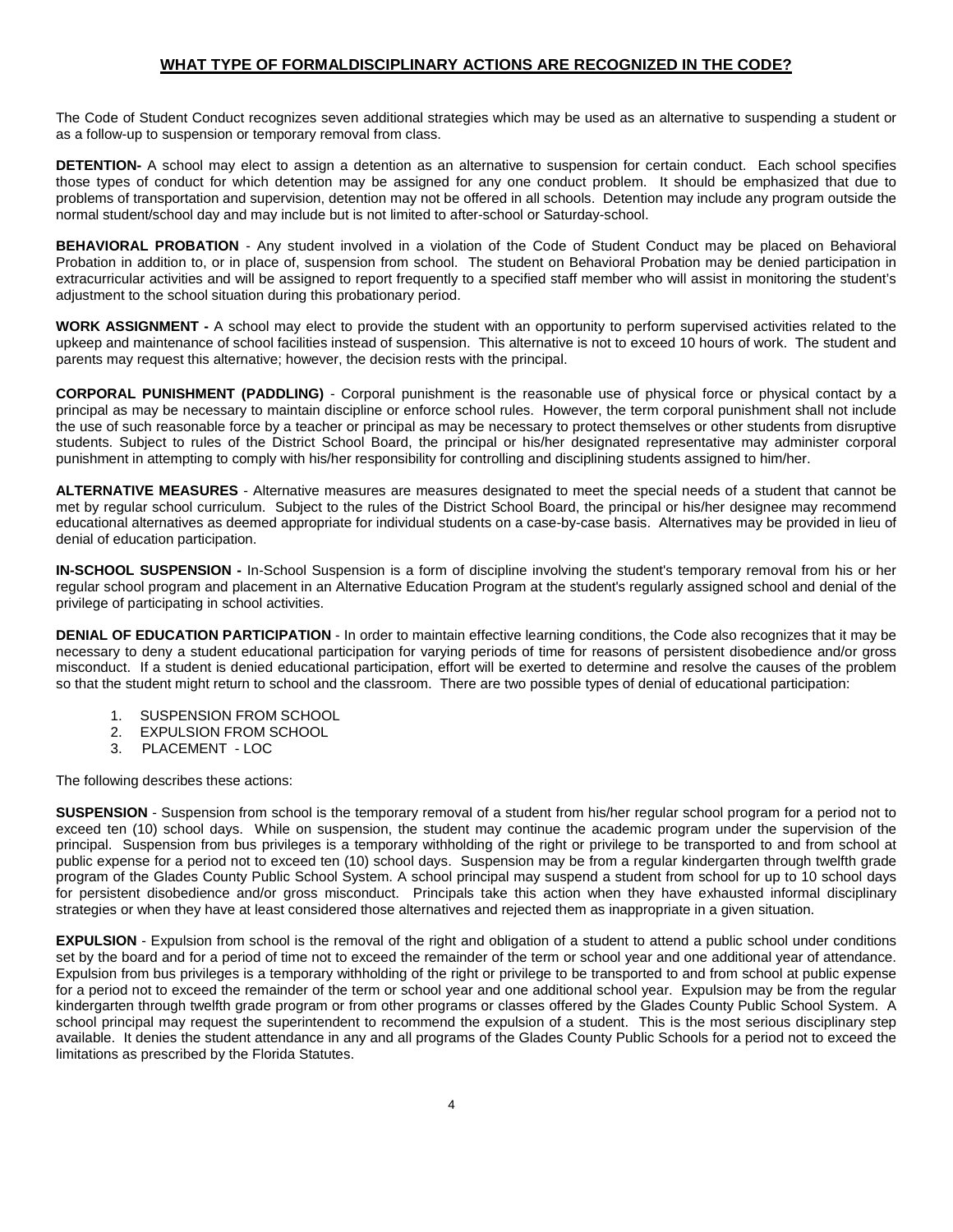**LEARNING OPPORTUNITY CENTER (LOC) –** A recommendation for LOC placement and an alternative educational plan may be made by the school's principal, student's child study team or IEP (Individual Educational Plan) placement committee. LOC placement may be considered for any of the following reasons: in-lieu of expulsion for an expellable offense, habitual truancy, chronic disruptive behavior or previous behavior placement. Documentation of student behavior and interventions, due process procedures, and parent notice must precede any recommendation for placement. Entry and exit for LOC will be based upon the alternative educational plan or IEP.

### **WHAT SAFEGUARDS PROTECT THE RIGHTS OF STUDENTS AND PARENTS?**

When disciplinary actions reach the level of corporal punishment or suspension of a student, it should be noted that the following procedural steps are designed to protect the interest of the student.

A good faith effort will be made by the principal to employ parental assistance or other alternative measures prior to suspension, except in the case of emergency or disruptive conditions which require immediate suspension.

The student shall have the right to be

- advised why he/she is being suspended;
- provided an opportunity to refute the charges;
- provided an opportunity to submit to the administrator a list of names of other individuals who might have witnessed the incident.

If suspended, written notification will be hand delivered or mailed to the parents within 24 hours.

A student may be suspended immediately.

Prior to the administration of corporal punishment, the student shall have the right to

- be advised why he/she is being paddled;
- be provided with the opportunity to present his/her side of the story;
- have corporal punishment administered under conditions not calculated to hold him/her up to ridicule or shame;
- have another adult witness at the time corporal punishment is administered.

Upon request, the parent has a right to a written explanation of the reason for corporal punishment and the name of the other teacher or administrator who witnessed the act.

Prior to expulsion, the student has the right to

- be advised why he/she has been recommended for expulsion;
- be provided an opportunity to refute the charges:
- be provided an opportunity to submit to the administrator a list of names of other individuals who might have witnessed the incident;
- be provided due process.

Should the principal make a recommendation for expulsion, the parent has a right to be present at the school board hearing with all due process rights afforded.

It is the responsibility of the superintendent to notify parents as to the time and place of the hearing.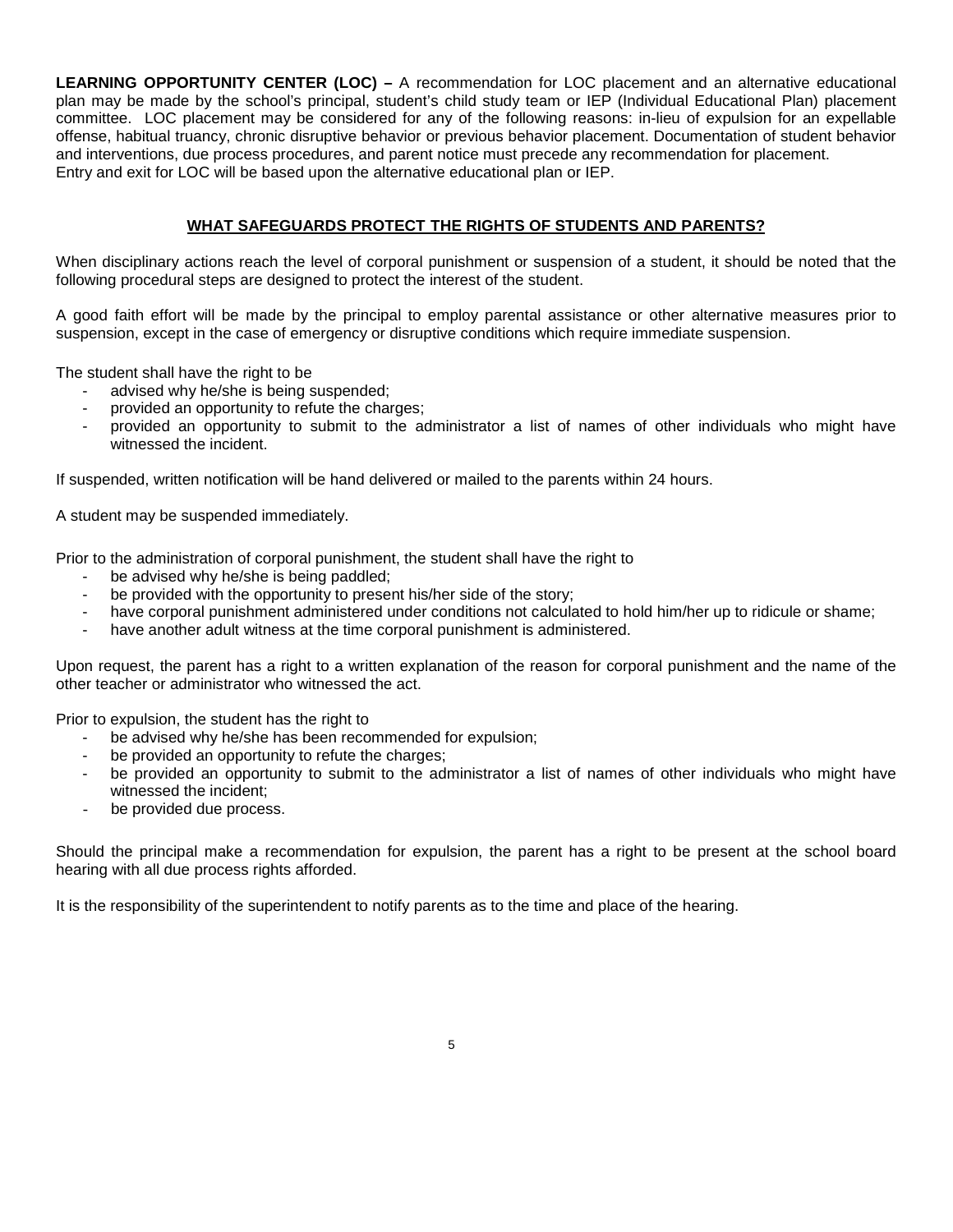# GLADES TRUANCY PROGRAM

# Program Description

The Glades Truancy Program (G.T.P.) is a partnership between the Glades County School Board (GCSB), and Lutheran Services and the Glades County Sheriff's Office.

The primary goal of the Glades County School Board is to reduce truancy and have students attend school on a consistent basis, which will aid in lowering juvenile crime. GTP utilizes a team of school and community personnel to develop approaches to address and reduce excessive unexcused absence and tardies as an intervention strategy. This team will provide support for students who have demonstrated chronic absenteeism and tardiness. GTP combines early intervention with prosecutorial enforcement of Florida's Compulsory Education Laws.

### Compulsory Education:

Chapter 1003.21 of the Florida Statute specifically requires that all children between the ages of six (6) and sixteen (16) attend school regularly during the entire school term. Children who will have attained the age of five (5) years on or before Sept. 1 or the school year are eligible for admission to public kindergartens during that school year. Students between the ages of sixteen (16) and eighteen (18) can no longer withdraw from school, unless the student files a formal declaration of intent to terminate school enrollment with the district school board. This group of students coupled with all students under the age of sixteen (16), are subject to compulsory education pursuant of Florida Statue. The parents/guardians of these students have legal responsibility to send their children to school. If a court finds that a parent/guardian is enabling a child not to attend school, he or she can be imprisoned and/or fined.

### Enforcement Requirements:

Chapter 1003.26 of the Florida Statue requires the schools to notify the parent, guardian, or other persons having control/responsibility for the child when the child has at least five (5) unexcused absences, or absences for which the reasons are unknown, within a calendar month or ten (10) unexcused absences, or absences for which the reasons are unknown, within a ninety (90) calendar day period.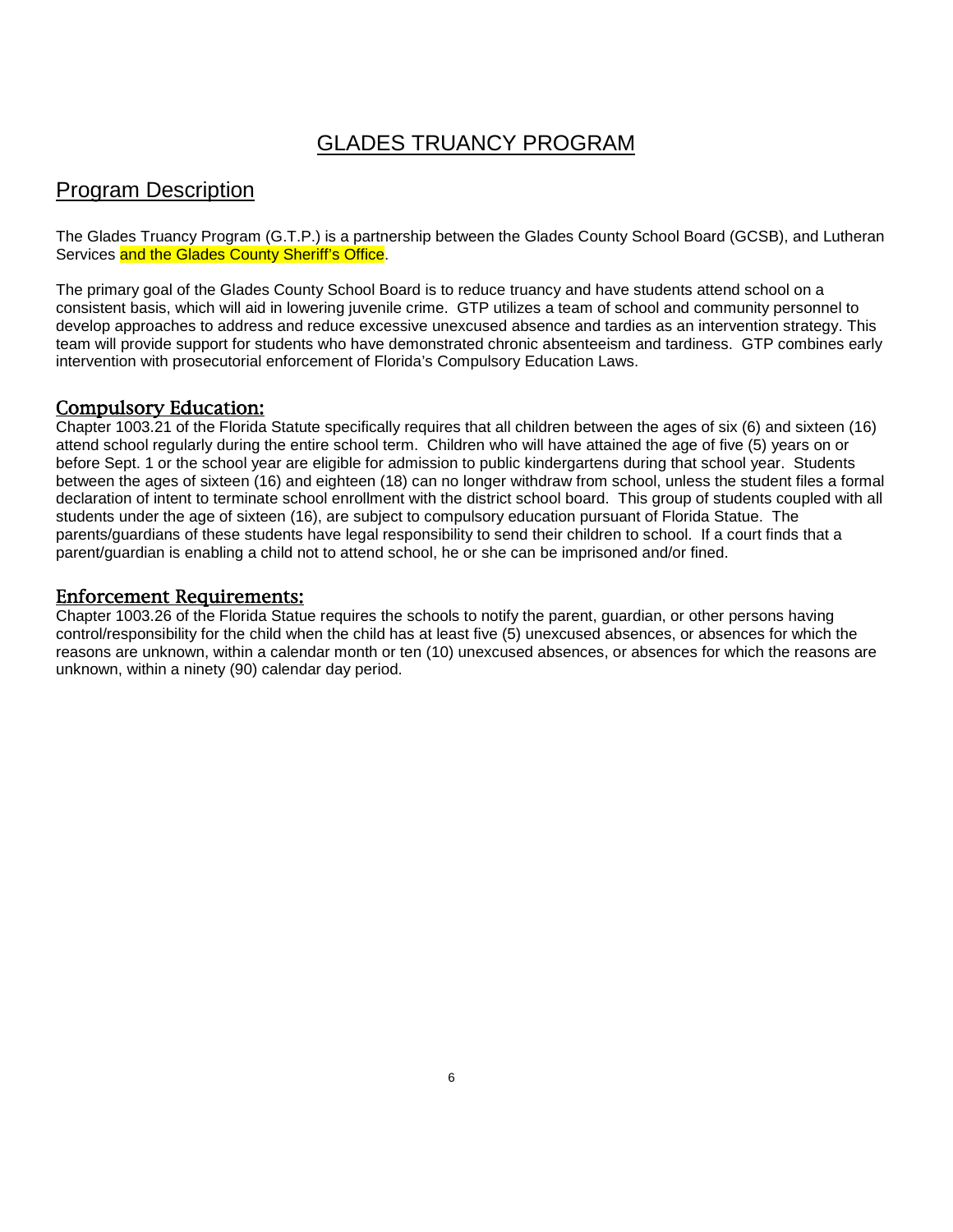### **DISCIPLINE PROCEDURES FOR EXCEPTIONAL EDUCATION STUDENTS AND 504 STUDENTS**

Discipline for exceptional education and disabled (under Section 504) students shall be accomplished in accordance with the Glades County Code of Student Conduct. Parents of these students shall receive a copy of this manual annually, and the document will contain a reference to this section of the District Procedures for Providing Special Education for Exceptional Students. The policy and Federal Law (IDEA) requires that records be reviewed prior to carrying out formal consequences. The IEP Team or 504 Team will review the ESE Individual Education Plan or 504 Accommodation Plan to determine appropriate action which may include suspension, alternative placement or expulsion.

### **SUSPENSION**

Suspension of identified exceptional education or disabled (under Section 504) students will be monitored by the Exceptional Student Department. School principals will forward to the E.S.E. department a copy of all Suspension Notices of any exceptional education or disabled (under Section 504) student suspended. The student may be suspended for up to ten (10) days. Suspension for additional days may be identified as an appropriate form of discipline in the goals and objectives section of the IEP or accommodation plan. If any suspension is the fifth occurrence and/or results in the student being suspended more than ten (10) days cumulatively in a year, an ESE-IEP or 504 staffing committee shall convene to consider changes in the student's educational program pursuant to Rules of the State Board of Education and Federal Law (IDEA). A Behavioral Intervention Plan (BIP) shall be developed or reviewed and modified.

### **EXPULSION**

For major infractions of school policy (those for which expulsion is a possibility), the following procedures will be followed:

Any identified exceptional education or disabled (under Section 504) student who has committed an offense for which expulsion could be a consequence will have an I.E.P. (Individual Educational Plan) placement review by the E.S.E. (Exceptional Student Education) or 504 staffing committee. This committee will review the student's current placement, previous staffing decisions and any additional documentation concerning a relationship between the behavior exhibited and the handicapping condition, in order to recommend modification for the present educational placement or to determine an alternative placement to appropriately meet the student's educational needs. If a parent should disagree with the recommended placement, the parent may immediately request mediation or an impartial due process hearing to determine an appropriate placement. The student shall be retained in his current educational placement pending the outcome of the administrative hearing provided by law. If it is determined that the student's behavior could result in a serious disruption of the educational process, or in physical harm to the student himself, or others, the district may request the court or a hearing officer to order a change in placement to an appropriate interim alternative educational setting for not more than 45 days.

**LEARNING OPPORTUNITY CENTER (LOC) –** A recommendation for LOC placement and an alternative educational plan may be made by the school's principal, the child's study team, IEP (Individual Educational Plan) or 504 plan placement committee. LOC placement may be considered for any of the following reasons: in-lieu of expulsion for an expellable offense, habitual truancy, chronic disruptive behavior or previous behavior placement. Documentation of student behavior and interventions(Behavior Intervention Plans), due process procedures, and parent notice must precede any recommendation for placement. Entry and exit for LOC will be based upon the alternative educational plan or the IEP.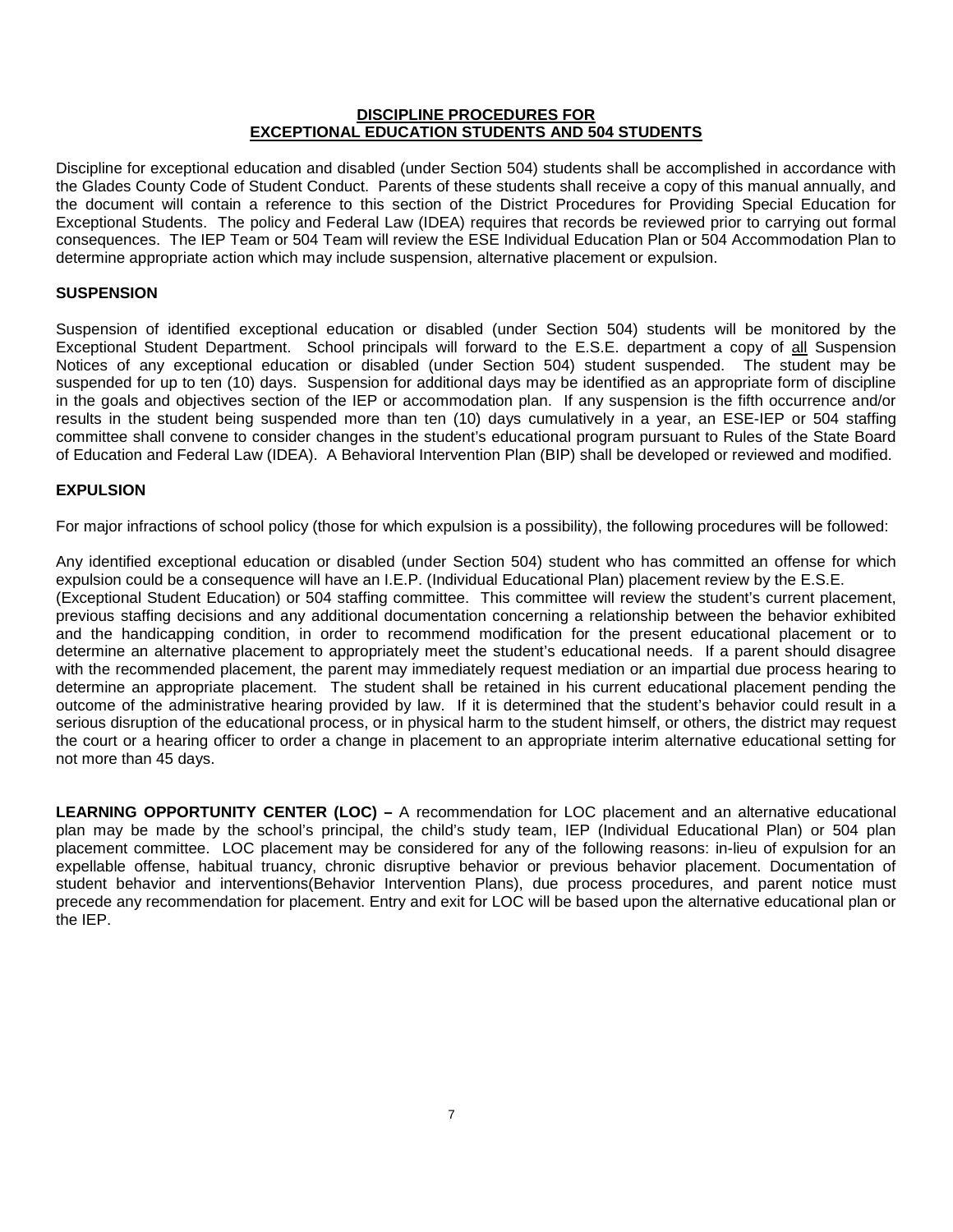# **-CHAPTER 2-**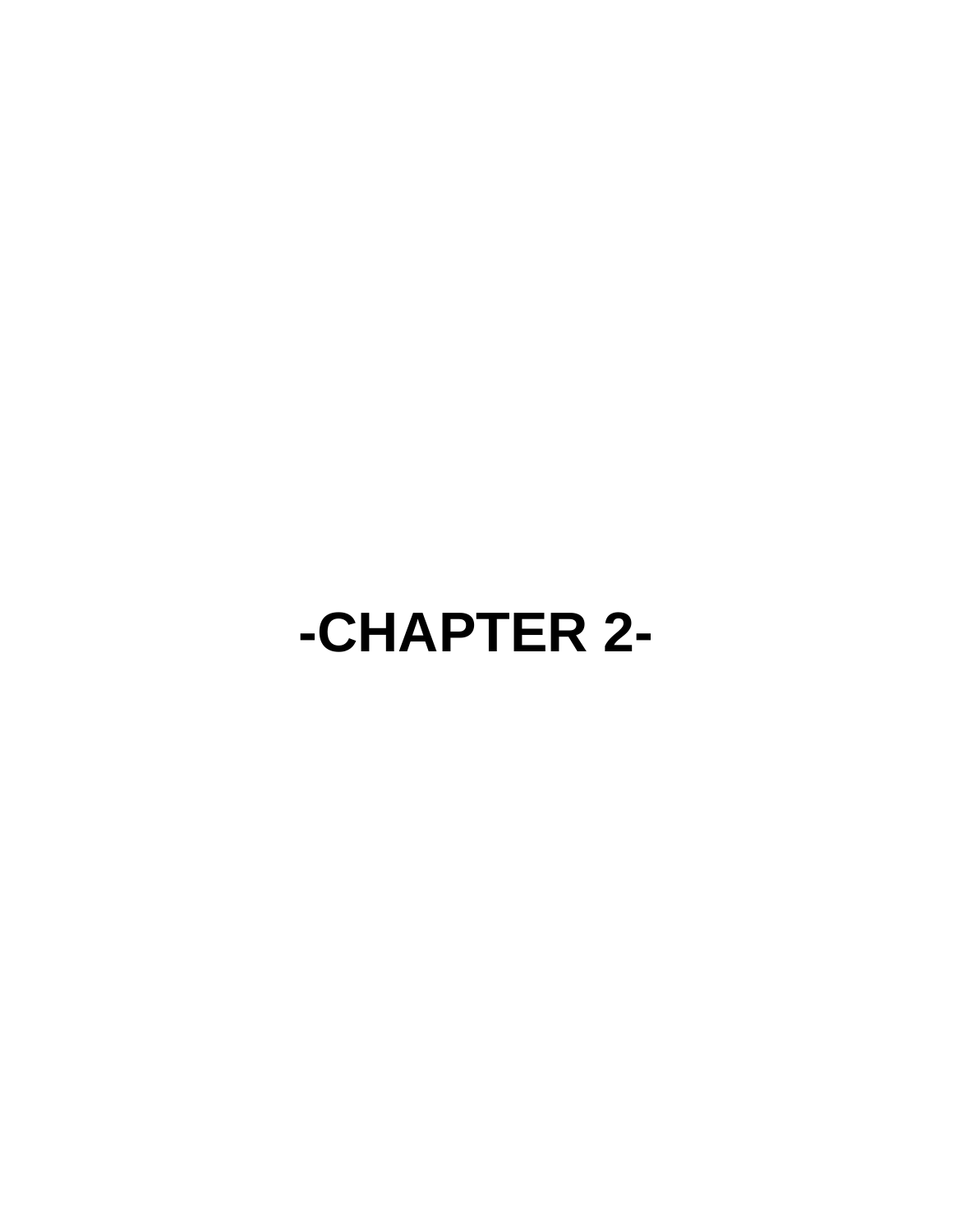### **APPEAL PROCESS FOR SCHOOL BOARD DECISIONS**

Any person who desires to appeal any decision made by the school board with respect to any matter considered at any meeting will need a record of the proceedings and for such purposes may need to ensure that a verbatim record of the proceedings is made, including the testimony and evidence upon which an appeal may be used.

### **WHAT TYPES OF VIOLATIONS DISRUPT THE EDUCATIONAL PROCESS?**

The Code of Student Conduct contains 50 distinct violations identified by principals, administrators, teachers, students, and the community which are representative of those acts which frequently cause disruption of the orderly educational process.

It should be pointed out, however, that this list is not all inclusive and as such a student committing an act of misconduct not listed will nevertheless be subject to the discretionary authority of the principal.

### **The unlawful possession or use of illicit drugs and the unlawful possession or use of alcohol is wrong and harmful at any time or in any place.**

A school may sanction a student for disruptive behavior based upon receiving or providing of unauthorized academic assistance or plagiarism. In addition to disciplinary action, schools may withhold academic grades or credit. The use of electronic devices to capture or transmit testing and assessment information is cheating, and it may constitute a Level 4, OMC – Other Major Incident offense.

Bullying, Harassment, Threats and Intimidation constitute a set of aggressive behaviors that seriously disrupt the positive and orderly learning environment in a school. The potential damage to the victim demands intervention by school authorities. These behaviors are addressed in the Code of Conduct: Level One - Disrespect and/or Harassment of Others (102); Level Three - Serious and/or Chronic Harassment – Intimidation (306), and Sexual Harassment (SXH) and Bullying (BUL) Harassment (HAR); Level Four - Threat/Intimidation (TRE). The use of telecommunications, or any other electronic media, broadens the scope of the harassment/bullying and increases the severity of the offense. School officials will consider the methods of dissemination and communication in judging the severity of both the offense and the resulting consequences. The origins of these communications may occur outside of school, but they may still impact the school's safe, positive, and orderly learning environment. The school retains jurisdiction over any activity, regardless of origin, when that activity negatively impacts students or the school's learning environment.

A person commits the offense of video voyeurism and dissemination when that person captures and/or creates an image then intentionally disseminates, distributes, or transfers the image to another person for the purpose of amusement, entertainment, sexual arousal, gratification, or profit, or for the purpose of degrading or abusing another person.

A major consideration in the application of the Code of Student Conduct is to identify the most appropriate disciplinary action necessary to bring about positive student behavior. To that end, the 50 violations have been divided into 5 subgroups and a variety of administrative actions have been suggested or mandated, dependent upon the severity of the misconduct.

It is important to note that the principal and teacher, consistent with the powers delegated to him/her, have the authority to take additional or more severe administrative action if, in his/her opinion, the nature of the misconduct warrants it.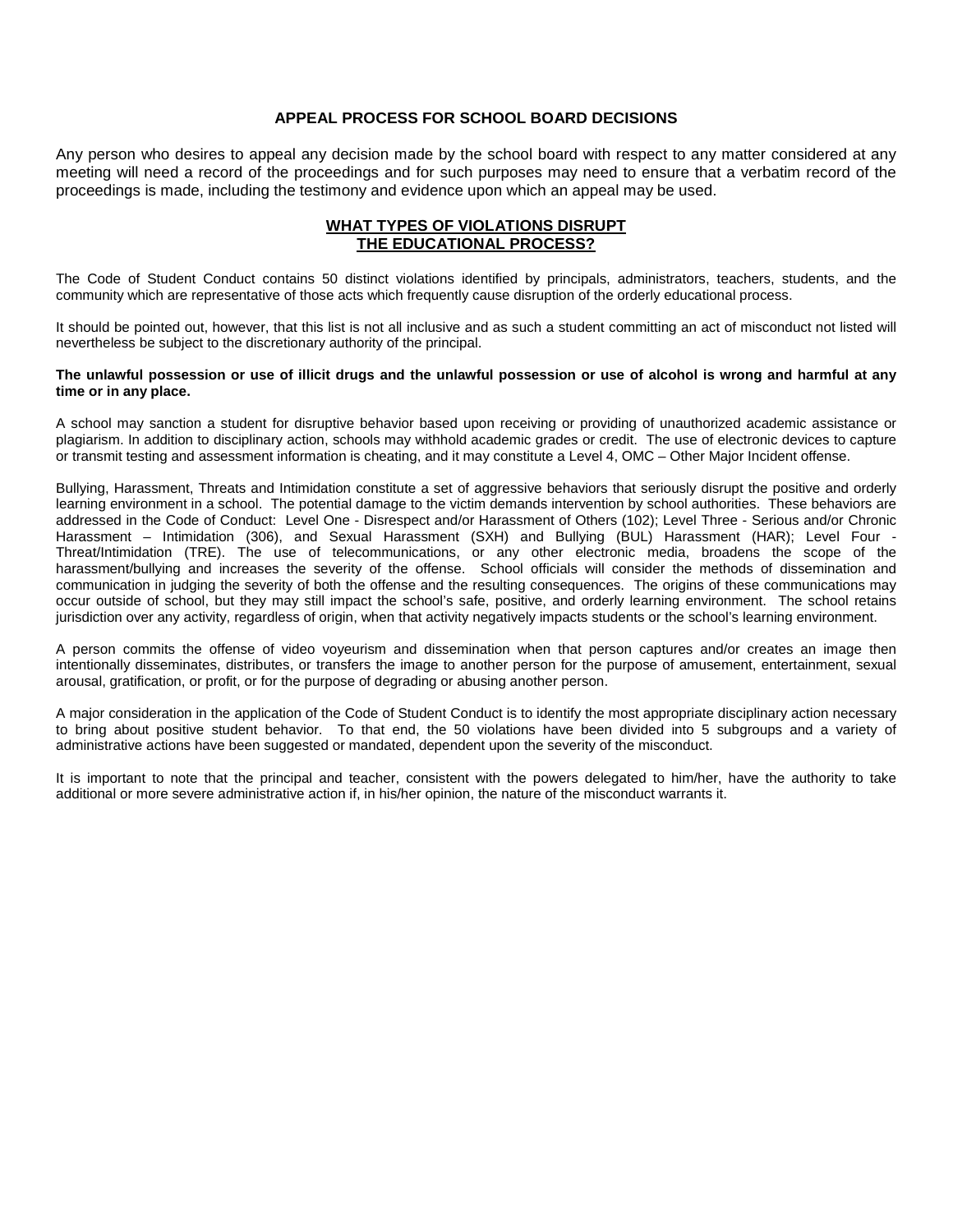9

**In the 2011 Legislative Session, Florida's legislature passed, and signed into law, changes to sections 1006.07 and 1006.15, Florida Statutes, effective July 1, 2011, related to school district codes of conduct.**

**The Glades County School Board has adopted a dress code policy that prohibits a student, while on the grounds of a public school during the regular school day, from wearing clothing that exposes underwear or body parts in an indecent or vulgar manner or that disrupts the orderly learning environment.** 

**Any student who violates the dress policy described above is subject to the following disciplinary actions:** 

**Unacceptable Dress/Clothing – 110**

**● First offense - a student shall be given a verbal warning and the school principal shall call the student's parent or guardian.**

**● Second offense - the student is ineligible to participate in any extracurricular activity for a period of time not to exceed 5 days and the school principal shall meet with the student's parent or guardian.** 

**● Third or subsequent offense - a student shall receive an in-school suspension pursuant to s. 1003.01(5) for a period not to exceed 3 days, the student is ineligible to participate in any extracurricular activity for a period not to exceed 30 days, and the school principal shall call the student's parent or guardian and send the parent or guardian a written letter regarding the student's in-school suspension and ineligibility to participate in extracurricular activities.**

- **The possession or sale of controlled substances, as defined in Chapter 893, Florida Statutes while the student is upon school property or in attendance at a school function is grounds for disciplinary action by the school and may also result in criminal penalties being imposed.**
- **Use of a wireless communications device by a student includes the possibility of the imposition of disciplinary action by the school or criminal penalties if the device is used in violation of school rules or in a criminal act. A student may possess a wireless communications device while the student in on school property or in attendance at a school function subject to school rules.**
- **Possession of a firearm or weapon as defined in Chapter 790, Florida Statutes by any student while the student is on school property or in attendance at a school function is grounds for disciplinary action and may also result in criminal prosecution.**
- **Use of violence against any district school board personnel by a student is grounds for in-school suspension, out-of-school suspension, expulsion, or imposition of other disciplinary action by the school and may also result in criminal penalties being imposed.**
- **Violation of any of the district school board transportation policies, including disruptive behavior on a school bus or at a school bus stop, by a student is grounds for suspension of the student's privilege of riding on a school bus and may be grounds for disciplinary action by the school and may also result in criminal penalties being imposed.**
- **Violation of the district school board's sexual harassment policy by any student is grounds for in-school suspension, out-ofschool suspension, expulsion, or imposition of other disciplinary action by the school and may also result in criminal penalties being imposed.**
- **Any student who is determined to have brought a firearm or weapon, as defined in chapter 790, to school, to any school function, or onto any school-sponsored transportation, or to have possessed a firearm at school, may be expelled, with our without continuing educational services, from the student's regular school for a period of not less than 1 full year and referred to the criminal justice or juvenile justice system. District school boards may assign the student to a disciplinary program or second chance school for the purpose of continuing educational services during the period of expulsion. District school superintendents may consider the 1-year expulsion requirement on a case-by-case basis and request the district school board to modify the requirement by assigning the student to a disciplinary program or second chance school if the request for modification is in writing and it is determined to be in the best interest of the student and the school system.**
- **Any student who is determined to have made a threat or false report, as defined by ss. 790.162 and 790.163, Florida Statutes respectively, involving school or school personnel's property, school transportation, or a school-sponsored activity will be expelled, with or without continuing educational services, from the student's regular school for a period of not less than 1 full year and referred for criminal prosecution. District school boards may assign the student to a disciplinary program or second chance school for the purpose of continuing educational services during the period of expulsion. District school superintendents may consider the 1-year expulsion requirement on a case-by-case basis and request the district school board to modify the requirement by assigning the student to a disciplinary program or second chance school if it is determined to be in the best interest of the student and the school system.**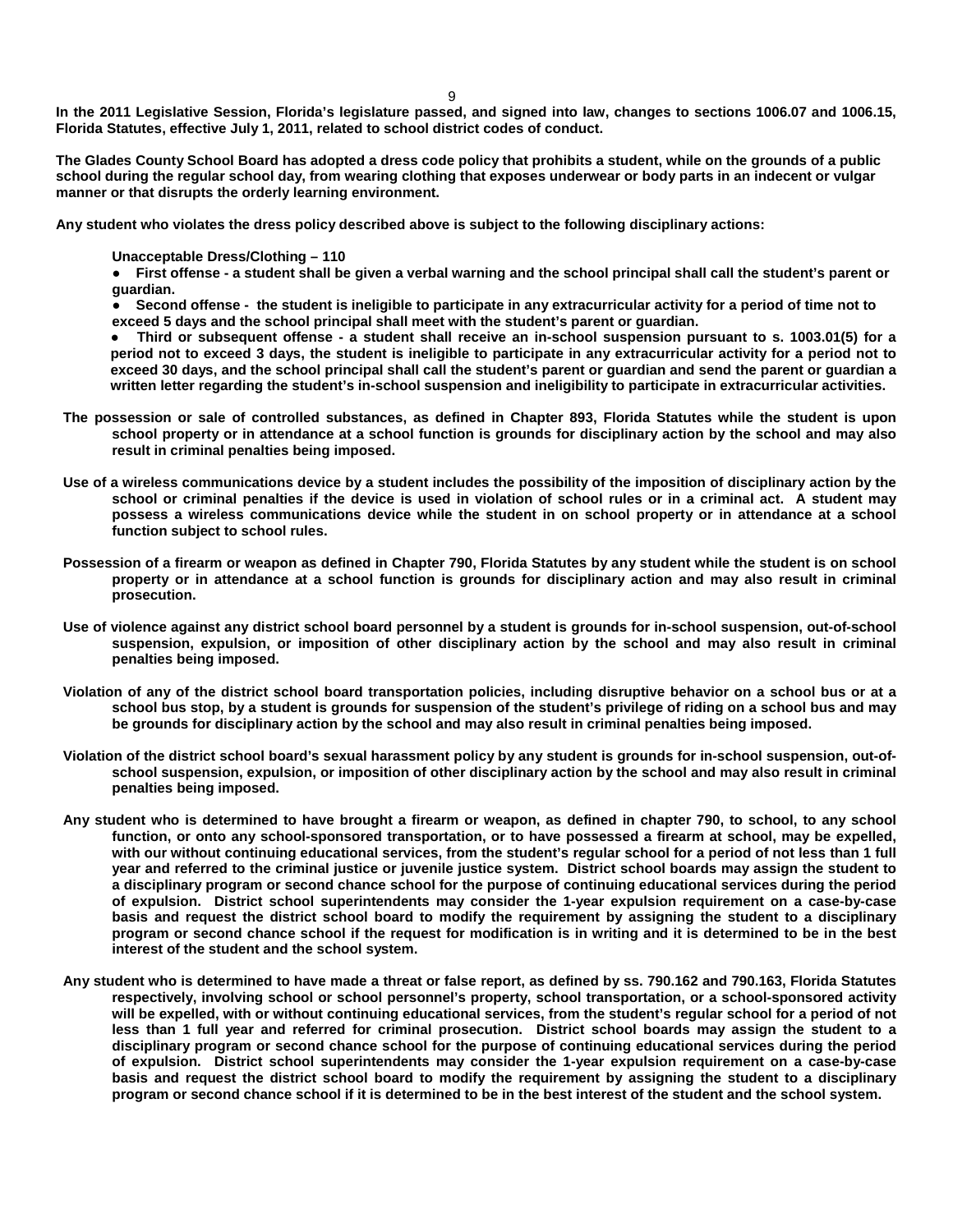10

The following chart lists these violations and the recommended or mandated disciplinary action. The Principal at each school has the right to correct any mis-coded violations.

**\_\_\_\_\_\_\_\_\_\_\_\_\_\_\_\_\_\_\_\_\_\_\_\_\_\_\_\_\_\_\_\_\_\_\_\_\_\_\_\_\_\_\_\_\_\_\_\_\_\_\_\_\_\_\_\_\_\_\_\_\_\_\_\_\_\_\_**

# **Accessory to the Violation)**

### GENERAL IN-SCHOOL DISRUPTION - 101: **And CENERAL IN-SCHOOL DISRUPTION - 101: And CENERAL 4 Parent/guardian contacted by school**

Conduct and/or behavior which is disruptive<br>to the orderly educational process.

### **DISRESPECT AND/OR HARASSMENT DISRESPECT AND/OR HARASSMENT OF OTHERS - 102:** Actions directed against

others that are disruptive to the orderly extended a set of the orderly extended a label and  $\bullet$  In-class disciplinary action educational process.

### to the school process as defined by<br>
the individual school's student handbook.<br>
the individual school's student handbook. the individual school's student handbook.

### **LYING/CHEATING - 104:** Willfully ● Teacher-student conference

misrepresenting the facts. Cheating – participates in using, copying example and the confiscation of contraband of contraband or providing another student with any test answers or answer keys or another person's ● Loss of Privileges work representing it to be his or her own work.

**DRESS CODE VIOLATION - 105:** Out of compliance with district/school dress code.

### **DRIVING AND/OR PARKING VIOLATION – 106**: detention, denial of privilege) **Operational**

**TRUANCY/TARDY – 107:** Students absent from assigned instruction and/or duties without permission. Examples may include: skipping, excessive unexcused absences, excessive tardies, etc.

### **PUBLIC DISPLAY OF AFFECTION - 108**:

Engagement in physical contact including but not limited to kissing, hugging and inappropriate

**CELL PHONE - 109:** Cell phones must be turned receive a perceive a perceive a perceive a perceive a perceive a perceive a perceive a perceive a perceive a perceive a perceive a perceive a perceive a perceive a perceive a off and concealed during regular school hours as defined by the individual school's student handbook.

### **Unacceptable Dress/Clothing – 110**

Wearing clothing that exposes underwear or body parts in an indecent or vulgar manner or that disrupts the orderly learning environment. (see pg. 9 for disciplinary action)

**UNSUBSTANTIATED BULLYING – UBL:** After a complete investigation and follow up of a reported bullying incident, the investigator determines that there in not enough evidence to substantiate that the incident meets the criteria of a prohibited act under the definition of bullying as listed in (section 1006.147, F.S.)

### **UNSUBSTANTIATED HARASSMENT – UHR:** After a **the experiment of the student** complete investigation and follow up of a reported **the student** may be expelled for the remainder of the complete investigation and follow up of a reported may may be expelled for the remainder of the remainder of the remainder of the remainder of the remainder of the remainder of the remainder of the remainder of the remaind harassment incident, the investigator determines that there in not enough evidence to substantiate that  $year$ . the incident meets the criteria of a prohibited act

### **VIOLATION RECOMMENDED** DISCIPLINARY ACTION

**Group I (Violation or** FIRST VIOLATION: (any combination)

- 
- Teacher-student and parent conference
- 
- 

**CONTRABAND - 103:** Items disruptive **REPEATED VIOLATION:** (any combination)

- 
- 
- 
- 
- Behavior Contract
- (i.e., school chores, corporal punishment,

\*Students aiding, abetting or conspiring in the commission of any school violation may<br>receive a penalty equal to the attempted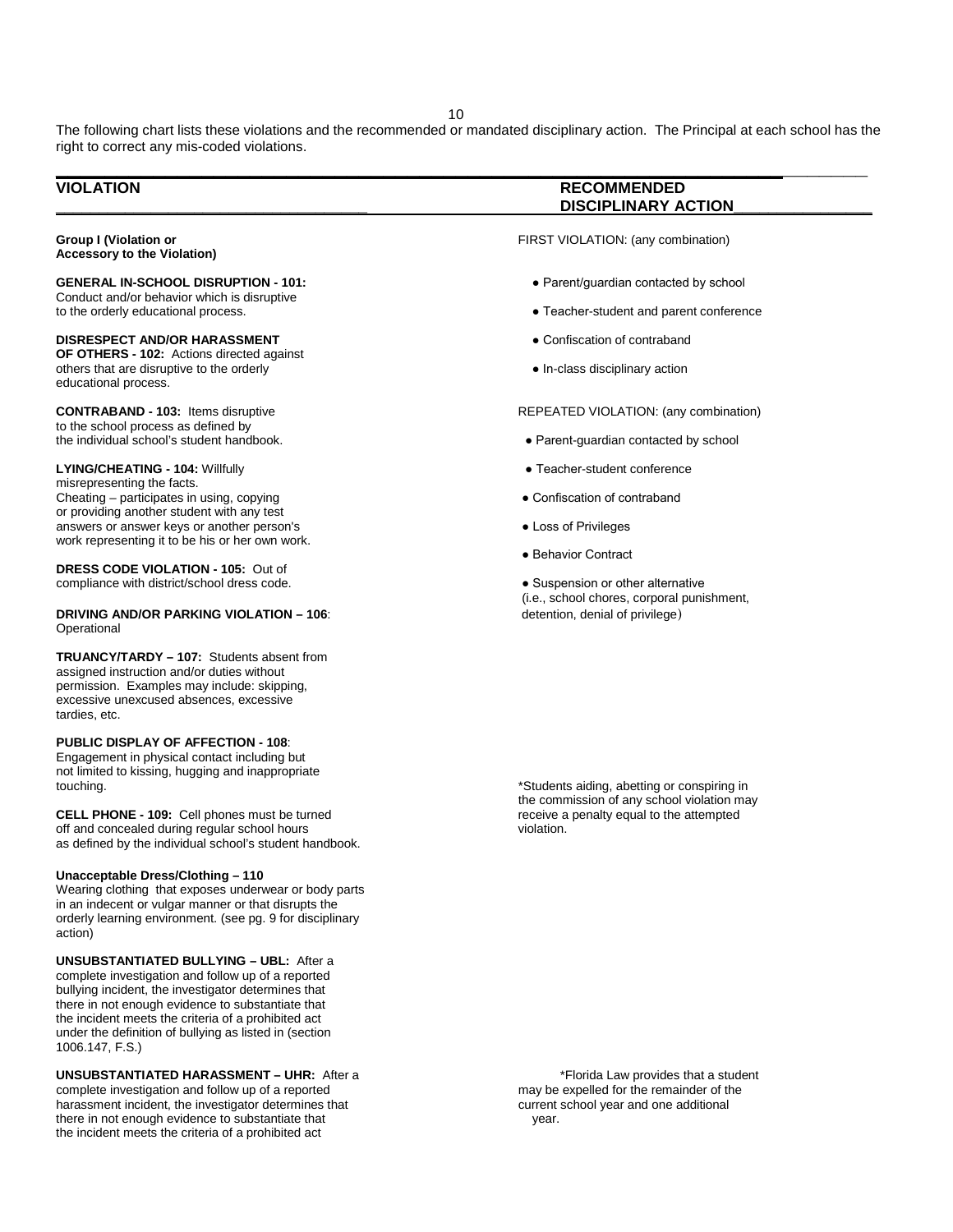The following chart lists these violations and the recommended or mandated disciplinary action. The Principal at each school has the right to correct any mis-coded violations.

**\_\_\_\_\_\_\_\_\_\_\_\_\_\_\_\_\_\_\_\_\_\_\_\_\_\_\_\_\_\_\_\_\_\_\_\_\_\_\_\_\_\_\_\_\_\_\_\_\_\_\_\_\_\_\_\_\_\_\_\_\_\_\_\_\_\_\_\_\_\_\_\_\_\_\_\_\_\_\_\_\_\_\_\_\_\_\_\_\_\_\_\_\_\_\_**

# **to the Violation)**

# **DEFIANCE OF SCHOOL**

(insubordination): A verbal or nonverbal refusal to comply with a reasonable **business and the Suspension or other alternatives** request of school personnel, or conduct and/or (i.e., school chores, corporal punishment, language that is disrespectful and/or abusive. The manufacture of extention, denial of privilege)

### **DISRUPTION ON THE SCHOOL BUS OR**

**AT A SCHOOL BUS STOP – 202:** Any misconduct or unusual behavior on the bus or at a school bus stop.

### **GAMBLING – 203:** Participating in games REPEATED VIOLATION: (any combination) of chance for money or other stakes.

**SIMPLE ASSAULT – 204:** A verbal or **All Accords •** Parent/guardian conference physical threat or attempt to beat another but without touching him/her.  $\bullet$  Loss of Privileges

### **NON-COMPLIANCE WITH ASSIGNED All and Southern Assignment Contract Assignment Contract**

**DISCIPLINE – 205**: Refusal or non-compliance with assigned consequences for a documented <br>disciplinary violation.<br>possible recommendation for expulsion or

### **UNAUTHORIZED ACCESS TO RESTRICTED**

**AREAS – 206**: Access to areas that are restricted, unassigned or posted without permission. Including internet access.

### **UNACCEPTABLE PHYSICAL CONTACT – 207:**

Unsolicited physical contact directed against others that is disruptive and/or threatening.

### **VIOLATION RECOMMENDED** DISCIPLINARY ACTION

**Group II (Violation or Accessory** FIRST VIOLATION: (any combination)

- Parent/guardian contacted by school
- **Teacher-student and parent conference**

- Parent-guardian contacted by school
- 
- 
- 

possible recommendation for expulsion or other alternatives.

\*Students aiding, abetting or conspiring in the commission of any school violation may receive a penalty equal to the attempted violation.

\*Florida Law provides that a student may be expelled for the remainder of the current school year and one additional year.

11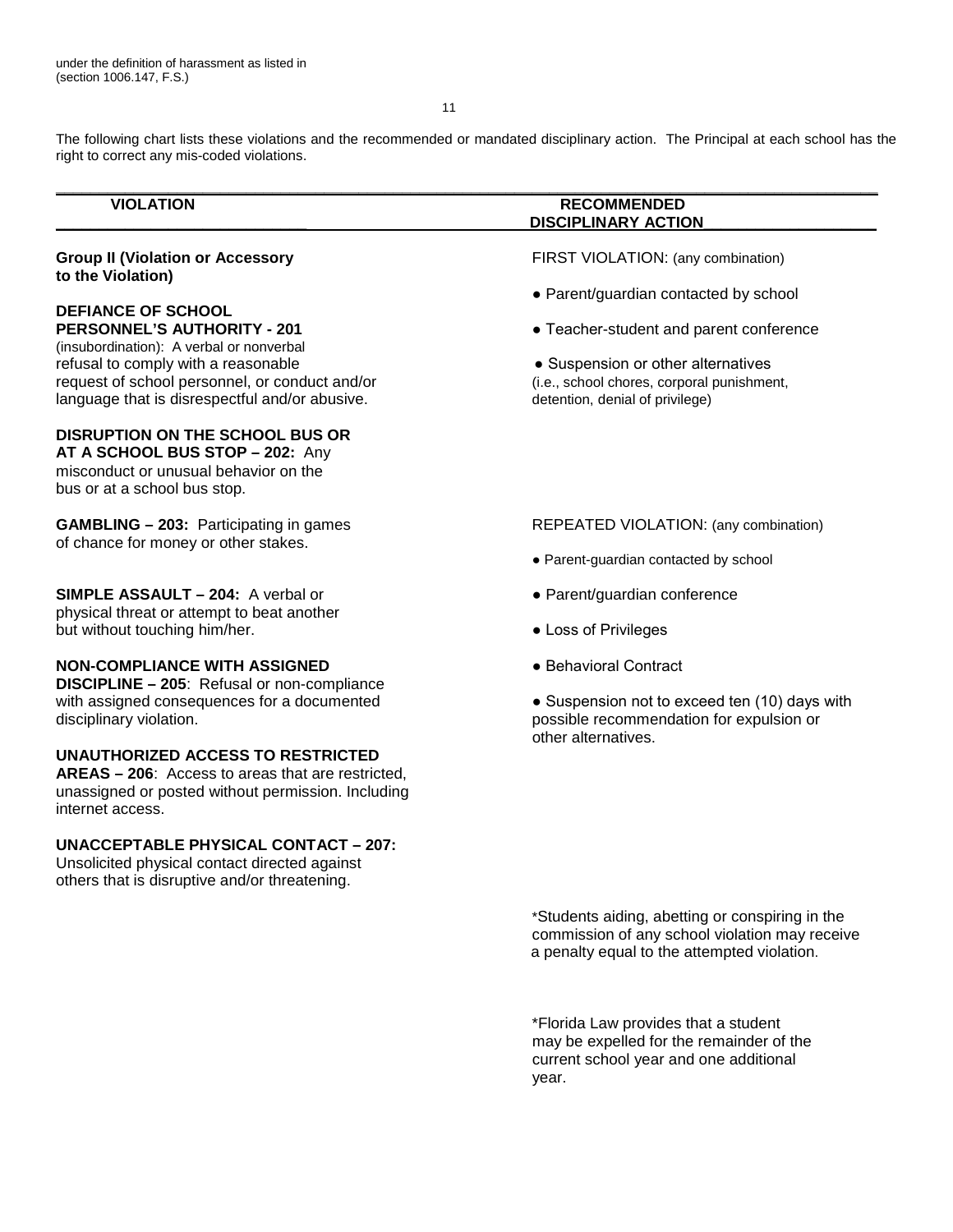The following chart lists these violations and the recommended or mandated disciplinary action. The Principal at each school has the right to correct any mis-coded violations.

### $\_$  ,  $\_$  ,  $\_$  ,  $\_$  ,  $\_$  ,  $\_$  ,  $\_$  ,  $\_$  ,  $\_$  ,  $\_$  ,  $\_$  ,  $\_$  ,  $\_$  ,  $\_$  ,  $\_$  ,  $\_$  ,  $\_$  ,  $\_$  ,  $\_$  ,  $\_$  ,  $\_$  ,  $\_$  ,  $\_$  ,  $\_$  ,  $\_$  ,  $\_$  ,  $\_$  ,  $\_$  ,  $\_$  ,  $\_$  ,  $\_$  ,  $\_$  ,  $\_$  ,  $\_$  ,  $\_$  ,  $\_$  ,  $\_$  , **VIOLATION RECOMMENDED** DISCIPLINARY ACTION **Group III (Violation or** FIRST VIOLATION: (any combination) **Accessory to the Violation)** • Parent/guardian contacted by school **BATTERY - 301:** The physical attack **at the example of the set of Teacher-student and parent conference** or harm with force and/or violence by an individual against another, without a weapon **•** Payment for damages. or serious injury. • Suspension or other alternative (i.e., school chores, corporal punishment, **EXTORTION - 302:** The taking or the attempt of taking anything of value that is owned detention, denial of privilege). by another under conditions of force or threat of force which places the victim in a state of fear. **MINOR VANDALISM – 303:** The willful or malicious destruction of school property or the property of others less than \$100. REPEATED VIOLATION: (any combination) **POSSESSION OF POCKET KNIFE – 304:** • Parent-guardian contacted by school The possession of a small pocket knife that could be considered potentially dangerous. <br> **•** Parent/guardian conference

**STEALING – 305:** The act of taking and **DETERIVIEGES •** Loss of Privileges carrying away personal property of another without the consent of the owner. (Less than **a conserver the contract** e Behavioral Contract \$100 in property value).

# **HARASSMENT – INTIMIDATION – 306:**

Unsolicited actions directed against others that are disruptive and/or threatening. These actions may include but are not limited to teasing, bullying, stalking, etc. and pose a serious and/or persistent threat.

**FIGHTING – 307:** A physical conflict between two or more students which does not result in serious injury or require physical restraint of combatants.

### **VIOLATION OF COMMON DECENCY – 308:** \*Students aiding, abetting or conspiring in the

decency, morals (indecent exposure, profanity, a penalty equal to the attempted violation. obscenities, vulgarities, etc.) participation.

**INCITING – 309**: Actions, gestures, apparel,  $\bullet$  \*Florida Law provides that a student may be appearance or speech that provokes, urges or expelled for the remainder of the current

Included are offenses against common commission of any school violation may receive

12

- 
- 

.

• Suspension not to exceed ten (10) days **SERIOUS AND/OR CHRONIC**<br> **HARASSMENT – INTIMIDATION – 306:**<br> **COMPANY** or other alternatives.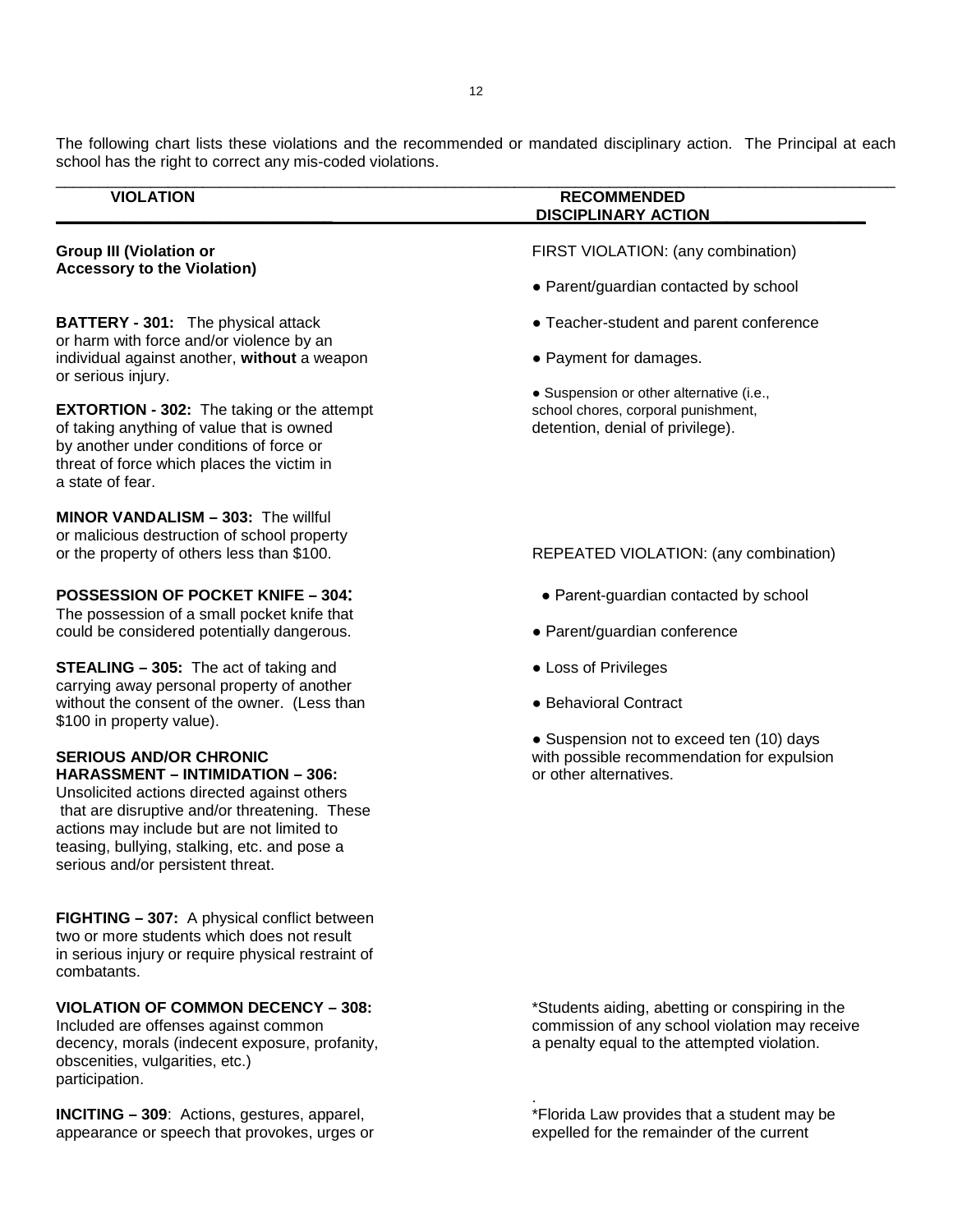The following chart lists these violations and the recommended or mandated disciplinary action. The Principal at each school has the right to correct any mis-coded violations.

| <b>DISCIPLINARY ACTION</b>                                                                                          |
|---------------------------------------------------------------------------------------------------------------------|
| FIRST VIOLATION: (any combination)                                                                                  |
| • Parent/guardian contacted by school                                                                               |
| • Teacher-student and parent conference                                                                             |
| · Suspension or other alternative (i.e.,<br>school chores, corporal punishment, detention,<br>denial of privilege). |
| • Payment for damages.                                                                                              |
| REPEATED VIOLATION: (any combination)                                                                               |
| • Parent-guardian contacted by school                                                                               |
| • Parent/guardian conference                                                                                        |
| • Loss of Privileges                                                                                                |
| • Behavioral Contract                                                                                               |
| • Suspension not to exceed ten (10) days<br>with possible recommendation for expulsion<br>or other alternatives.    |
| *Students aiding, abetting or conspiring in the                                                                     |
|                                                                                                                     |

commission of any school violation may receive a penalty equal to the attempted violation.

\*Florida Law provides that a student may be expelled for the remainder of the current school year and one additional year.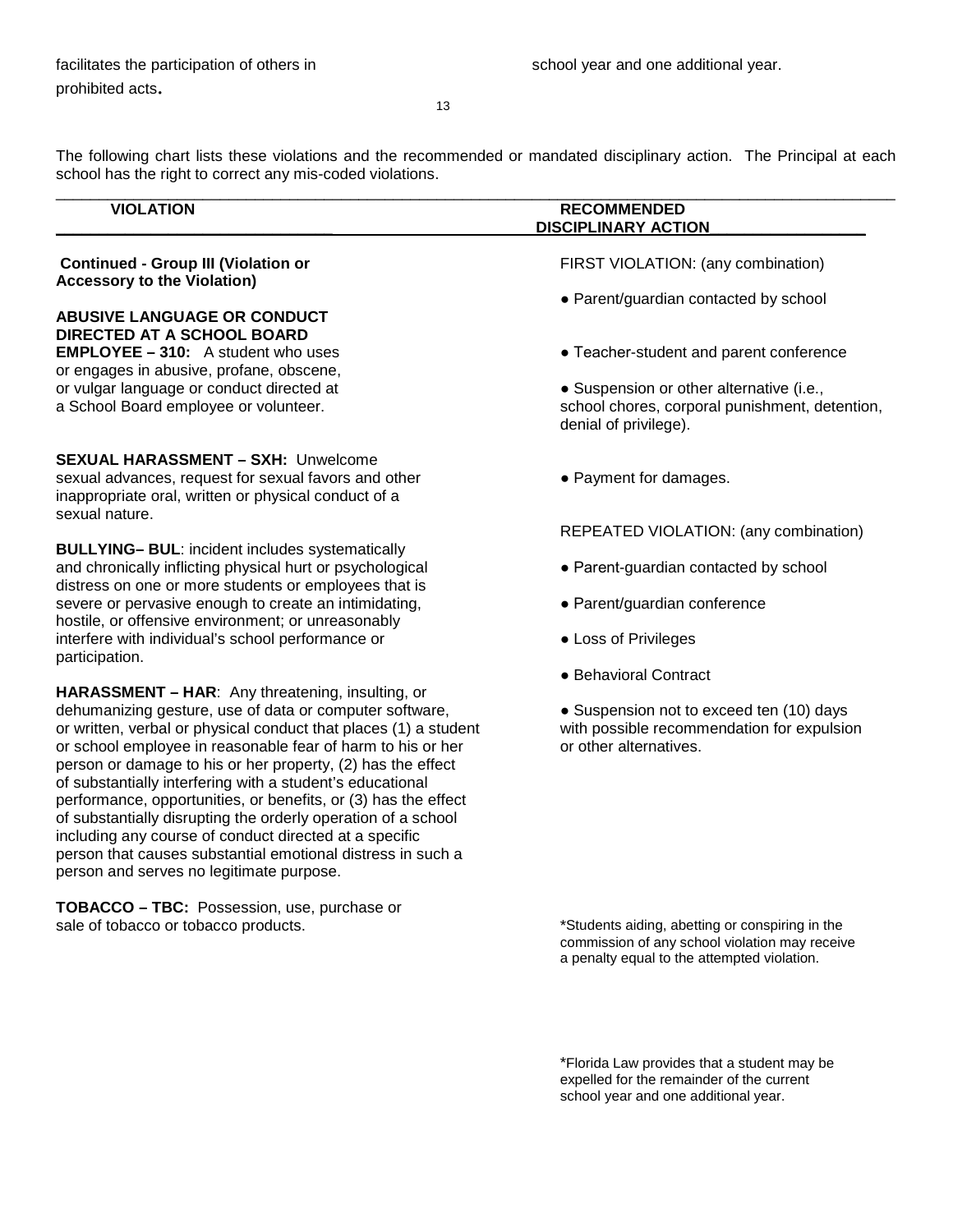The following chart lists these violations and the recommended or mandated disciplinary action. The Principal at each school has the right to correct any mis-coded violations.

 $\mathcal{L}_\text{max}$  and  $\mathcal{L}_\text{max}$  and  $\mathcal{L}_\text{max}$  and  $\mathcal{L}_\text{max}$  and  $\mathcal{L}_\text{max}$  and  $\mathcal{L}_\text{max}$ 

# **Group IV (Violation, or Service 20 Service 20 Service 20 Service 20 Service 20 Service 20 Service 20 Service 2<br>
<b>Accessory to the Violation)** Consumer Service 20 Service 20 Service 20 Service 20 Service 20 Service 20 Serv

ALCOHOL – ALC: The possession, use, purchase or sale of alcoholic beverages.

**BREAKING AND ENTERING/BURGLARY – BRK:** The illegal entry by force into a school board facility or the unauthorized presence with the intent to damage or <br>  $ZERO TOLERANCE: All incident with in  
\nremove property or to harm another person. \nGroup IV are considered zero tolerance$ remove property or to harm another person.

**DISRUPTION ON CAMPUS – MAJOR(DISORDERLY**

**CONDUCT) – DOC:** Disorderly conduct is an incident that significantly disrupts all or portions of the campus activities, school sponsored events and/or school bus transportation. This disruptive behavior poses a serious threat to the learning environment, health, safety, and/or welfare of others. (Examples: boycotts, sit-ins, false reports of fire and/or bombs (explosive devices), etc.)

**SERIOUS FIGHTING – FIT:** Mutual combat or altercation where two or more persons use force and/or violence. The incident must include serious injury and/or require physical restraint to resolve before this classification is assigned.

**OTHER MAJOR INCIDENTS – OMC:** Any serious incident resulting in the need for law enforcement not otherwise classified in the Student Code of Conduct. Example: Group Assault, etc

**LARCENY/THEFT – STL:** The removal of property valued at or above \$100 from another person, building, a penalty equal to the attempted violation. or vehicle without permission. This may include Motor

**THREAT/INTIMIDATION – TRE:** A threat to cause physical harm or to instill fear to another person with or without the use of a weapon. The incident must include the following: intent, fear and capability.

**TRESPASS – TRS:** The illegal entry onto a school campus or onto a school sponsored event off campus without authorization and/or invitation and with no lawful purpose after written or verbal notice.

**MAJOR VANDALISM - VAN:** The willful or malicious destruction of school property or the property of others more than \$100.

### **VIOLATION RECOMMENDED** DISCIPLINARY ACTION

- Parent/guardian contacted by school
- Suspension with possible recommendation for expulsion
- **Behavioral Contract**

violations.

\*Students aiding, abetting or conspiring in the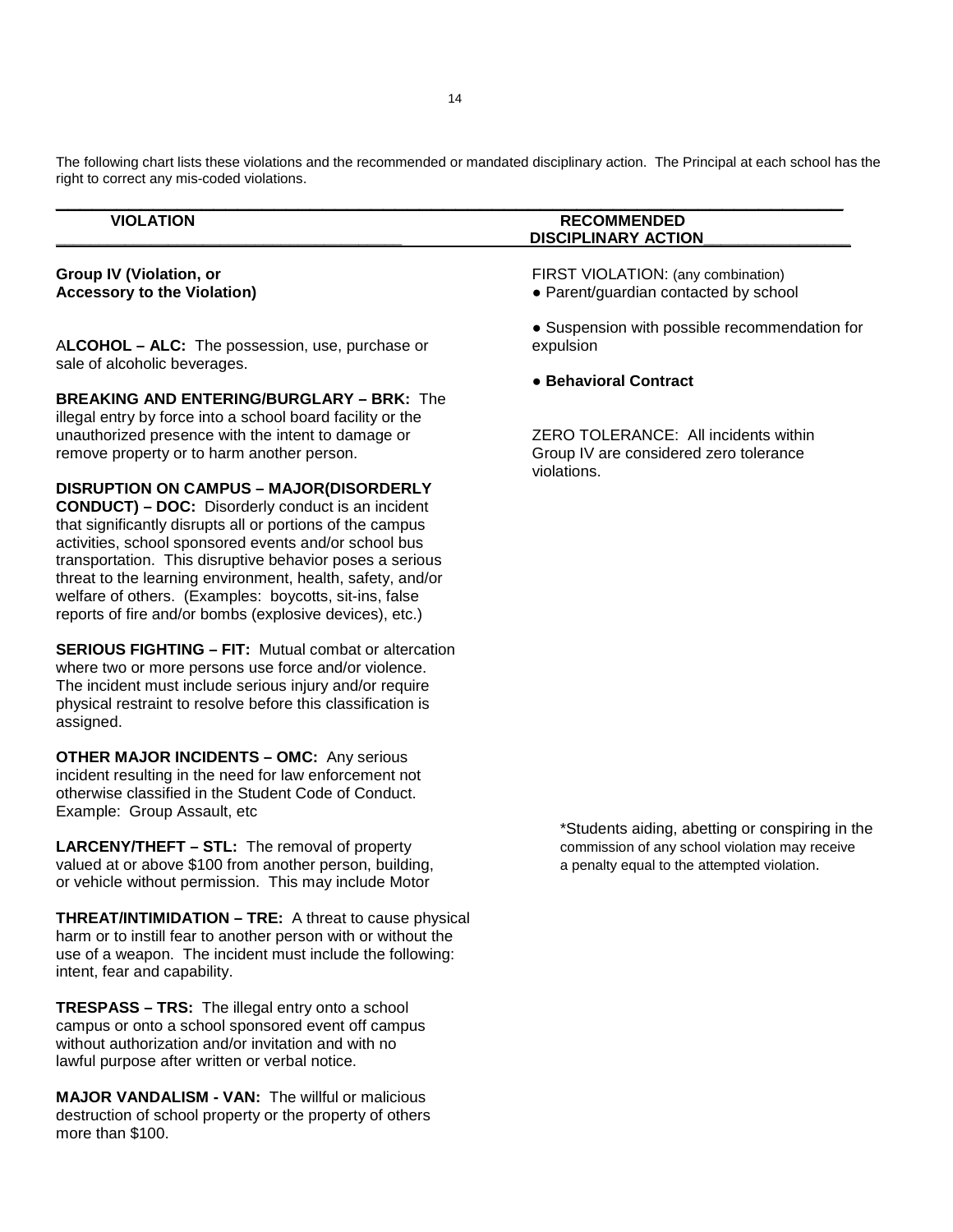**SEX OFFENSES OTHER – SXO:** Sexual contact be expelled for the remainder of the current without force and/or threat, or subjecting an individual vear school year and one additional year. without force and/or threat, or subjecting an individual to lewd behavior, including sexual gestures, or the exposure of private body parts.

\*Florida Law provides that any student may

15

**\_\_\_\_\_\_\_\_\_\_\_\_\_\_\_\_\_\_\_\_\_\_\_\_\_\_\_\_\_\_\_\_\_\_\_\_\_\_\_\_\_\_\_\_\_\_\_\_\_\_\_\_\_\_\_\_\_\_\_\_\_\_\_\_\_\_\_\_\_\_\_\_\_\_\_\_\_\_\_\_\_\_\_\_\_\_\_\_\_\_\_\_\_\_\_\_\_\_\_\_\_\_\_\_\_\_\_\_\_\_\_\_\_\_\_\_\_**

The following chart lists these violations and the recommended or mandated disciplinary action. The Principal at each school has the right to correct any mis-coded violations.

# **Group V (Violation, or Group V (Violation, or FIRST VIOLATION:** (any combination)<br> **Accessory to the Violation) Company of the Violation**

**ARSON – ARS:** To damage or cause to be damaged, by fire or explosion of any dwelling, structure, or conveyance whether occupied or not, or its contents **•** Behavioral Contract owned by or under the control of the School Board.

### **AGGRAVATED BATTERY – BAT:** The physical Group V are considered zero tolerance

attack or harm with force and/or violence by an violations. individual against another resulting in serious mental or physical injury with or without the use of a weapon. Level V offenses may also include other

**DRUGS – DRU:** (excluding alcohol) Possession, use, in the Student Code of Conduct. Examples: or purchase of an illegal drug, narcotic, controlled Homicide – HOM, Kidnapping – KID, etc. or purchase of an illegal drug, narcotic, controlled substance or a substance represented as an illegal drug.

**DRUGS – DRD:** (excluding alcohol) The sales or distribution of an illegal drug, narcotic, controlled substance or a substance represented as an illegal drug.

**ROBBERY – ROB**: The taking or attempt to take anything of value that is owned by another under conditions of force, threat of force, violence and/or placing the victim in a state of fear.

**SEXUAL BATTERY - SXB:** The physical attack \* \*Students aiding, abetting or conspiring in the or harm with force and/or violence by an individual commission of any school violation may receive against another resulting in serious mental or a penalty equal to the attempted violation. physical injury with or without the use of a weapon.

**WEAPON – WPO:** The possession, use, purchase or sale of a firearm or an instrument which may cause harm. These firearms and/or instruments are defined as capable of causing serious harm and/or fear of harm.

### **VIOLATION RECOMMENDED** DISCIPLINARY ACTION

- 
- Parent/guardian contacted by school
- Suspension with recommendation for expulsion mandatory.
- 

**ZERO TOLERANCE:** All incidents within

serious felonies not otherwise classified

\*Florida Law provides that a student may be expelled for the remainder of the current school year and one additional year.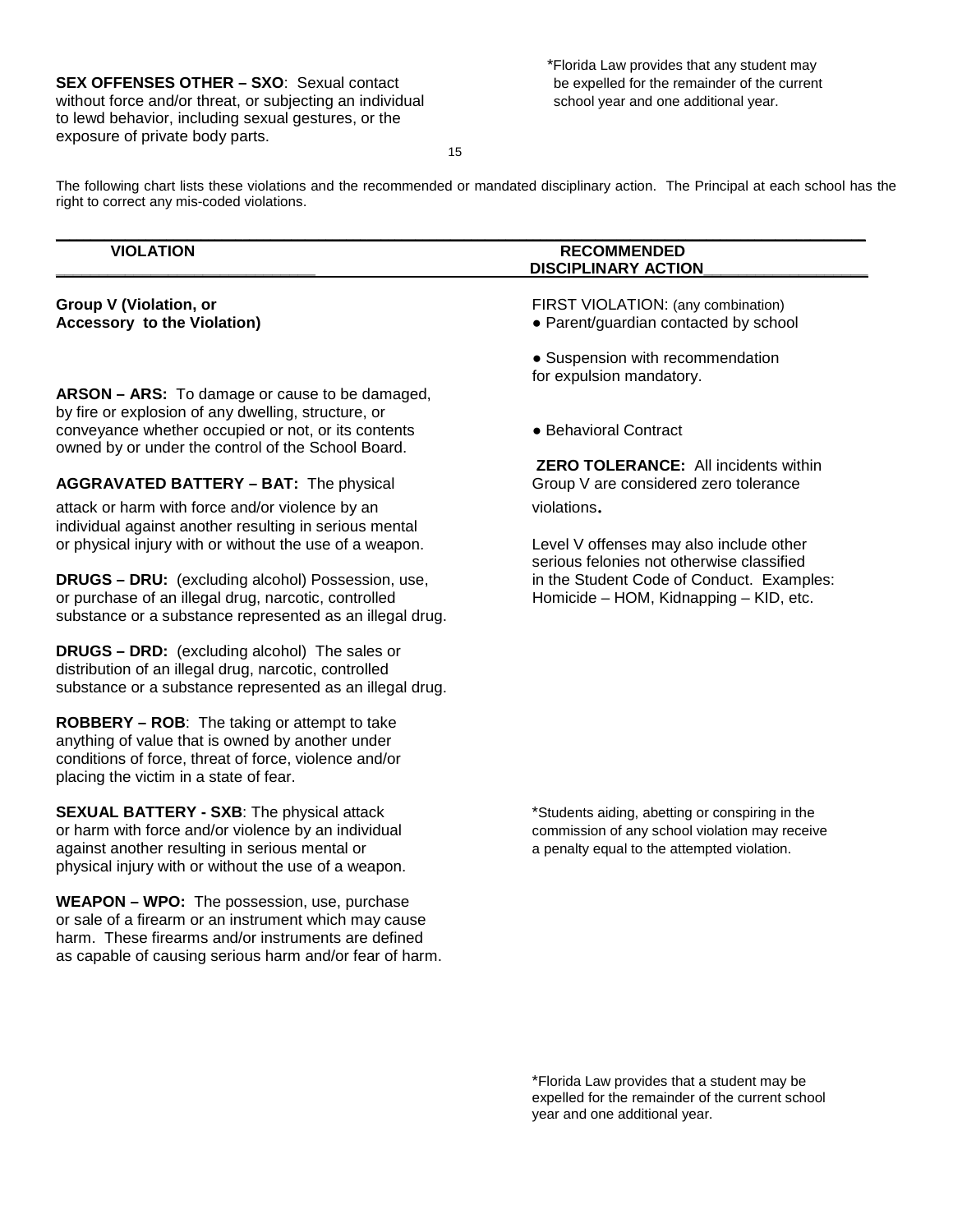### **REPORTING OF CRIMES AND/OR DISRUPTIVE BEHAVIOR ZERO TOLERANCE FOR SCHOOL VIOLENCE**

Zero Tolerance incidents require that school authorities report these violations to Law Enforcement and in some cases bring charges against the participants. In addition, school authorities are required to report these incidents to the Administration at the District School Board.

Additionally, the principal MAY report other incidents occurring within the regular operation of school.

Any other felony or serious misdemeanors may qualify as an additional zero tolerance violation, specifically when the incident causes a significant injury, loss of property or monetary cost.

### **CAMERA MONITORING SYSTEM**

The Glades County School District has implemented a video (TV) monitoring system in various school buses and on school campuses. The decision to mount TV camera boxes in the district's school buses was driven by a concern for the safety of employees and students alike. The ability to video monitor student behavior will be a deterrent to the small number of students who experience behavior problems, thus allowing everyone to concentrate on the most important task of safety for our students. The ability to review student behavior by seeing and hearing what actually occurred will prove to be a great asset to individuals tasked with solving discipline problems.

If there is a reason to review a video from the school bus or school campus, the only personnel who will have access to review are: Supervisor of Transportation, Supervisor of Support Services, Principal or his/her designee, the Superintendent of Schools and School Board Attorney. Due to confidentiality rights, parents and other interested parties will not be allowed viewing access.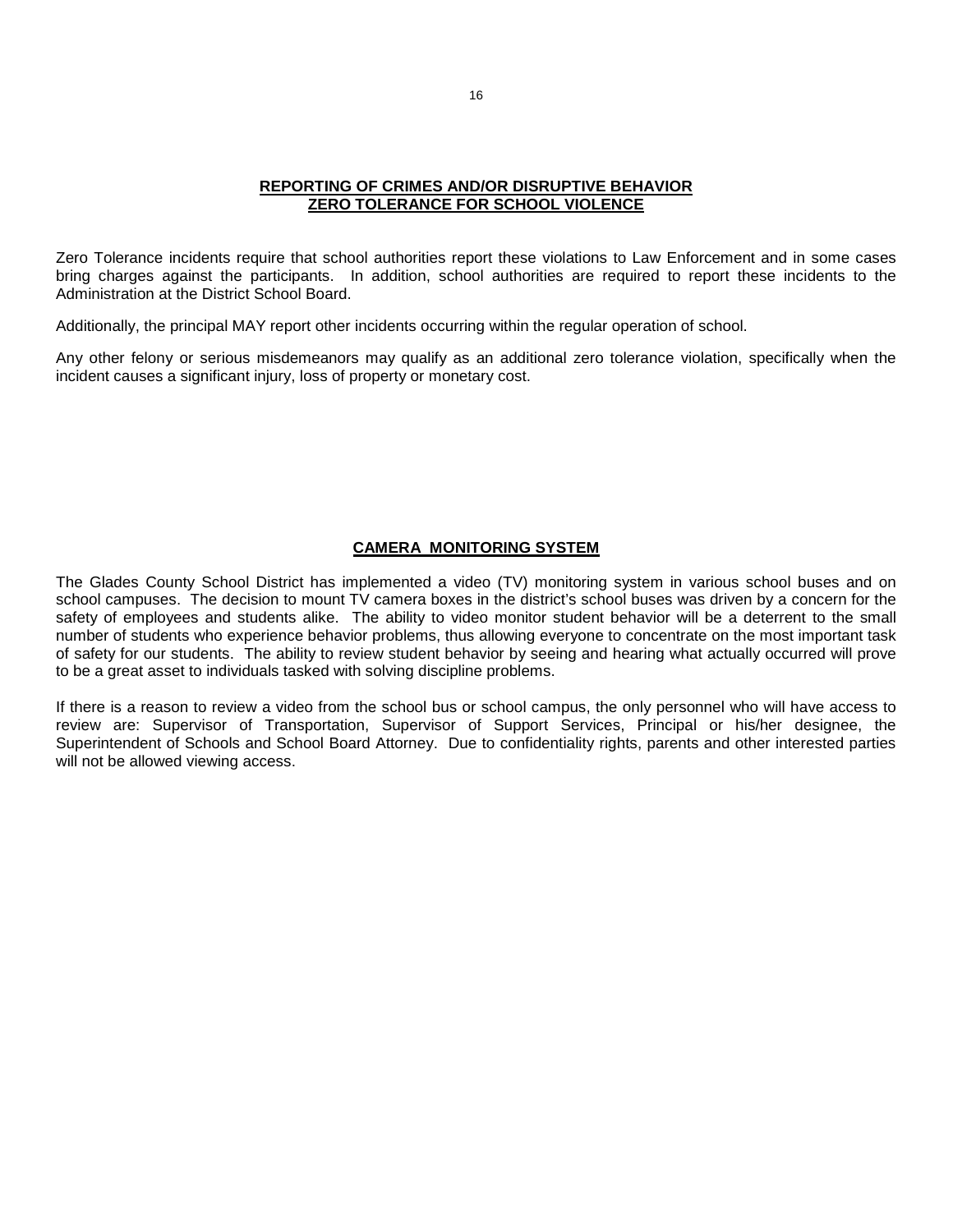### **DUE PROCESS PROCEDURE FOR SUSPENSION OR EXPULSION**

A student accused of serious misconduct that in the opinion of the principal requires suspension or expulsion from school shall be afforded the following due process procedures:

**STEP 1--**The student must be told by the principal or designee the reason(s) for consideration of suspension.

**STEP 2--**The student must be given the opportunity to present his/her side of the matter, either verbally or in writing, and must have the opportunity to present witnesses to the incident.

**STEP 3--**The student and parent must receive a written report of the suspension, with a copy forwarded to the superintendent.

**STEP 4--**The student and parent have the right to a hearing with the principal, upon request of the parent, to discuss the discipline imposed. All such requests must be made within three (3) school days of the sending of the notice of suspension.

**STEP 5--**The parent may request an administrative review by a committee appointed by the superintendent, after the conference with the principal outlined in **STEP 4**. The sole purpose of the review is to decide if the student was given due process at the school. All such requests must be in writing and must be submitted within three (3) school days after the conference with the principal outlined in **STEP 4**.

### **EXPULSION RE-ENTRY PLAN**

To assure that the conduct leading to expulsion does not reoccur, a written re-entry plan for each student shall be developed by the school prior to the return of an expelled student to the school program. Each plan is to be developed in cooperation with all parties involved, including the student and parent(s) or guardian.

### **DISPENSING OF MEDICATION**

No student is permitted to take prescription or over-the-counter medicine at school except as administered by the school nurse or other trained office personnel and only upon written authorization of physician and parent (for prescription medication) or parent (for over-the-counter medication). Over-the-counter medication may be given for only two weeks without a physician's recommendation. All medication brought to the school office must be in the original container.

No student is permitted to have medicine in his/her possession on the school campus. Teachers who are aware of medication being in possession of a student are responsible for having such medicine taken to the school nurse or school administrator immediately.

### **SUMMARY OF RELATED BOARD RULES**

Rules adopted by the School Board as well as administrative regulations which pertain wholly or in part to student control and discipline are found in the OFFICIAL BOARD RULES. The Rules are available in all schools as well as in area and district offices.

| <b>Compulsory Attendance</b>                    | Procedures/Suspension/Expulsion from Transportation Privileges |
|-------------------------------------------------|----------------------------------------------------------------|
| Regular Attendance                              | <b>Secondary School Security Programs</b>                      |
| Driver's License Attendance Requirement         | Alternative Measures                                           |
| Admissions                                      | Assault on School Employees                                    |
| Age, Health & Medical Requirements – Admissions | Vandalism                                                      |
| Assignment of Students                          | Leaving School Grounds (Unauthorized)                          |
| <b>Reassignment of Students</b>                 | <b>School Dress</b>                                            |
| Out-of-County Students                          | <b>Student Vehicles</b>                                        |
| Dropout Re-enrollment                           | Discipline Records Maintained                                  |
| <b>Group Home Students</b>                      | Student Records - Rights of Parent, Guardian, Pupil or Student |
| <b>Classification and Placement</b>             | Registers                                                      |
| <b>Class Sections</b>                           | Child Abuse and Neglect                                        |
| <b>Married Students</b>                         | Dispensing Medication in School                                |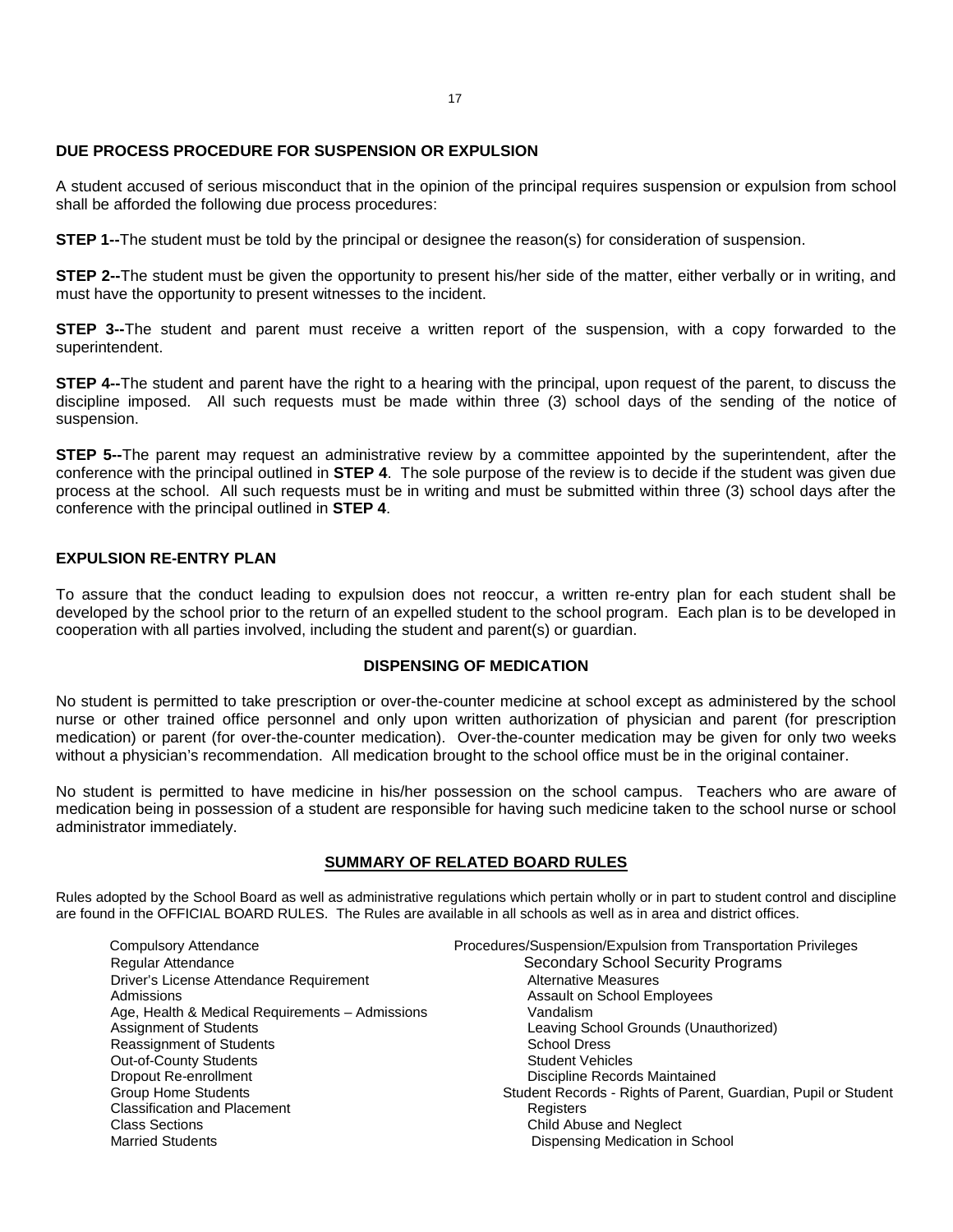Student Discipline<br>
Expulsion of Handicapped Students<br>
Search of Lockers<br>
Attendance Reporting Policy Expulsion of Handicapped Students 18

Pregnant Students **Channel Student Eligibility for Extracurricular Activities**<br>
School Year Minimum **Channel School Year Minimum**<br>
Admission of Students in a Home Education P School Year Minimum **Admission of Students in a Home Education Program**<br>
School Day Minimum **Admission of Student Conduct** Code of Student Conduct<br>Search of Lockers

# **-CHAPTER 3-**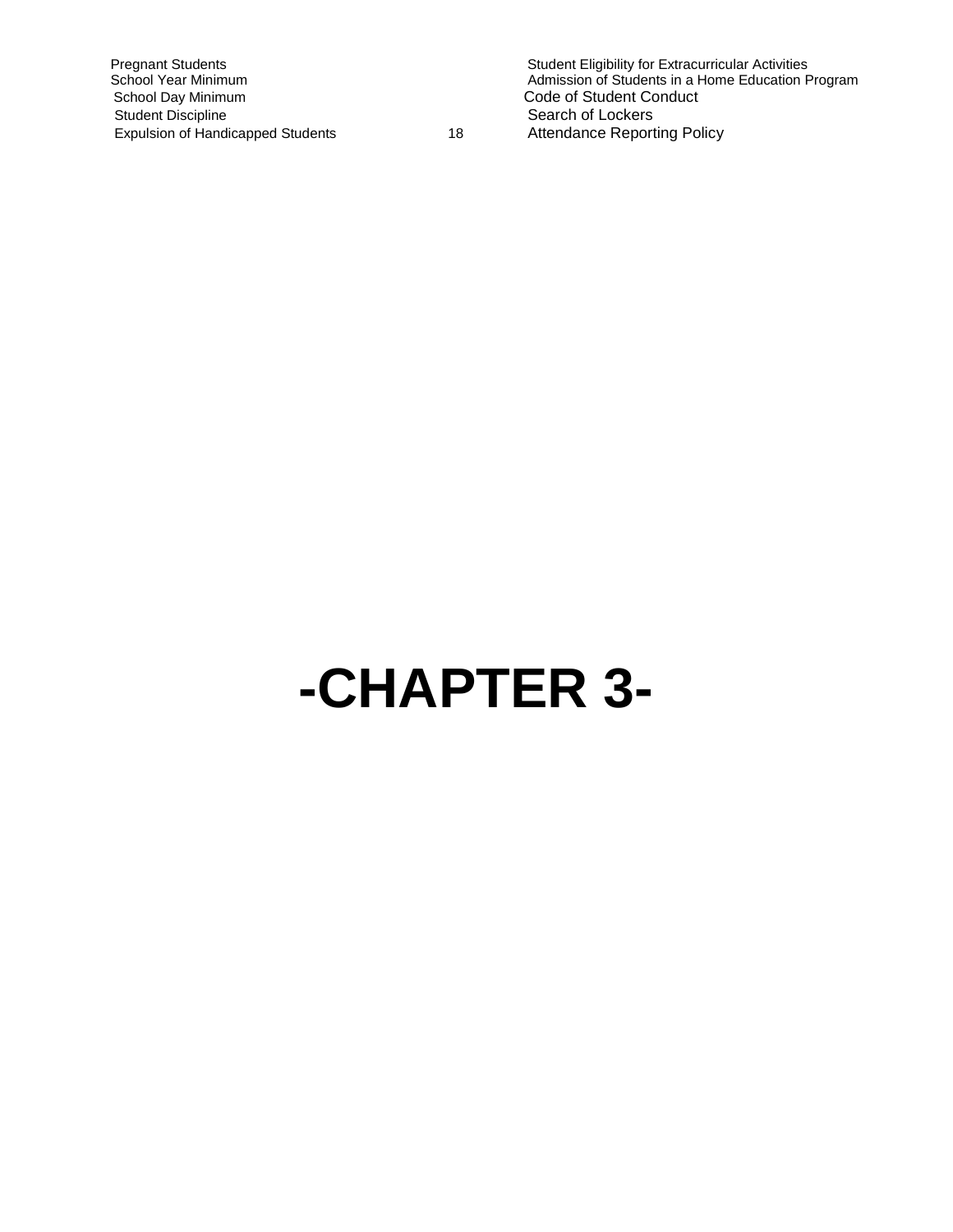# Student Transportation

The Glades County School District Transportation Department takes great pride in the transporting of Glades County students. The department will strive to have students delivered safely, timely and in a fashion that will promote academic growth. Within this chapter you will find the rules and guidelines that all students must follow to benefit from the school district's transportation.

### **Glades County School Board Policies and Florida Statutes – Regarding Student Transportation and General Transportation Rules**

**Policy # 5.20 -** Students residing two (2) miles or more from school are entitled to transportation to and from school by school bus.

Students considered as runaway and homeless students will be transported to their school of origin without regard to the location of the homeless situation.

Students living within two miles from the school **may** have the **privilege** to be transported by bus if there is a bus route that has approved stops near the student's residence.

School Buses will make every effort to make stops within a two (2) mile distance from the student's residence, given the proper road accessibility (to be determined by the Director of Administrative Services and Transportation Foreman).

**Policy # 6.54 –** All school buses will have video monitoring equipment on board and students are subject to being video taped without notice, in an effort to maximize the safety of drivers and students alike.

If there is a reason to review a video from the school bus, the only personnel who will have access to review are: Supervisor of Transportation, Supervisor of Support Services, Principal or his/her designee, the Superintendent of Schools and School Board Attorney. Due to confidentiality rights, parents and other interested parties will not be allowed viewing access.

**Policy # 6.40 and F.S. 1006.10 (3) –** The school board is not responsible for students until they enter the bus and responsibility shall stop when they exit the bus.

Pre-K and Kindergarten students must be accompanied by an adult (parent/guardian) at their bus stop. Pre-K and Kindergarten students will not be dropped at their stop unless there is an adult (parent/guardian) present.

**F.S. 947.1405(7) (a) 2** – The Glades County School District will not designate a bus route stops within 1,500 feet of registered sexual offenders.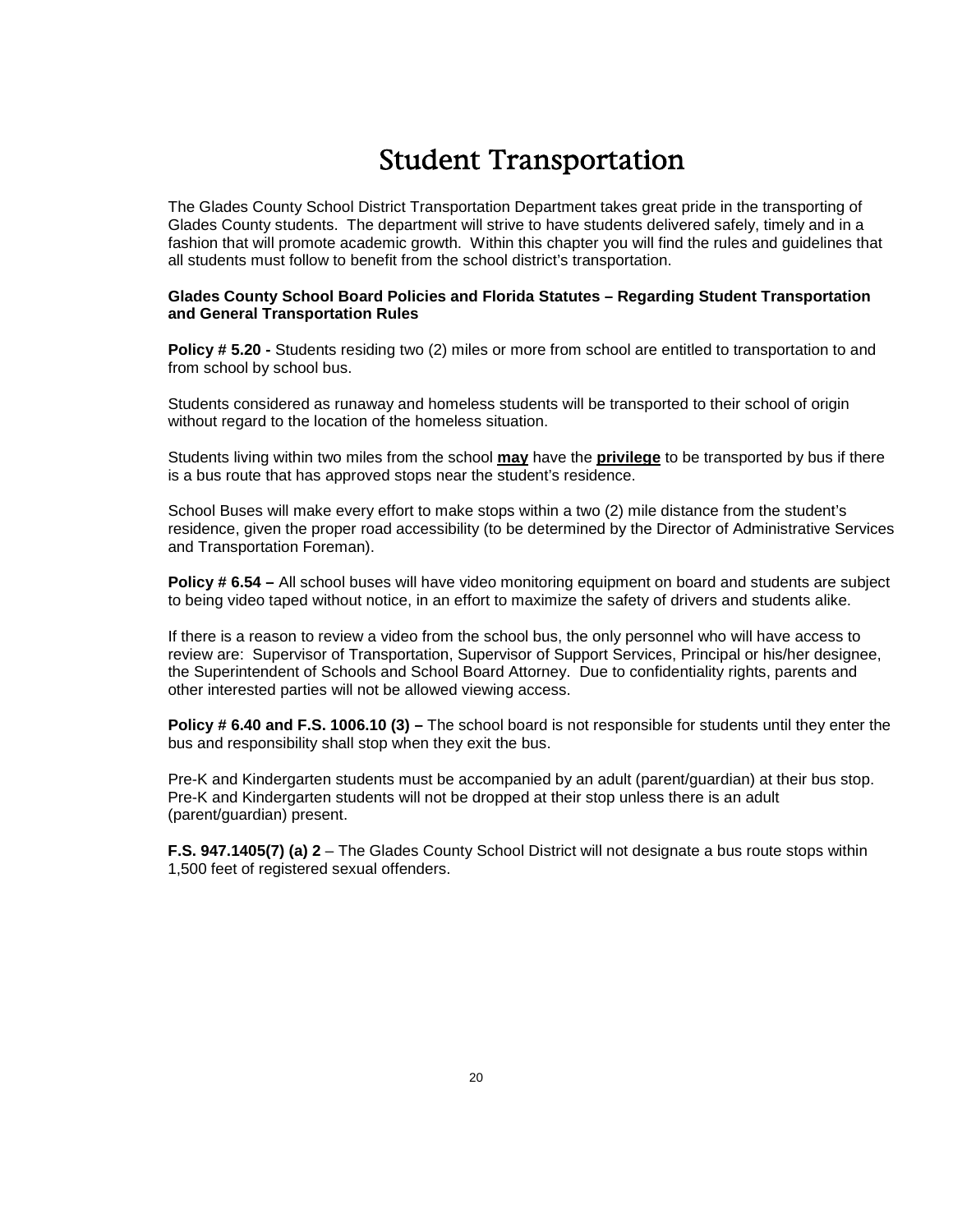### **Responsibilities of Transported Students**

Each student who is eligible (who lives over two miles from the school attended, per F.S. 1011.68) to be transported is entitled to free transportation only so long as he/she abides by the rules of safety and behavior necessary for the operation of the system. Serious infraction of these rules may cause students to lose this privilege. It is the responsibility of the parents to see that the pupil abides by rules or to provide for his/her own transportation. Suspension from a school bus does not affect the requirements of attendance laws or rules. Any student transported at public expense shall:

- 1. Occupy the seat assigned by the driver and shall refrain at all times from moving around while the bus is in motion. In cases where standing is necessary, the student shall stand in the area designated by the driver.
- 2. Observe at all times classroom conduct (except for ordinary conversation). Absolute silence on the bus shall prevail while the bus is stopped for railroad crossings or for discharging pupils. Singing or other unnecessary noise is prohibited.
- 3. Obey the driver and report promptly to the principal when instructed to do so by the driver.
- 4. Wait until the bus has come to a complete stop before attempting to get on or off the bus. Students shall form a line in order to insure safety in getting on or off the bus.
- 5. Observe proper rules of conduct while waiting for the bus. The bus will only stop on property in which an established stop has been approved.
- 6. Enter or leave the bus only at the front door after the bus has come to a complete stop, except in cases of emergency or on instructions from the bus driver.
- 7. If necessary, cross the highway in the proper manner and as instructed after leaving the bus: Driver will bring bus to a complete stop, stand at the side of the bus in sight and hearing of the driver and look to the right and left before proceeding to cross the highway.
- 8. Keep head, elbows, and hands inside the bus windows at all times, except in the case of an emergency.
- 9. Refrain from throwing objects inside or outside the bus at any time.
- 10. Refrain from the use of profane or objectionable language, and from engaging in any other objectionable conduct. There shall be no pushing, fighting, or any other type of misconduct or disruptive behavior at any time on the bus.
- 11. Refrain from damaging or defacing the bus or bus equipment. The students shall be responsible for the cost of any such damage.
- 12. Not bring any weapons or sharp objects on the bus.
- 13. Be on-time at their bus stop, the bus can not wait on students who are tardy
- 14. Cross the roadway ten feet in front of the bus.
- 15. Not talk to the driver, unless it is absolutely necessary.
- 16. Be absolutely quiet when the driver turns on interior lights on, blows whistle or raises his/her hand. One of these signals will be used at railroad crossings.
- 17. Not eat or drink on the bus. (Bus driver's discretion)
- 18. Bring no animals, such as dogs, cats, snakes, fish, etc…… on the bus dead or alive except for an approved service animals.
- 19. Bring nothing in a glass container on the bus, including science specimens, etc…..
- 20. Bring no band instruments which will interfere with the seating and safety of others. Instruments must be held by the student while seated. Such instruments that are deemed as a safety hazard will not be allowed.

### **BEHAVIOR ON THE BUS**

The most important element in safety on the school bus is the proper behavior of students. Because of this, it is necessary that the rules, as outlined in the Code of Student Conduct, be enforced by the drivers and administration.

All of the violations listed in the Code of Student Conduct apply to all students while at school, at school activities, and on the bus.

The most common bus misconducts include the following:

Violation of safety procedures Destruction of property Fighting/pushing/shoving Excessive mischief Defacing property (writing on seats, etc.) Smoking, possession of any tobacco products Eating or drinking (Bus driver's discretion) Rude or discourteous behavior Obscene language

It is important for students and parents to know that any violation of these rules could lead to denial of riding a Glades County School **Bus.** The contract of the contract of the contract of the contract of the contract of the contract of the contract of the contract of the contract of the contract of the contract of the contract of the contract of the con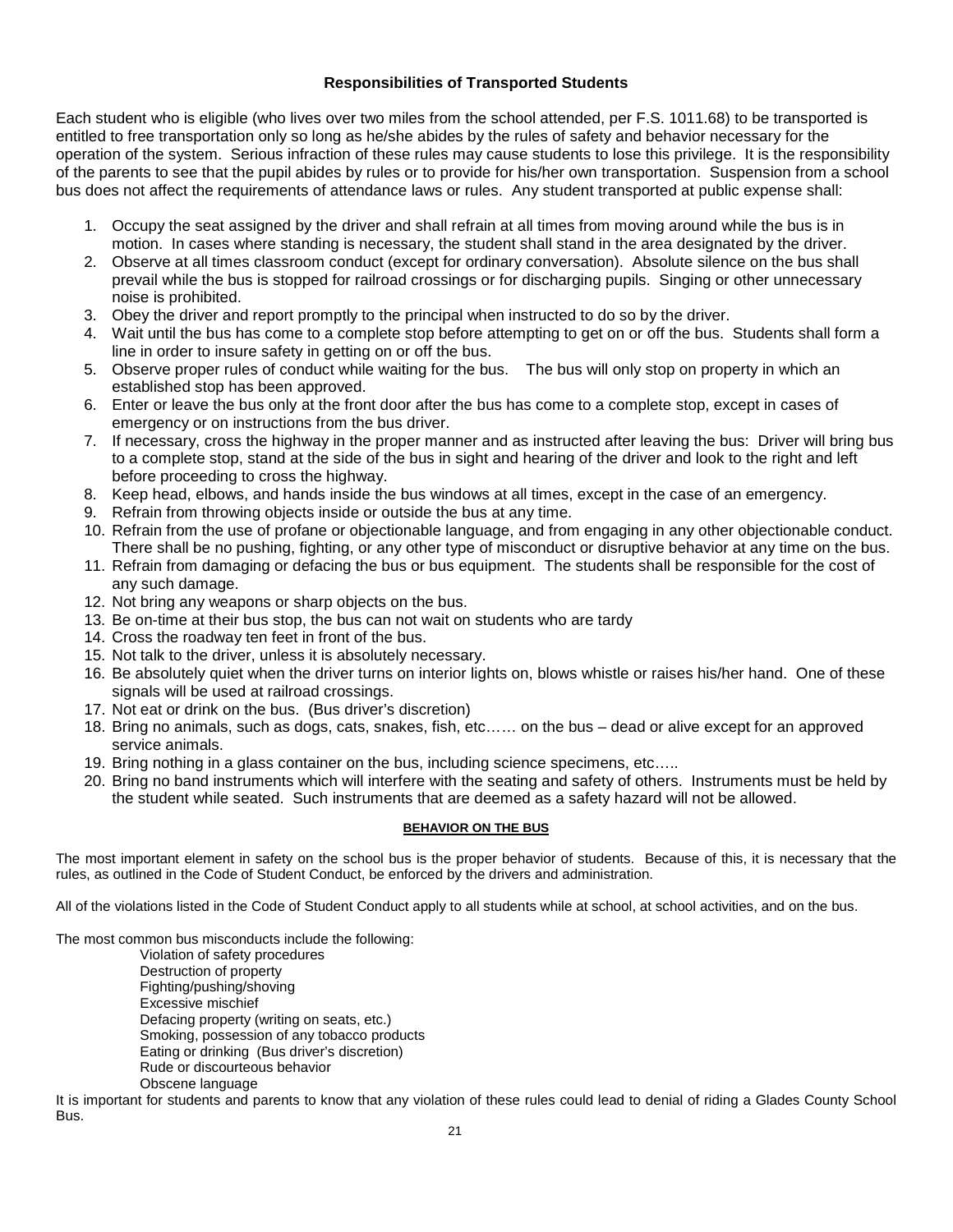### **Student Discipline**

- A. Alternative measures shall be used in lieu of corporal punishment, suspension or expulsion, whenever possible. Example of alternative measures may include, but are not limited to: verbal correction, counseling, alternative seat assignment and parent conference.
- B. Bus Suspension is defined as the temporary removal of a student from the regular bus schedule.
- C. Bus Expulsion is defined as the removal of the right and obligation of a student to be transported to and from school for the remainder of a term of school year.

### **Due Process Procedure for Suspension**

A student accused of serious misconduct on the bus that in the opinion of the principal, requires suspension from the bus shall be afforded the following due process procedures:

**Step 1** – The student must be told by the principal or designee the reason(s) for consideration of suspension.

**Step 2** – The student must be given the opportunity to present his/her side of the matter, either verbally or in writing, and must have the opportunity to present witnesses to the incident.

**Step 3** – the student and parent must receive a written report of the suspension, with a copy forwarded to the superintendent.

**Step 4** – The student and parent have the right to a hearing with the principal, upon request of the parent, to discuss the discipline imposed. All such requests must be made within three (3) school days of the sending of the notice of suspension.

**Step 5** – The parent may request an administrative review by a committee appointed by the superintendent, after the conference with the principal outlined in **Step 4**. The sole purpose of the review is to decide if the student was given due process at the school. All such requests must be in writing and must be submitted within three (3) school days after the conference with the principal outlined in **Step 4**.

### **Consequences for Minor Offenses.**

### **The severity of the locally defined offenses will be considered before determining the consequences.**

1<sup>st</sup> Referral: Warning, Alternate Seat Assignment, Parent Conference or up to 5 days bus suspension.

Subsequent Referrals: May be up to 10 days suspension and may be recommended for Bus Expulsion.

### **Locally Defined Offenses. (Definitions maybe located on pages 12-13 of this booklet)**

- Hitting, Pushing, Tripping Unacceptable Physical Contact (210)
- Battery (301)
- Stealing (305)
- Sexually Annoying Behavior/Misconduct Serious and/or Chronic Harassment (306)
- Abuse/School Property Minor Vandalism (303)
- Abusive Behavior Simple Assault (204)

### **Locally Defined Offenses. (Definitions maybe located on pages 11-13 of this booklet)**

- Disruptive Behavior Disrespect and/or Harassment of Others (102)
- Profanity Violation of Common Decency (308)
- Disrespectful Defiance of School Personnel's Authority (201)
- Disobedience General In-School Disruption (101)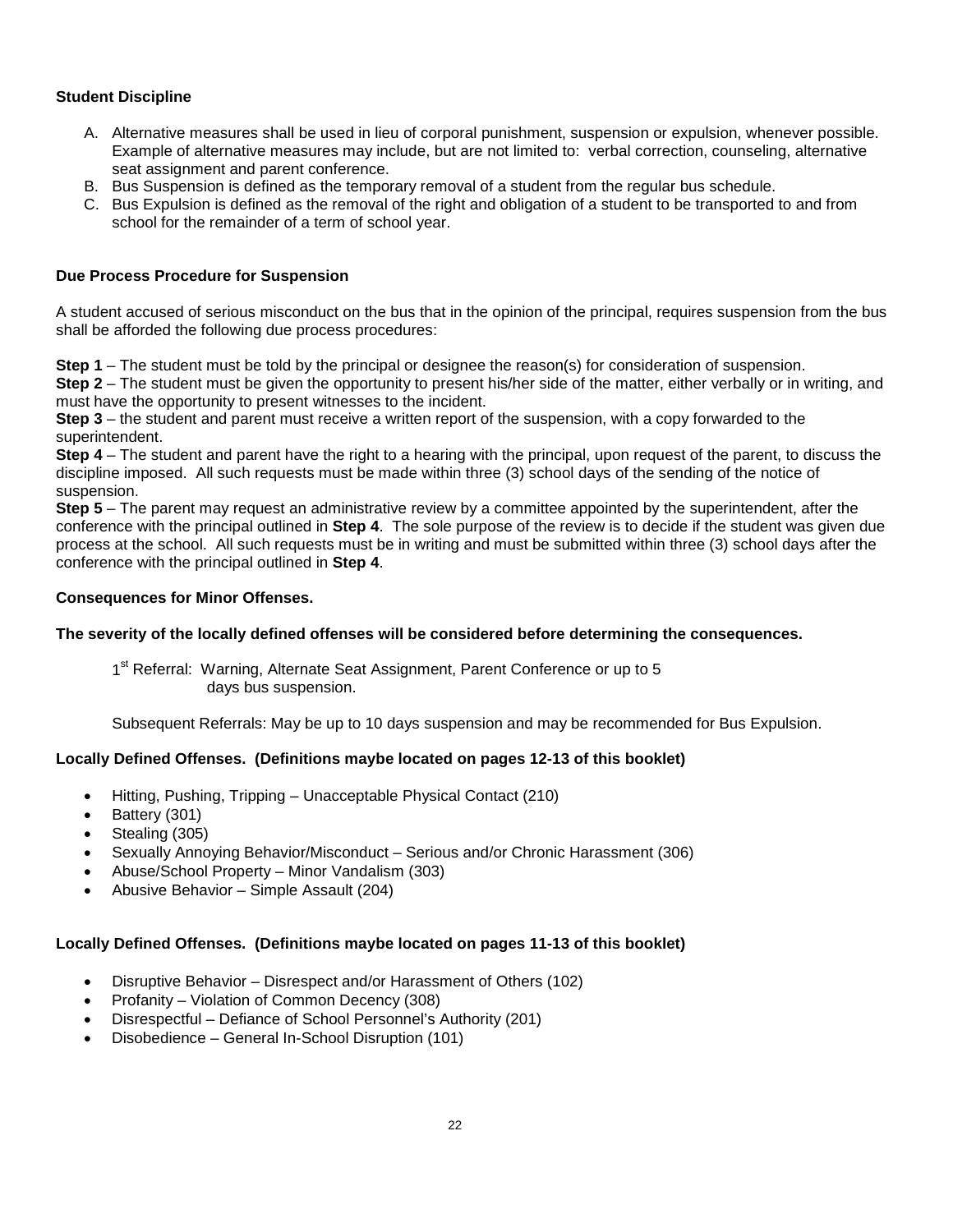### **Consequences for Major Offenses**

**Fighting –** The severity of the fight and other contributing factors will be considered before punishment is determined by the administration. (307/FIT) – this booklet pages 12-16.

- 1<sup>st</sup> Referral: Up to 10 days suspension from the school bus and may be recommended for suspension from school.  $2^{nd}$  Referral: 10 days suspension from the school bus, and/or school with possible recommendation for
- explusion.  $3<sup>rd</sup>$  Referral: 10 days suspension and will be recommended for expulsion.

### **All Other Major Offenses Types:**

1<sup>st</sup> Referral: Up to 10 days suspension and may be recommended for expulsion.

### **Major Offenses – (Definitions maybe located on pages 12-16 of this booklet)**

- Alcohol (ALC)
- Arson (ARS)
- Battery (BAT)
- Breaking and Entering/Burglary (BRK)
- Bullying (BUL)
- Disorderly Conduct (DOC)
- Drugs Excluding Alcohol (DRU/DRD)
- Harassment (HAR)
- Homicide (HOM)
- Kidnapping (KID)
- Larceny/Theft (STL)
- Weapons Possession (WPO)
- Robbery (ROB)
- Sexual Battery (SXB)
- Sexual Harassment (SXH)
- Sex Offenses (SXO)
- Threat/Intimidation (TRE)
- Tobacco (TBC)
- Trespassing (TRS)
- Vandalism (VAN)

**All Major Offenses maybe reported to Law Enforcement and other appropriate agencies.**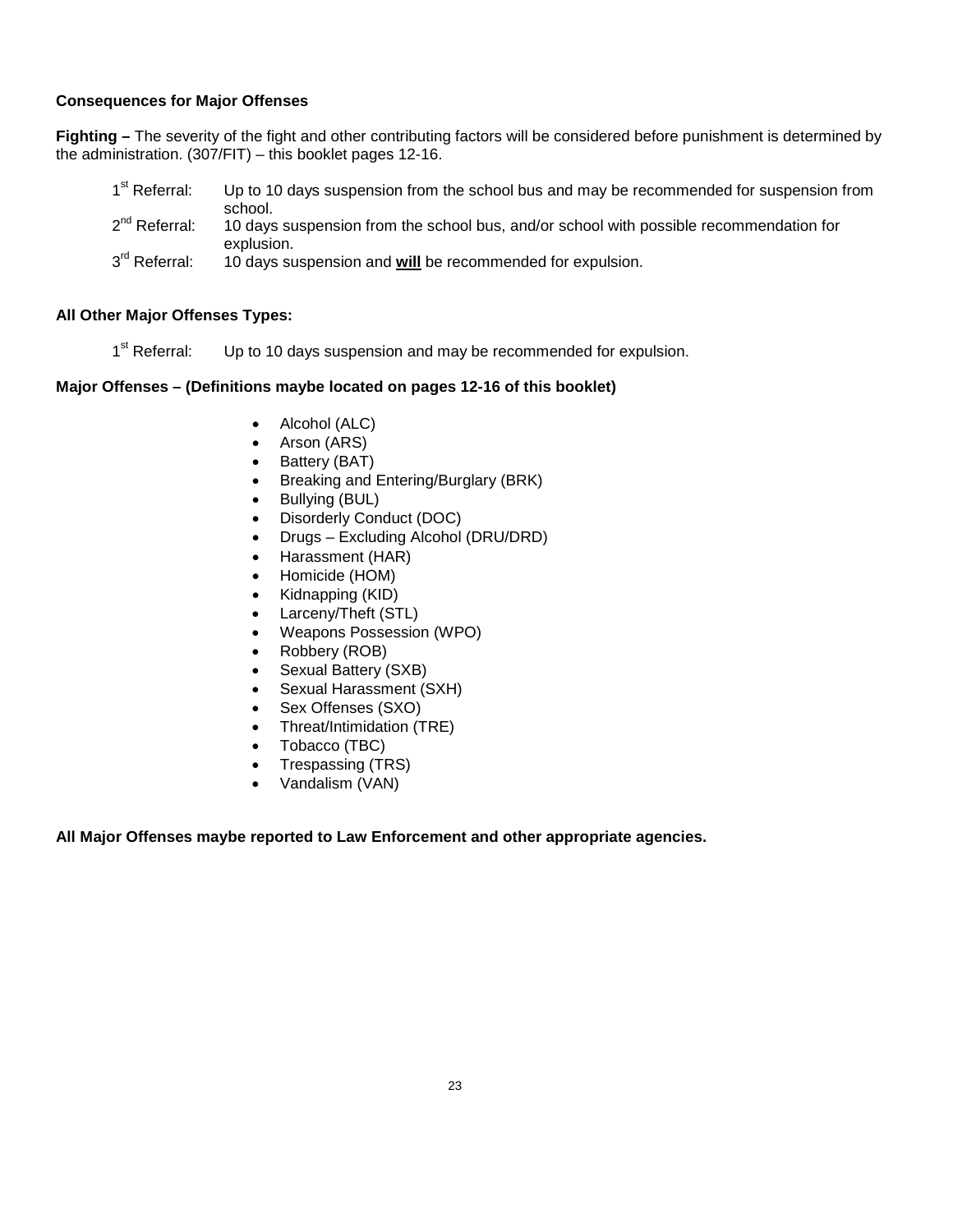# **-CHAPTER 4-**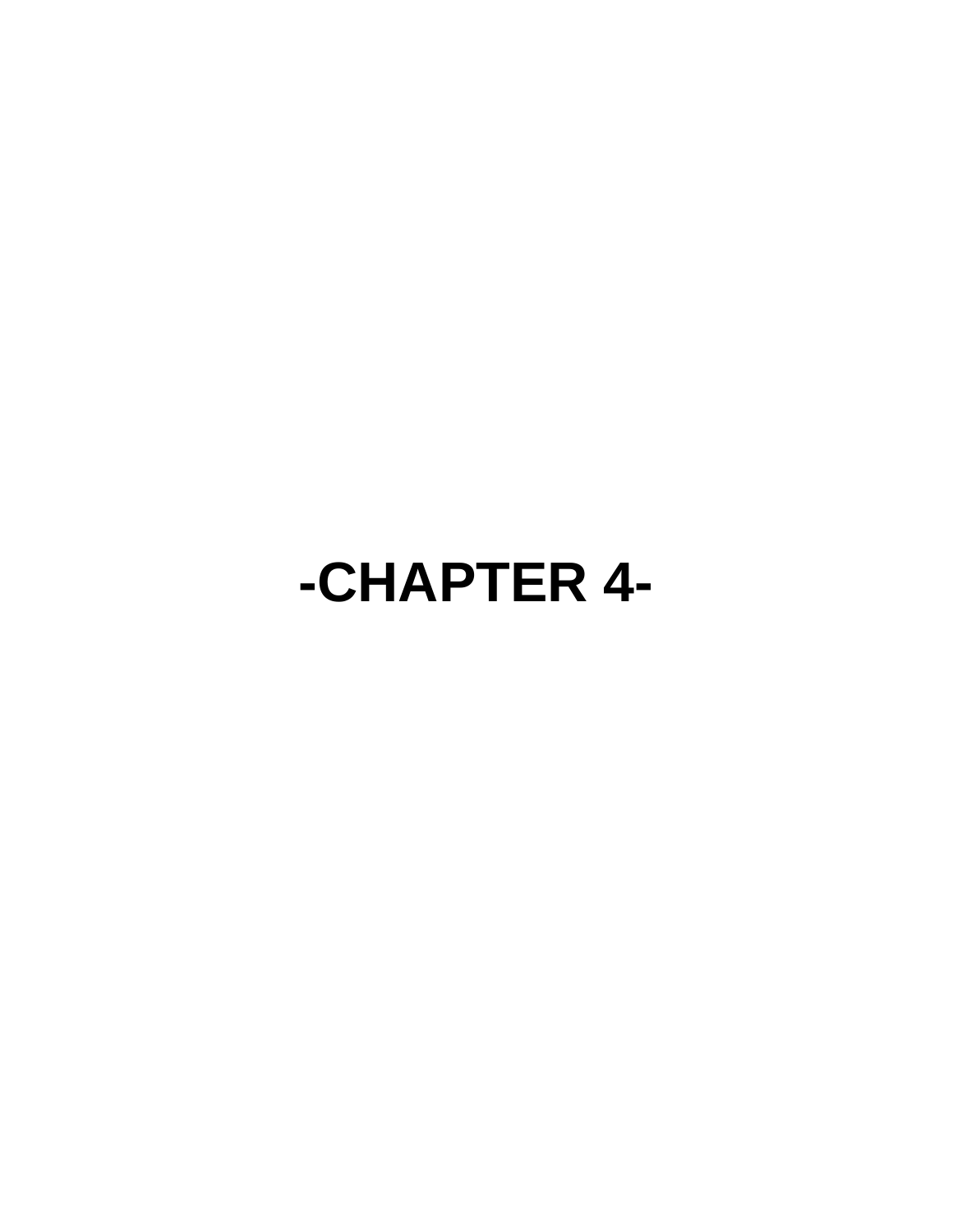### **CHILD ABUSE**

### CHILD ABUSE AND NEGLECT:

There shall be posted in each school and in all main offices in the Glades County Schools a notice of the duties of all employees of the system with respect to child abuse and neglect. This notice shall read:

### CHILD ABUSE

- (1) ALL EMPLOYEES HAVE AN AFFIRMATIVE DUTY TO REPORT ACTUAL OR SUSPECTED CASES OF CHILD ABUSE OR NEGLECT.
- (2) ALL EMPLOYEES ARE IMMUNE FROM LIABILITY IN REPORTING SUCH CASES IN GOOD FAITH.
- (3) IT IS THE DUTY OF ALL EMPLOYEES TO COMPLY WITH CHILD PROTECTIVE INVESTIGATIONS.

### STATE'S ABUSE REGISTRY TOLL FREE TELEPHONE NUMBER 1-800-962-2873

### **STUDENT RIGHTS & RESPONSIBILITIES**

It is the intent of the Student Rights and Responsibilities expressed in this document that students have the greatest amount of freedom allowable under law, commensurate with the school's responsibility for student health, safety, and welfare. The rights and responsibilities presented reflect the need for controlled experimentation in meeting the aspirations of our students for greater opportunities to serve themselves and society. Nowhere is it stated in this document, nor even implied, that the school should relinquish its authority and responsibility. Within every school, the principal inevitably has the responsibility and authority for maintaining the orderly educational process. This document suggests a reassessment of philosophy, emphasis, and techniques by administration, faculty, parents, and students.

These rights and responsibilities are not intended and should not be interpreted as the enactment of controlling regulations to govern the conduct of students or school authorities in specific circumstances. It is a statement in summary form of board policies, evidencing the school board's recognition and support of the concept of students' rights and their correlative responsibilities. The application of these principles in practice and the procedures to be followed to guide both students and responsible school officials in specific situations are beyond the scope and intent of this document.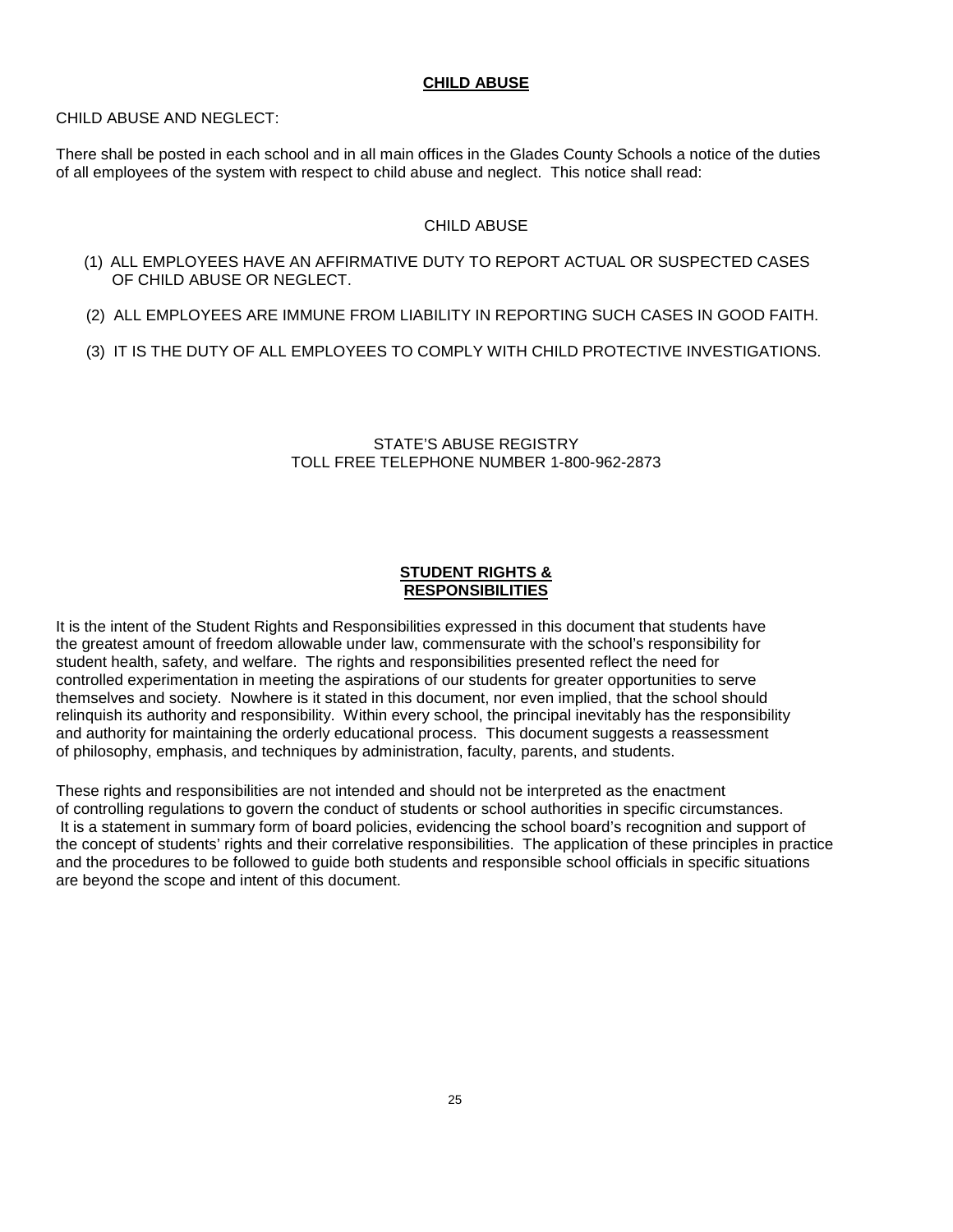### **CURRICULUM**

### PHILOSOPHICAL BASIS:

The degree of curriculum development is a function of age, grade, maturity, and sophistication, on one hand, and the level and complexities of courses on the other. Students are the consumers, and their opinions as to impact or probable impact of courses, course materials, and procedures can be extremely important and deserve careful analysis and full consideration.

curriculum descriptions that will facilitate more informed choices.

all levels in elementary, middle, and high schools.

from bias and prejudice.

to have representation on the the the the committee process. committees that participate in planning - from the individual councils to the county level.

RIGHTS: RESPONSIBILITIES: Students have the right to have Students have the responsibility to seek clarification if<br>access to simple and unambiquous example the responsibility to seek clarification if necessary from informed persons in the school.

Students have the right to participate Students have the responsibility to strive for growth in this in adequate basic skill programs at area by participating to their utmost ability.

Students have the right to study<br>all subjects under competent all subjects under competent of a positive climate in the school that is all subjects under competent development of a positive climate in the school that is<br>instructors in an atmosphere free the conducive to wholesome learning and living. conducive to wholesome learning and living.

Secondary students have the right Students have the responsibility to involve themselves in

### **CONSULTATION**

### PHILOSOPHICAL BASIS:

Personal concerns can seriously threaten and inhibit the educational development of students. Schools have the responsibility to make relevant and objective information available to students, to provide students a comprehensive counseling program, and to attempt to refer students seeking help with severe personal problems to agencies equipped with the facilities and resources necessary to offer additional direct assistance.

in their school.

### RIGHTS: RIGHTS:

Students have the right to appro- Students have the responsibility to schedule appointments in advance unless the problem or educational problems. consultation within a reasonable concern is an emergency.

Students have the right to be Students have the responsibility to access accurately informed as to the nature services available to supplement and enhance<br>of the quidance services available services available to supplement and personal developme their own educational and personal development.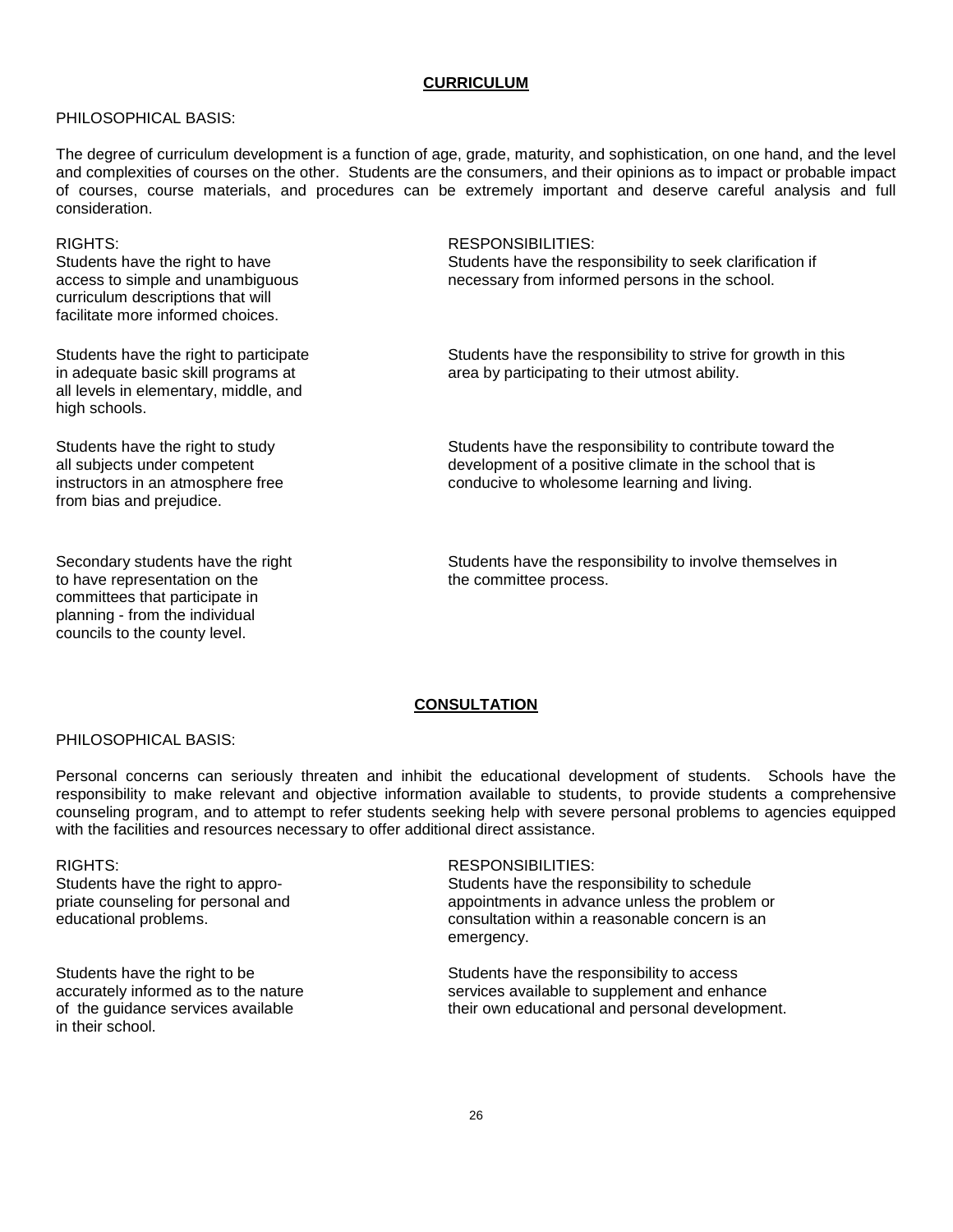### **STUDENT RECORDS**

### PHILOSOPHICAL BASIS:

Student records are intended to provide information which can be used to develop the best possible educational program for each student. A well developed record file contains information useful for counseling, individual instructional program design, recommendations as to advanced study, job placement, and other information needed for making appropriate educational decisions. Care must be exercised by the school staff to assure that student records are treated confidentially and that the information contained therein is relevant, accurate, and appropriate.

RIGHTS:<br>Parents, quardians, or eligible students<br>Parents, quardians, or eligible students<br>Parents, quardians, or the information contained in the records directly relating to the student.

unauthorized persons without the consent of the parent, guardian, or eligible student.

Parents, guardians, or eligible students (18 years of age or (18 years of age or attending a post- attending a post-secondary institution) have the responsibility secondary institution) have the right to the secondary insulful to provide the school with any information that may be useful<br>in making appropriate educational decisions. in making appropriate educational decisions.

Students have the right to be protected Students and parents have the responsibility to provide the by legal provisions that prohibit the release school with accurate and current information such as<br>of personally identifiable information to mailing and street address, phone numbers and medi mailing and street address, phone numbers and medical information.

Parents, guardians, or eligible students Parents, guardians, or eligible students have the have the have the responsibility to meet their financial obligation as have the right of access to records or responsibility to meet their financial obligation as<br>transcripts and to restrict the release of responsibility is relates to school fees. Parents, quardians, or e transcripts and to restrict the release of it relates to school fees. Parents, guardians, or eligible<br>directory information. This access may students have the responsibility to release information students have the responsibility to release information not be denied because of failure to pay fees to those persons or agencies who are working actively<br>and constructively for the benefit of the student. and constructively for the benefit of the student.

FLORIDA STATUTE 228.093(4) requires that annual notice be given to every parent, guardian, pupil and student as to their rights concerning student records. Please refer to the section on student records in this document for a statement of these rights.

Please refer to the following: Protection of Pupil Rights Amendment, PPRA and Family Educational Rights and Privacy Act, FERPA Statements.

### **NOTIFICATION OF RIGHTS UNDER THE PROTECTION OF PUPIL RIGHTS AMENDMENT (PPRA)**

PPRA affords parents and students who are 18 or emancipated minors ("eligible students") certain rights, regarding our conduct of surveys, collection and use of information for marketing purposes, and certain physical exams. Parents and emancipated minors have the following rights:

Consent before students are required to submit to a survey that concerns one or more of the following protected areas if the survey is funded in whole or in part by a program of the U.S. Department of Education:

- 1. Political affiliations or beliefs of the student or student's parent;
- 2. Mental or psychological problems of the student or student's family;
- 3. Sex behavior or attitudes;
- 4. Illegal, anti-social, self-incriminating, or demeaning behavior;
- 5. Critical appraisals of others with whom respondents have close family relationships;
- 6. Legally recognized privileged relationships, such as with lawyers, doctors, or ministers;
- 7. Religious practices, affiliations, or beliefs of the student or parents; or

8. Income, other than as required by law to determine program eligibility.

Receive notice and an opportunity to opt a student out of the following:

1. Any other protected information survey, regardless of funding;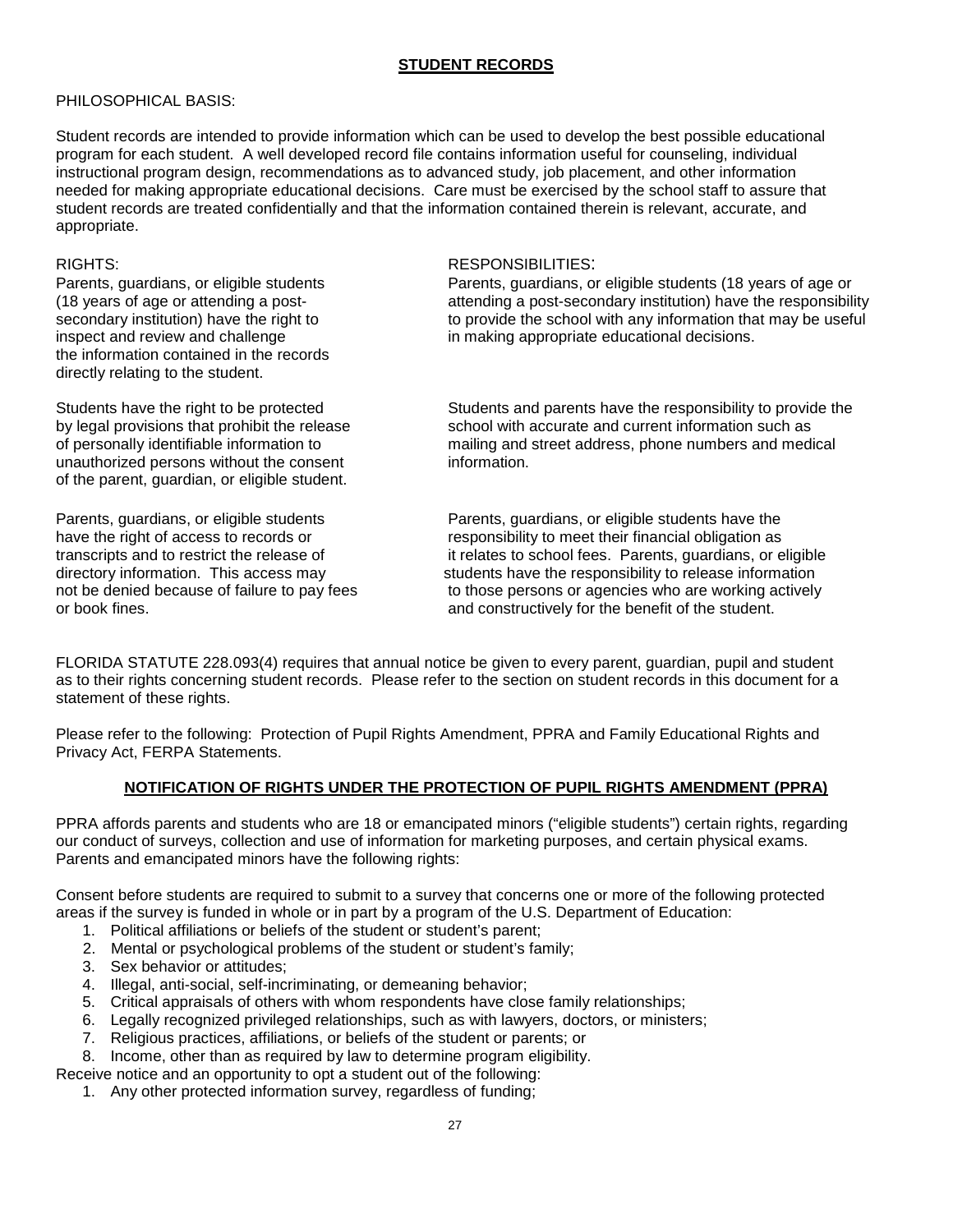- 2. Any non-emergency, invasive physical exam or screening required as a condition of attendance, administered by the school or its agent, and not necessary to protect the immediate health and safety of a student, (except for hearing, vision, or scoliosis screenings) or any physical exam or screening permitted or required under State law; and
- 3. Activities involving collection, disclosure, or use of personal information obtained from students for marketing or to sell or otherwise distribute the information to others.

Inspect, upon request and before administration or use of the following:

- 1. Protected information surveys of students;
- 2. Instruments used to collect personal information from students for any of the above marketing, sales, or other distribution purposes; and
- 3. Instructional material used as part of the educational curriculum.

Glades County School Board has developed and adopted policies, in consultation with parents, regarding these rights, as well as arrangements to protect student privacy in the administration of protected surveys and the collection, disclosure, or use of personal information for marketing, sales, or other distribution purposes. Glades County School Board will directly notify parents and eligible students of these policies at least annually and after any substantive changes. Glades County School Board will also directly notify parents and eligible students at least annually of the specific or approximate dates of the following activities and provide an opportunity to opt a student out of participating in:

\*Collection, disclosure, or use of personal information for marketing, sales or other distribution.

\*Administration of any protected information survey not funded in whole or in part by U.S. Department of Education. \*Any non-emergency, invasive physical examination or screening as described above.

### **NOTIFICATION OF RIGHTS UNDER FERPA FOR ELEMENTARY AND SECONDARY SCHOOLS**

The Family Educational Rights and Privacy Act (FERPA) affords parents and students over 18 years of age ("eligible students") certain rights with respect to the students' education records. These rights are:

(1) The right to inspect and review the student's education records within 45 days of the day the school receives a request for access.

Parents or eligible students should submit to the school principal (or appropriate school official) a written request that identifies the record(s) they wish to inspect. The school official will make arrangements for access and notify the parent or eligible student of the time and place where the records may be inspected.

(2) The right to request the amendment of the student's education records that the parent or eligible student believes are inaccurate.

Parents or eligible students may ask the school to amend a record that they believe is inaccurate. They should write the school principal (or appropriate school official), clearly identify the part of the record they want changed, and specify why it is inaccurate. If the school decides not to amend the record as requested by the parent or eligible student, the school will notify the parent or eligible student of the decision and advise them to their right to a hearing regarding the request for amendment. Additional information regarding the hearing procedures will be provided to the parent or eligible student when notified of the right to a hearing.

(3) The right to consent to disclosures of personally identifiable information contained in the student's education records, except to the extent that FERPA authorizes disclosure without consent.

One exception, which permits disclosure without consent, is disclosure to school officials with legitimate educational interests. A school official is a person employed by the school as an administrator, supervisor, instructor, or support staff member (including health or medical staff and law enforcement unit personnel); a person serving on the School Board; a person or company with whom the school has contracted to perform a special task (such as an attorney, auditor, medical consultant, or therapist); or a parent or student serving on an official committee, such as a disciplinary or grievance committee, or assisting another school official in performing his or her tasks.

A school official has a legitimate educational interest if the official needs to review an education record in order to fulfill his or her professional responsibility.

Upon request, the school discloses education records without consent to officials of another school district in which a student seeks or intends to enroll.

(4) The right to file a complaint with the U.S. Department of Education concerning alleged failures by the School District to comply with the requirements of FERPA. The name and address of the Office that administers FERPA are:

Family Policy Compliance Office U.S. Department of Education 400 Maryland Avenue, SW Washington, DC 20202-4605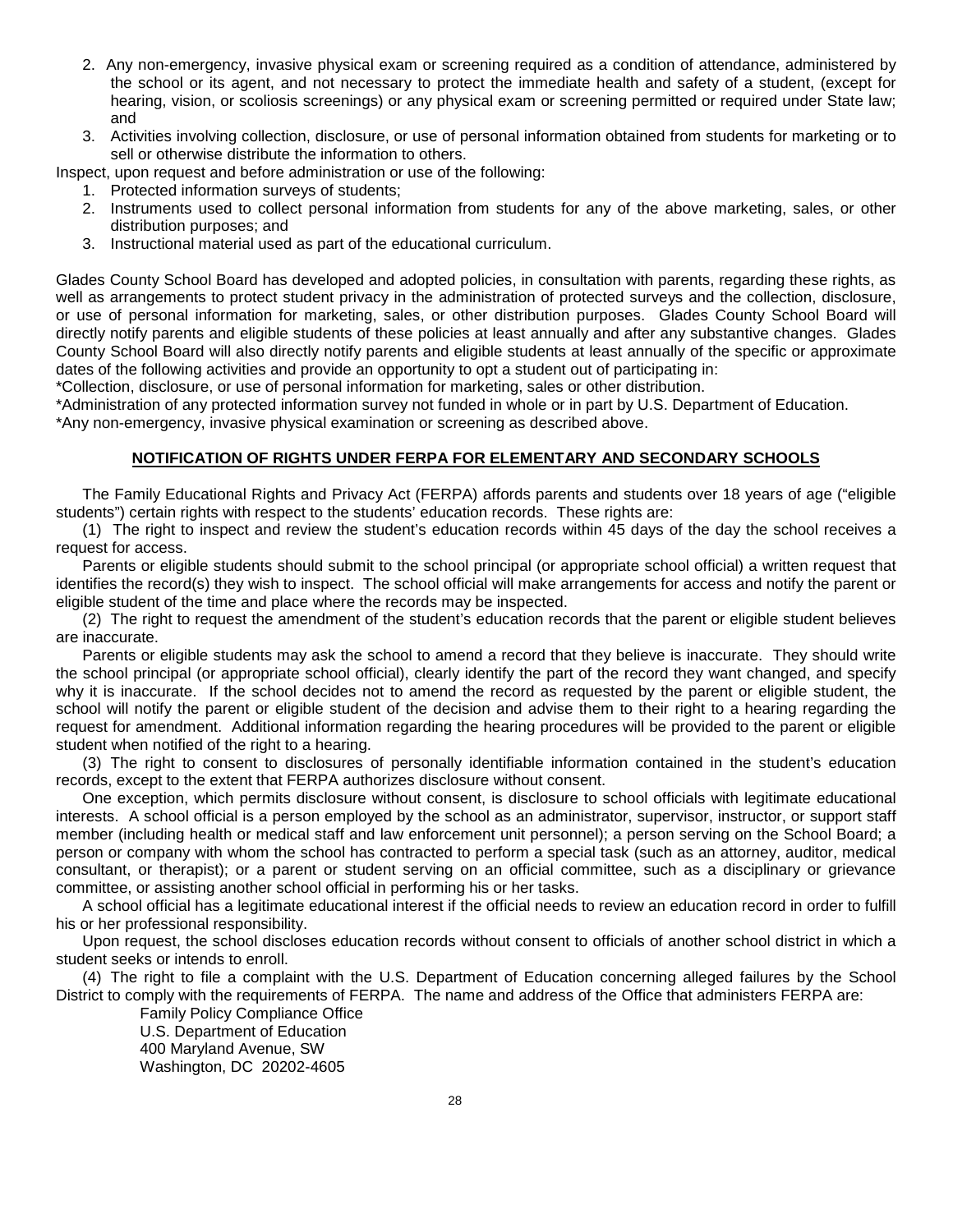### **ATTENDANCE**

### PHILOSOPHICAL BASIS:

School administrators have an obligation under state law to enforce compulsory school attendance laws. Students have an obligation to avail for themselves the opportunity for a free education, an education that should help the students develop the skills and knowledge necessary to function in a modern democratic society.

and shall not be penalized in any way for excused absences. Participation in a school-sponsored activity shall be considered an excused absence.

### RIGHTS: RESPONSIBILITIES:

Students have the right of access to individual Students have the responsibility to take advantage of their school policies that clearly define excused educational opportunity by attending all classes daily and on absences, unexcused absences, and tardies. time unless circumstances beyond their control prevent them from doing so.

Students have the right to appeal a decision Students have the responsibility to provide the school with pertaining to an absence (excused or unexcused) an adequate explanation with appropriate documentation an adequate explanation with appropriate documentation indicating the reasons for an absence.

Students have the right to make up classwork in Students have the responsibility to request the make up case of any excused absence. assignments from their teachers upon their return to school.

### **GRADES**

Grades, at best, are but an indicator of the student's knowledge at any particular point in time. Grades are not necessarily an accurate gauge as to whether learning has taken place. However, since much emphasis is placed on grades, a student's academic grade should reflect the teacher's most objective assessment of the student's academic achievement. Academic grades should not be used as a threat to maintain order in a classroom.

### RIGHTS: RESPONSIBILITIES:

Students have the right to receive a teacher's grading Students have the responsibility to ask the teachers in advance<br>Students are sponsistent with district quidelines, contained to rean explanation of any grading criteri for an explanation of any grading criteria or practice which the at the beginning of each grading period. student may question, or on which they may need clarification.

Students have the right to receive an academic grade Students have the responsibility to maintain those standards of that reflects their achievement. academic performance commensurate with their ability to conduct themselves in the classroom in ways that are conductive to the learning process.

### **STATE MANDATED GRADING SCALE**

| Grade | Percent  | <b>Grade Point</b><br>Value | <b>Definition</b>          |
|-------|----------|-----------------------------|----------------------------|
| A     | 90-100   | 4                           | Outstanding progress       |
| B     | 80-89    | 3                           | Above average progress     |
| С     | 70-79    | $\overline{2}$              | Average progress           |
| D     | 60-69    | 1                           | Lowest acceptable progress |
| F     | $0 - 59$ | $\mathbf 0$                 | Failure                    |
|       |          |                             | Incomplete                 |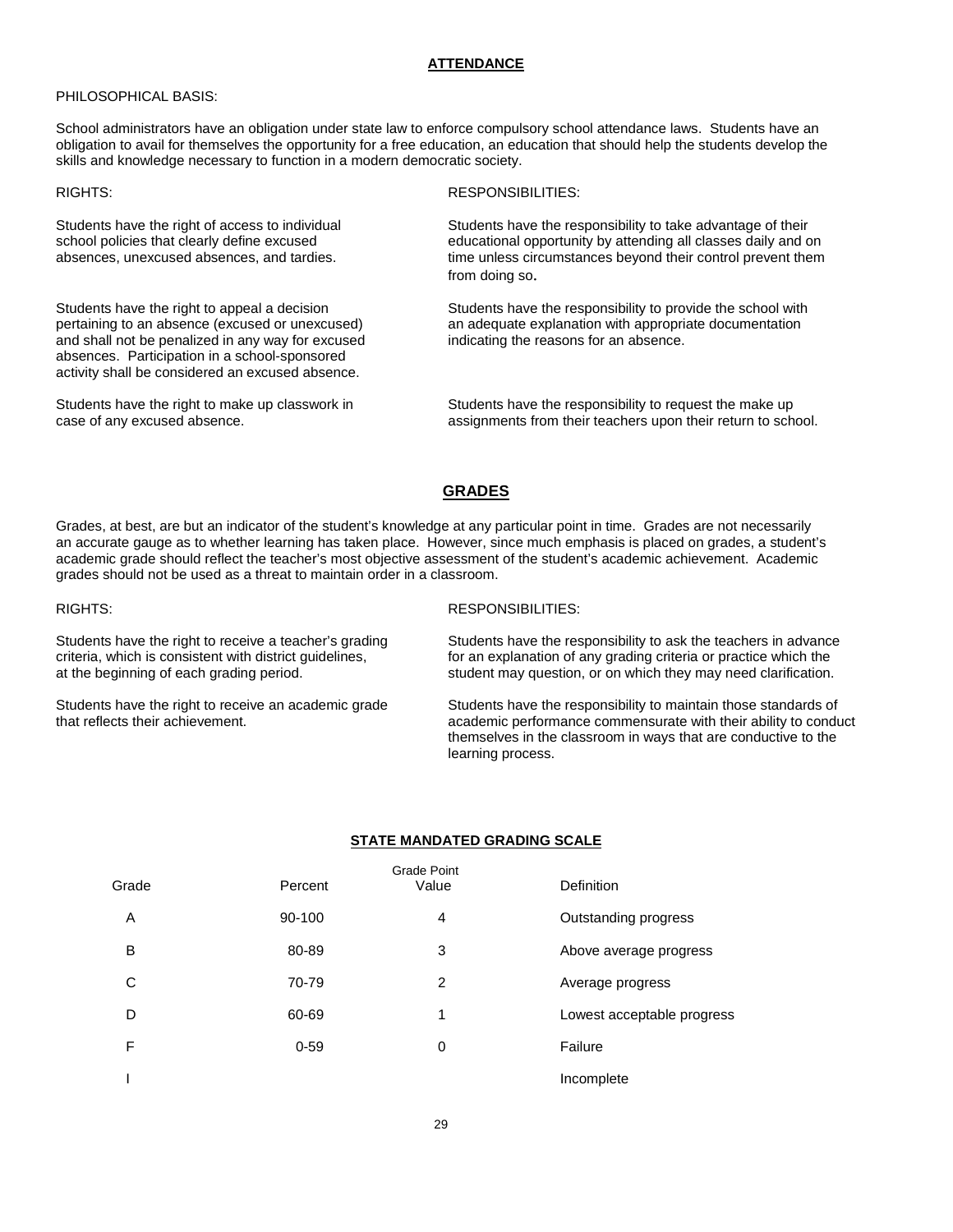### **FREE SPEECH/EXPRESSION**

### PHILOSOPHICAL BASIS:

One of the basic purposes of education is to prepare students for responsible self-expression in a democratic society. Citizens in our democracy are permitted self-expression under the 1st and 14th Amendments of the U.S. Constitution. Full opportunity should be provided for students to inquire, to question, and to exchange ideas. They should be encouraged to participate in discussions in which many points of view, including those which are controversial, are freely expressed.

RIGHTS:<br>The Pledge of Allegiance is a statement of American ideals, Students have the res and every student shall be protected in his right to affirm preserves the dignity of the occasion. his identity with these ideals; however, students who, because of religious convictions, do not wish to participate in the Salute to the Flag shall not be compelled to do so.

Students have the right to refrain from any activity which Students have the responsibility to respect the religious<br>violates the precepts of their religion.<br>beliefs of others. violates the precepts of their religion.

Students have the right to petition and survey student Students initiating a petition or survey have the opinion in accordance with the procedures established opinion in accordance with the procedures established responsib by the principal. the accuracy of the content.

Students have the responsibility to act in a manner that

responsibility for the reasonableness of the request and

Students have the right to form and express their own Students have the responsibility to make efforts to become opinion on controversial issues without jeopardizing informed and knowledgeable about controversial issues their relationship with their teacher or school. and express their opinions in a manner that is suitable for the forum in which the discussion is taking place.

### **STUDENT GOVERNMENT**

To a large extent, the respect afforded a student government is a result of its active and constructive involvement in the daily operations of the school. In order to be effective, student government and its accompanying responsibilities suggest that its representatives be given an opportunity to participate in those decisions that affect the learning climate of the school.

Respected student governments in the high schools are forums for expression, discussion, and action regarding the important issues of the day. Members of the school community share the responsibility for shaping student governments into positive instruments of student involvement.

RIGHTS:<br>Students at the high schools have the right under the **RESPONSIBILITIES:**<br>Student government of

Students have the right to seek and recommend members Students have the responsibility to secure the prior<br>
Students have the responsibility to serve as sponsors for their school's<br>
Students have the responsibility to serv of the faculty to serve as sponsors for their school's student government organization.

Students have the right to seek office in student government Students have the responsibility to conduct election<br>or any organization regardless of race, color, creed, color campaigns in a positive, mature manner with all or any organization regardless of race, color, creed, national origin or handicap.

Student government officers and representatives have Students have the responsibility to conduct themselves<br>
the right to attend official student government meetings.<br>
in an appropriate manner, to demonstrate positive the right to attend official student government meetings.

Students at the high schools have the right under the Student government officers and representatives have the direction of a faculty advisor to form and operate a<br>
Student government officers and representatives have the direction of a faculty advisor to form and operate a responsibility to be alert to needs of the school and the<br>student government. concerns of the student body and to work toward the satisfaction of these needs to the best of their ability.

respect provided their opponents.

leadership in school government, and to operate within the bounds of Board Rules and School Regulations.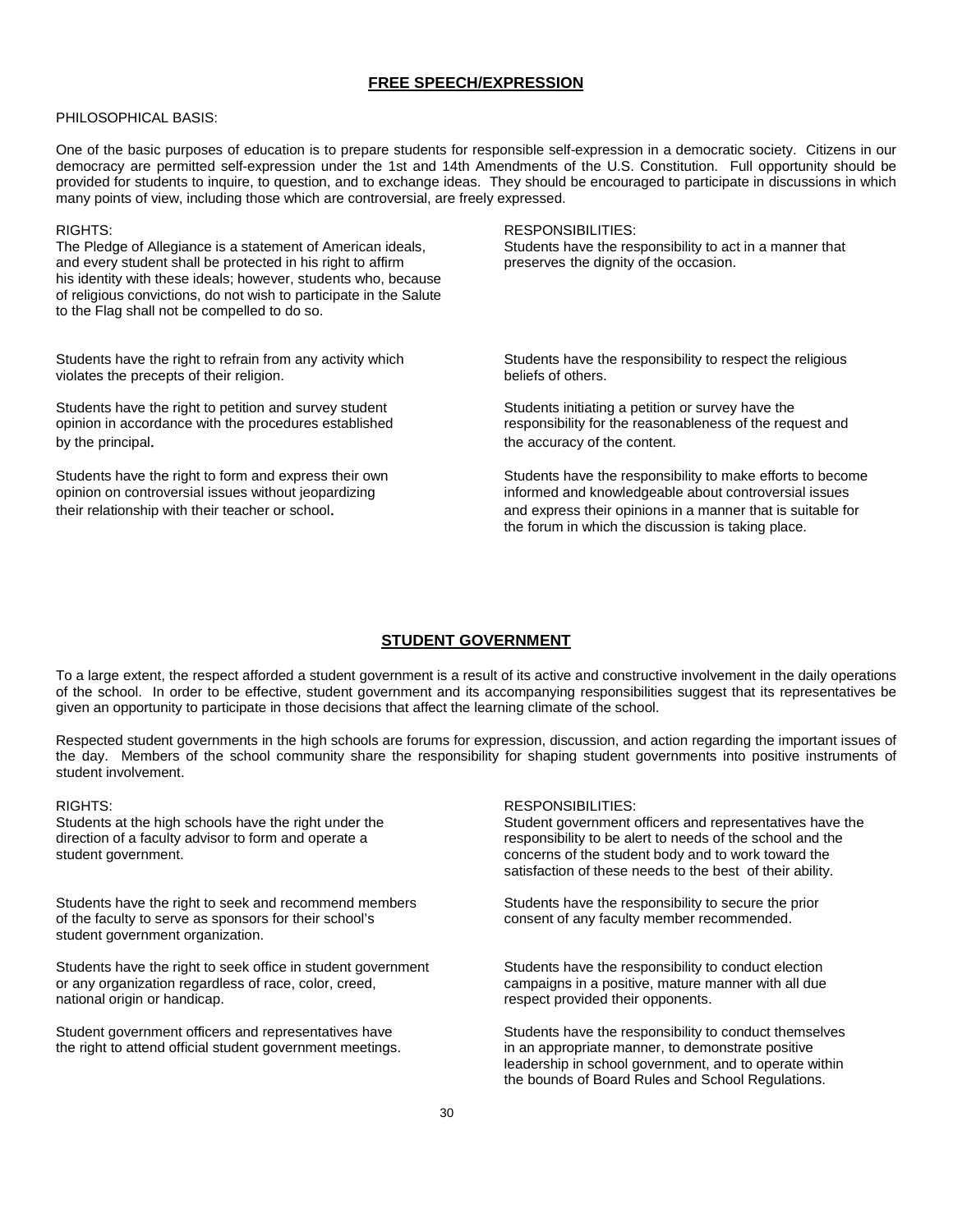### **SEARCH AND SEIZURE**

### PHILOSOPHICAL BASIS:

Students possess the right of privacy of person as well as freedom from unreasonable search and seizure of property guaranteed by the 4th Amendment of the U.S. Constitution. That individual right, however, is balanced by the school's responsibility to protect the health, safety, and welfare of all its students.

RIGHTS:<br>Students have the right to privacy in their<br>Students have the res student is concealing materials which are prohibited by law or student codes.

Students have the right to be informed of the state Students have the responsibility to accept the statutes which pertain to search of lockers. consequences for the contents stored within their

state policies which pertain to parking privileges in the imply consent to a search of their vehicle, with or<br>
inply consent to a search of their vehicles.<br>
without cause, by a school official. A search may

Students have the responsibility not to carry or personal possessions unless the principal conceal any such material that is prohibited by law has a reasonable cause to believe that the or would detract from the educational process.

lockers.

Students have the right to be informed of district & Students and others parking on school board property state policies which pertain to parking privileges imply consent to a search of their vehicle, with or without cause, by a school official. A search may include passenger compartments, engine compartments, trunk & all containers, locked or unlocked, in or on the vehicle.

### **SEXUAL HARASSMENT**

The school district has the responsibility to provide a school environment that protects the student's health, safety, and civil rights; that is threat free; and presents a friendly, caring atmosphere conducive to learning and growing. As part of this total responsibility, the district supports a no tolerance approach to sexual harassment in the schools or any activity sponsored by a school. Sexual harassment consists of unwelcome sexual advances, requests for sexual favors and other inappropriate oral, written, or physical conduct of a sexual nature when 1) submission to such conduct is made, either explicitly or implicitly, a term or condition of an individual's education; 2) submission to or rejection of such conduct by an individual is used as the basis for an academic decision affecting that individual; or 3) such conduct substantially interferes with a student's academic performance, or creates an intimidating, hostile, threatening, or offensive school environment. Sexual harassment, as defined above, may include, but is not limited to, the following: 1) verbal harassment or abuse; 2) pressure for sexual activity; 3) repeated remarks to a person with sexual or demeaning implications; 4) unwelcome or inappropriate touching; 5) suggesting or demanding sexual involvement accompanied by implied or explicit threats. To clarify, sexual harassment occurs when a student or adult subjects an individual to any unwelcomed conduct of a sexual nature. Students who engage in such conduct shall be subject to actions listed in this Code of Conduct.

Students have the right to receive an education in a Students have the responsibility to participate in the growth. **and growth** of all individuals.

activities in an atmosphere free from sexual harassment.

### RIGHTS: RESPONSIBILITIES:

threat free atmosphere conducive to learning and educational setting in a way that supports the learning

Students have the right to access educational Students have the responsibility to ensure an atmosphere<br>
Students have the responsibility to ensure an atmosphere free from sexual harassment for themselves and others. Students will not support or condone unwanted or unwelcomed remarks or activites of a sexual nature.

Students have a right to a recourse that allows for Students have the responsibility to report activities<br>
reporting of alleged activity of a sexual<br>
reporting of alleged activity of a sexual reporting of alleged activity of a sexual which are or appear to be of a sexual harassment nature.<br>
reporting of all students must accept the responsibility for providing and harassment nature that is threat free, harassment nature that is threat free,<br>
confidential, and readily available to all students.<br>
All students must accept the responsibility for providing an<br>
atmosphere conducive to positive individual growth and atmosphere conducive to positive individual growth and development.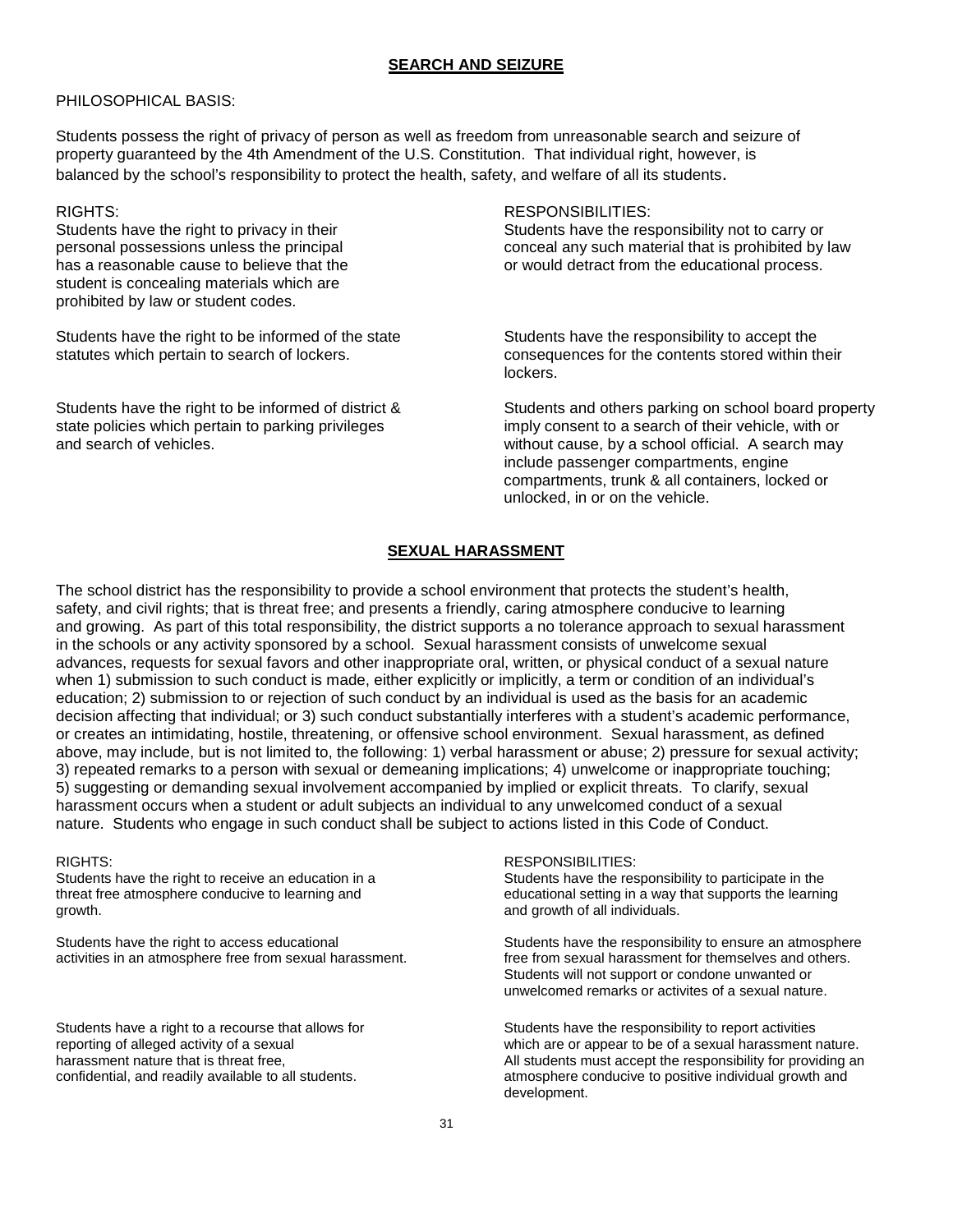### **GRIEVANCE**

### PHILOSOPHICAL BASIS:

A grievance is defined as a claim by a student, with respect to that student's rights, that there has been a violation, misinterpretation, or misapplication of Federal Statutes, State Statutes, or Board policy as defined in those statutes or policies. Copies of grievance procedures shall be available upon request and shall be on file in the office of the superintendent and the office of each principal.

Students have the right to a standard procedure Students have the responsibility to discuss their

formulation of the grievance procedures with<br>the school administration through procedures

### RIGHTS: RESPONSIBILITIES:

for the resolution of grievances. grievances informally with the persons involved prior to invoking formal grievance procedures.

Students have the right to participate in the Students have the responsibility to state the Students have the responsibility to state the state the state the state the state the state the state the state the state the stat the school administration through procedures established procedures, and to accept the decision<br>established in school rules.<br>established in school rules. that is the outgrowth of this process.

### **MARRIAGE, PREGNANCY & PARENTHOOD**

### PHILOSOPHICAL BASIS:

Students who are married, parents, or pregnant do not lose their right to a free and appropriate education. It is therefore the responsibility of the public school to encourage their continued education through the implementation of positive policies and the development of appropriate educational programs.

Students who are married, parents, or pregnant Students have the responsibility to seek have the right to remain in the regular school professional medical advice regarding program or to attend one of the specialized continued school attendance. programs designed to meet their particular needs.

### RIGHTS: RIGHTS: RIGHTS: RESPONSIBILITIES: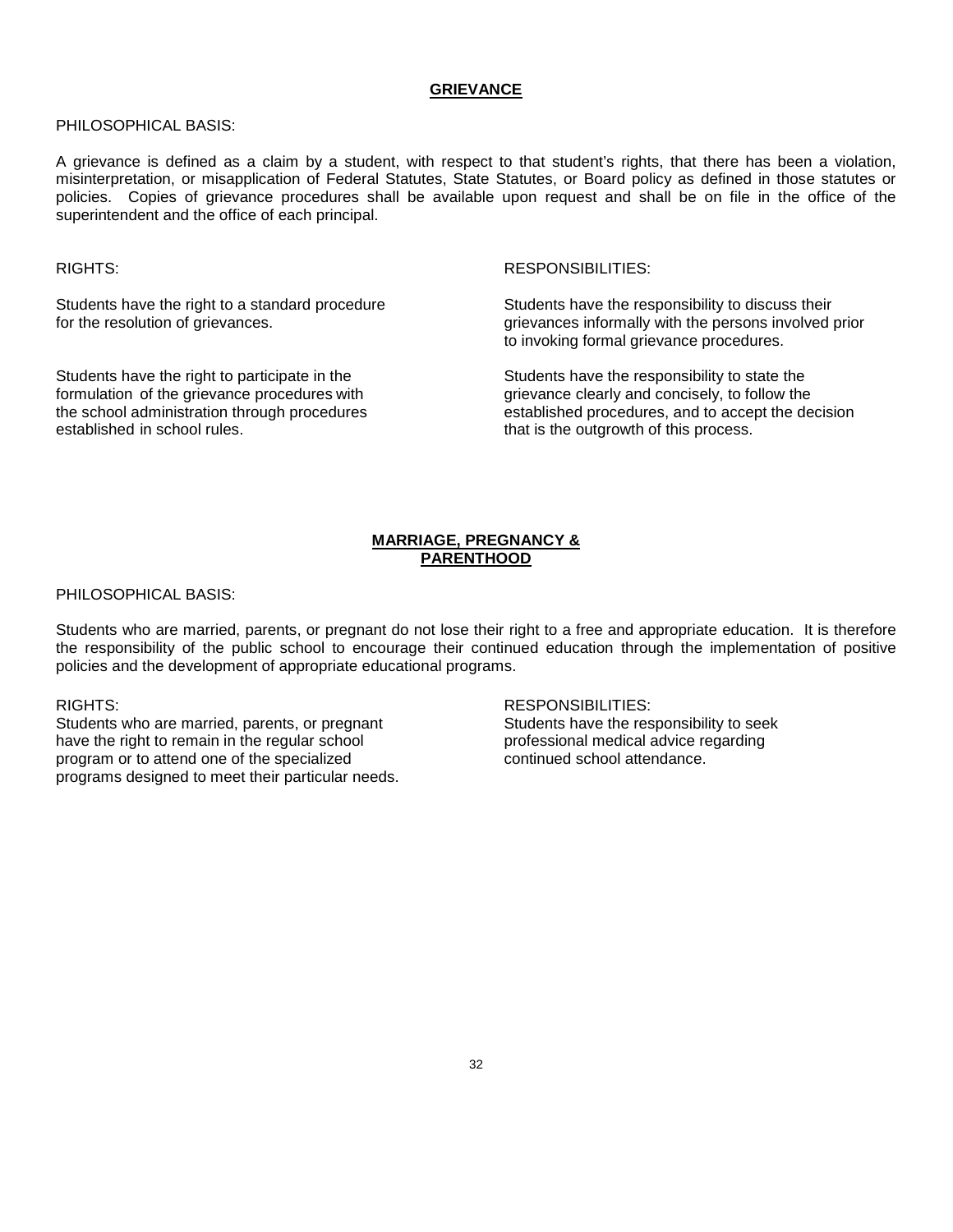# **-CHAPTER 5-**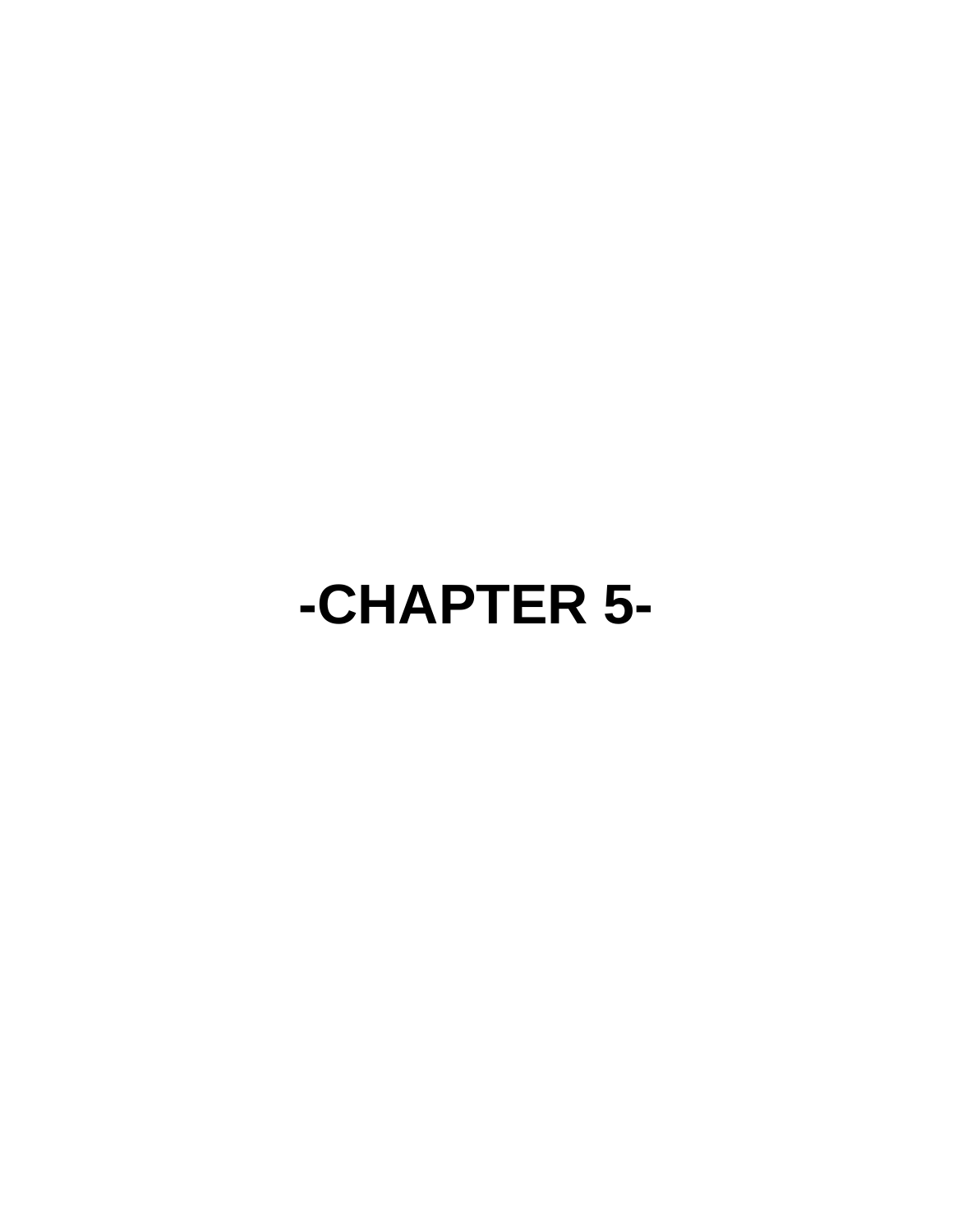### **An Agreement for Acceptable Use: Policies for the Acceptable Use of Electronic Media Resources and Communications**

Electronic communication, including, but not limited to, telephone, computer, e-mail, Internet and Intranet, offer Glades County Schools an exciting opportunity to expand teaching and learning for students and educators. With this opportunity comes the responsibility for appropriate and acceptable use. Each student, parent, teacher, and administrator should read this document carefully prior to signing the contract for Acceptable Use. A signature on the **"An Agreement for Acceptable Use"** is an obligation to comply with the terms and conditions outlined in this document, and it is a requirement in order to access or use these resources.

### GLADES COUNTY SCHOOL DISTRICT NETWORK AND INTERNET GUIDELINES

- 1. Students and teachers are encouraged to use; the Internet in an acceptable manner.
- 2. Unacceptable uses of the network and Internet will not be tolerated:
- a. Accessing material that is obscene or objectionable.
	- b. Using profanity in any network or Internet communication such as E-mail. Hate mail, harassment, discriminatory remarks or language, which may be offensive to other users, are prohibited on the network.
	- c. Using the system to profit or promote business. This also includes product advertisement. Political lobbying or unlawfully promoting religion is also prohibited.
	- d. The attempt to harm or destroy the network. Network hardware or software shall not be destroyed or modified in any way.

### Users must avoid knowingly or inadvertently spreading computer viruses. Do not upload files from unknown sources. *Deliberate*  attempts to *degrade or disrupt system performance will be* viewed as *criminal activity.*

e. Attempts to infiltrate or break into other computer systems where use is not authorized.

f. Cyberstalking or cyberbullying as defined in s. 784.048(1)(d), F.S., means to engage in a course of conduct to communicate, or to cause to be communicated, words, images, or language by or through the use of electronic mail or electronic communication, directed at a specific person, causing substantial emotional distress to that person and serving no legitimate purpose.

- 3. The instructor's permission should be obtained when downloading large files. Downloading is a procedure where large files (such as copies of public domain software) can be obtained from other computer systems. Viruses (which have the capability to destroy data on the network) and storage space can be a problem.
- 4. Network accounts are to be used only by the proper authorized owner of the account. The person in whose name an account is issued is responsible at all times for its proper use. Users must not give their password to any other individual. Use of another individual's account is prohibited. Attempts to log in to the system as any other user may result in cancellation of user privileges.
- 5. Illegal installation of copyrighted software for use on a district computer is not allowed. Violations of Copyright laws are illegal.
- 6. Users will observe proper e-mail use, which ensures safety and protection to all.

**All students have access to the Internet in the classrooms and the media center. Any parent not wanting their child to have access to the Internet is requested to notify the school in writing.**

### **OVERVIEW**

The telecommunications network accessible to all of Glades County's educators and students should promote educational excellence by facilitating resource and information sharing, research, technological innovation and communication.

With worldwide access to information also comes the availability of material that may not be considered to be of educational value in the context of the school setting. There may be some material or individual communications which are not appropriate for school-aged children. The Glades County School District views information gathered from the Internet in the same manner as other reference materials identified by schools. Specifically, the district supports resources that will enhance the learning environment with guidance from faculty and staff.

At school, student access to and use of the network will be under teacher direction and monitored as any classroom activity. The school district is not able to prevent the possibility of user access to material that is not consistent with the educational mission, goals and policies of the school district when access is obtained outside of the school.

Internet access is coordinated through a complex association of government agencies and regional and state networks. The use of these resources is a privilege. Inappropriate use will result in the cancellation of that privilege. It is the school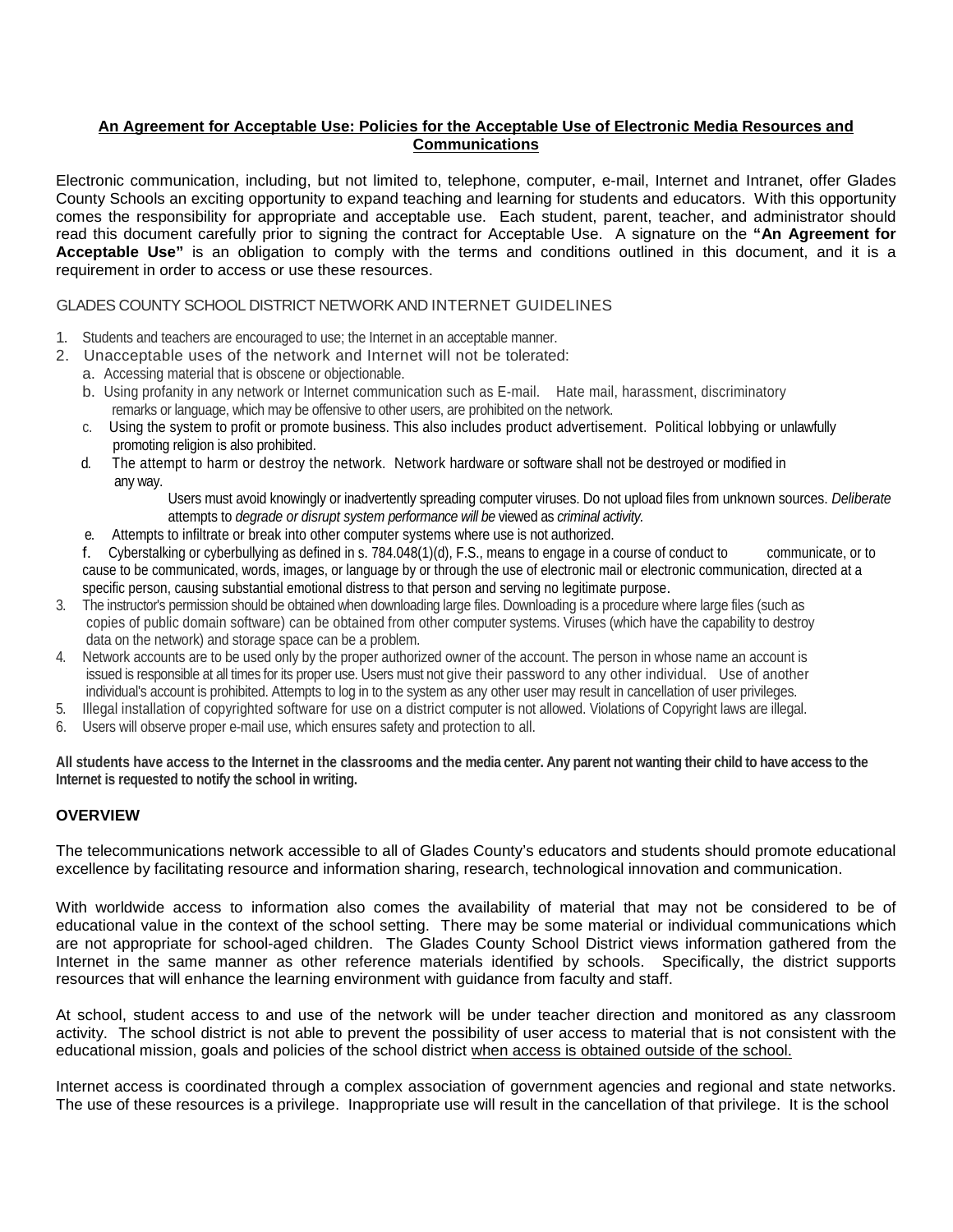district's intent that the Internet, Intranet, and other electronic methods of communication be used in a responsible, efficient, ethical and legal manner. This relies heavily on the proper conduct of the users who must adhere to strict guidelines. School and district administrators will decide what is appropriate use based upon school and district standards. Their decision is final. If a district user violates any of these provisions, his/her account will be terminated and future access will be denied. Serious violations may result in school disciplinary action or legal action.

### **Acceptable Use:**

The personal use of these communication/research tools should be held to a minimum. The PRIMARY purpose of these resources is to promote educational excellence by facilitating resource and information sharing, research, technological innovation and communication within the Glades County Schools' Learning Community. These resources should NOT be used to solicit others for political, union, religious or commercial purposes.

The inappropriate use of these resources includes, but is not limited to, the creation or forwarding of chain-letters, data related to personal outside business interests, announcements for yard sales or sale of other personal items, sexually explicit or suggestive materials, cartoons, jokes or any material that may be construed as harassment, personally offensive or that violates school/district standards, policies or procedures.

Further, these resources shall NOT be used for any illegal purposes including, but not limited to, threats or harassment of students or staff. The use of telecommunications, or any other electronic media for the purposes of incitement or solicitation of illegal or prohibited acts, increases the severity of the initial incident and may constitute an expellable offense. Likewise, the use of these media for the purpose of harassment or bullying increases the severity of the offense and the potential consequence. In addition, these resources shall not be used to violate a student's or a staff member's rights to privacy. Special care should be given to the privacy rights of students. Publishing student information, names and photos should be done with care and may be prohibited by written request of the parent/guardian.

Communication outside Glades County Schools' Learning Community should be closely monitored. Certain forums should not be accessed. These may include, but not be limited to, chat-rooms, unsupervised bulletin boards, role playing games or private communication with unknown persons or organizations. Information that is accessed should be appropriate for the age and developmental stage of the student. When this is difficult to assess refer to the provisions of Board policy, Selection of School Media.

Any method used to evade the District's filtering of inappropriate content or to gain access to private or privileged information may constitute a Level 2, 208 – Unacceptable Access to a Restricted Area. Serious cases may result in a Level 4, OMC – Other Major Incident, or a TRS – Trespass. Level 4 incidents constitute expellable offenses. This may include, but is not limited to, the use of proxy servers, hacking software, etc.

### **"Netiquette":**

Helpful hints for your Internet success:

- \* Be polite;
- Do not use vulgar or obscene language;
- Do not reveal your address or phone number or those of others; and
- Please remember that any form of electronic communication is public not private communication, and these resources are the sole property of the Glades County School Board, and these communications may be available for inspection.

### **E-mail Etiquette:**

Helpful hint for your e-mail success:

- Preparing text files for uploading before logging on;
- Making "subject" headings as descriptive as possible;
- Beginning messages with a salutation; restating the question or issue being addressed in a response;
- **SEND** only to those individuals involved in the **SUBJECT**; avoid global mailings;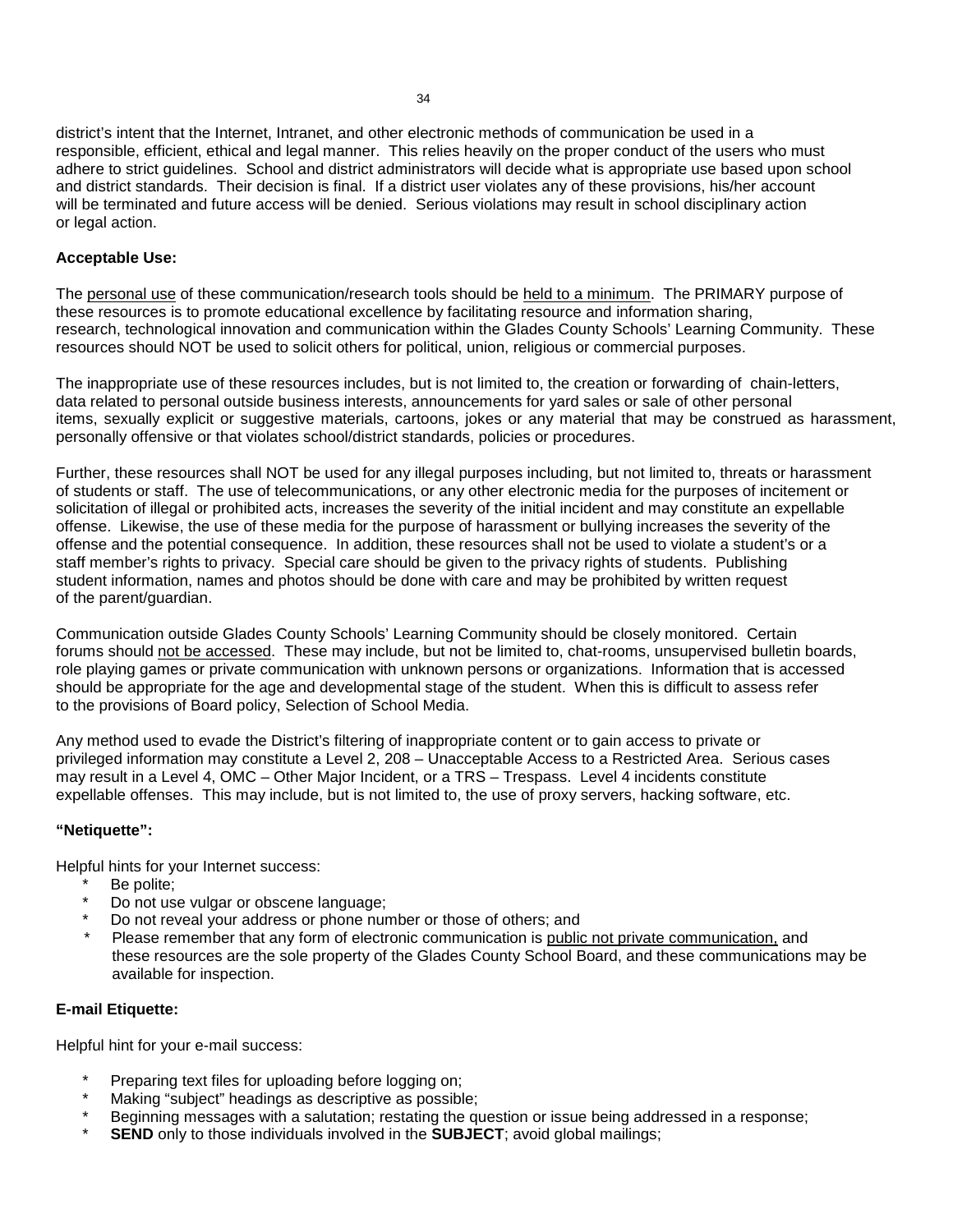- **REPLY** only to sender or those individuals involved;
- Ending messages with your name and your e-mail address to assist getting feedback or clarifications;
- Logging off before editing and printing downloaded files; and
- Deleting e-mail files as soon as possible. 35

### **Warranties:**

The Glades County District Schools make no warranties of any kind, whether expressed or implied, for the service they are providing. Glades County District Schools will not be responsible for any damages you suffer including loss of data. The district will not be responsible for the accuracy or quality of information obtained through this Internet connection.

### **Security:**

Security is a high priority. If you identify a security problem, you must notify a system administrator immediately. Do not show or identify the problem to others. Do not use another individual's account. Attempts to "log on" as another user will result in cancellation of your privileges. Any user identified as a security risk or having a history of problems with other computer systems may be denied access.

### **Vandalism:**

Vandalism will result in cancellation of your privileges. Vandalism is defined as a malicious attempt to harm or destroy data of another user, Internet, or other networks. This includes the creation of or the uploading of computer viruses on to the Internet or host site. Deliberate attempts to degrade or disrupt system performance will be viewed as criminal activity under applicable state and federal law.

### **Updating Your User Information:**

You may occasionally be required to update your registration, password and account information to continue Internet access. You must notify the district of any changes in your account information (address, school, etc.). Users should change their passwords frequently.

### **Use of Network Resources:**

There is a limit to the resources available for users of the network. Each user should attempt to conserve resources and allow others to access the network. Users are expected to observe reasonable time limits on the network (one-hour online during a six-hour period except in special circumstances).

### **Account Sponsors:**

Sponsors of classroom accounts are responsible for teaching proper techniques and standards for participation, for guiding student access to appropriate sections of the network, and for assuring students understand that if they misuse the network they will lose their access privilege. Conference moderators are responsible for monitoring the content and tone of posted messages and for taking steps to delete offensive material and to communicate with authors.

Account Sponsors understand that while search tools and filters that screen incoming text and graphics attempt to restrict user access to material that is inconsistent with school and district standards, the **PRIMARY safeguard** against inappropriate use is the classroom teacher or account sponsor.

### **Media Release:**

The school must obtain written permission from the parent before their child's name, photographs, videos can be used in school publications, displays, web-sites, newspapers and other forms of media.

### **Agreement for Acceptable Use:**

In order to access the network or use the other electronic resources, students and staff are required to enter into an "Agreement for Acceptable Use". Parents/guardians and students are required to enter into a "Network Responsibility Contract". These forms shall be approved by the Glades County School Board. This agreement does NOT supercede any School Board Policy, State law or State Board policy.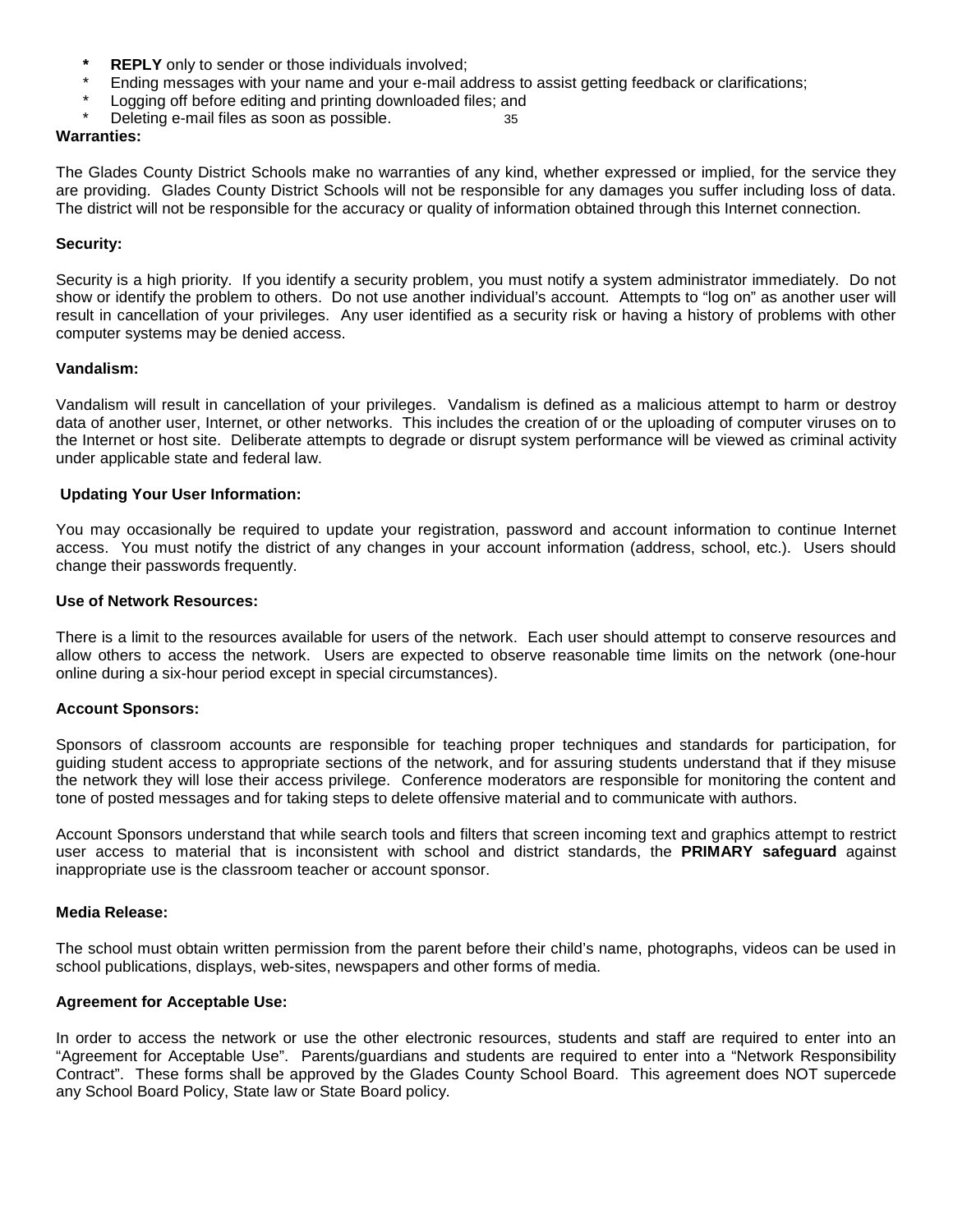### **RECORDS**

### **PURPOSE**

State Statute 1003.25 mandates that each principal maintain a permanent record for each student enrolled in a public school. Such record shall be maintained in the form and contain all data prescribed by regulations of the State Board of Education. Student records are used for planning instructional programs, for guidance of students, for preparation of state and federal reports, and for research.

### **WHO HAS ACCESS TO STUDENT RECORDS?**

Those persons having access to student records are the school board, the superintendent and his/her staff, the professional staff of the school, the parent or guardian of the student, a court of competent jurisdiction, and other persons as the parent or guardian may authorize in writing. These records are accessible under the direction of the school principal in each school center.

### **WHAT INFORMATION IS IN A STUDENT'S RECORDS?**

Educational records are maintained in accordance with policies and administrative guidelines of the School Board of Glades County and contain identifying data (student and parent name, address, birth date, sex, race), academic record, standardized test results, attendance records, and health data. The educational record also may contain family background information, verified reports of serious or recurrent behavior patterns, record of extracurricular participation and participation in special programs, diagnostic reports, and anecdotal records of professional staff. The principal may maintain a separate disciplinary file for students involved in misconduct to include, but not limited to, description of misconduct, suspension notice(s), record of disciplinary action(s) taken, etc. These records are updated annually.

### **WHAT ARE THE RIGHTS OF A PARENT?**

Parents or legal guardian(s) have the right to review records maintained on their child, right to a copy of the record, and a right to contest information contained in the record. Requests for appointments to review or to contest student records should be made to the principal or his/her designee. Copies of a student record may be sent to a school outside of Glades County Public School System upon receipt of a written official school request. Parents are hereby notified that such requests will be honored by the schools and that they have a right to inspect records sent to other schools. Requests for records from all other sources requires written permission of the parent or guardian.

### NOTE:

Whatever rights are vested in the parent or guardian shall pass to the student whenever the student has attained eighteen (18) years of age or is attending an institution of post-secondary education. Parents shall have access to their dependent children's records regardless of age and shall have the right of signing for the release of dependent children's records.

### **WHAT INFORMATION IS RELEASED WITHOUT PARENT PERMISSION?**

*Family Educational Rights and Privacy Act (FERPA) Model Notice for Directory Information* 

The *Family Educational Rights and Privacy Act* (FERPA), a Federal law, requires that Glades County School District, with certain exceptions, obtain your written consent prior to the disclosure of personally identifiable information from your child's education records. However, Glades County School District may disclose appropriately designated "directory information" without written consent, unless you have advised the District to the contrary in accordance with District procedures. The primary purpose of directory information is to allow the Glades County School District to include this type of information from your child's education records in certain school publications. Examples include:

- A playbill, showing your student's role in a drama production;
- The annual yearbook;
- Honor roll or other recognition lists;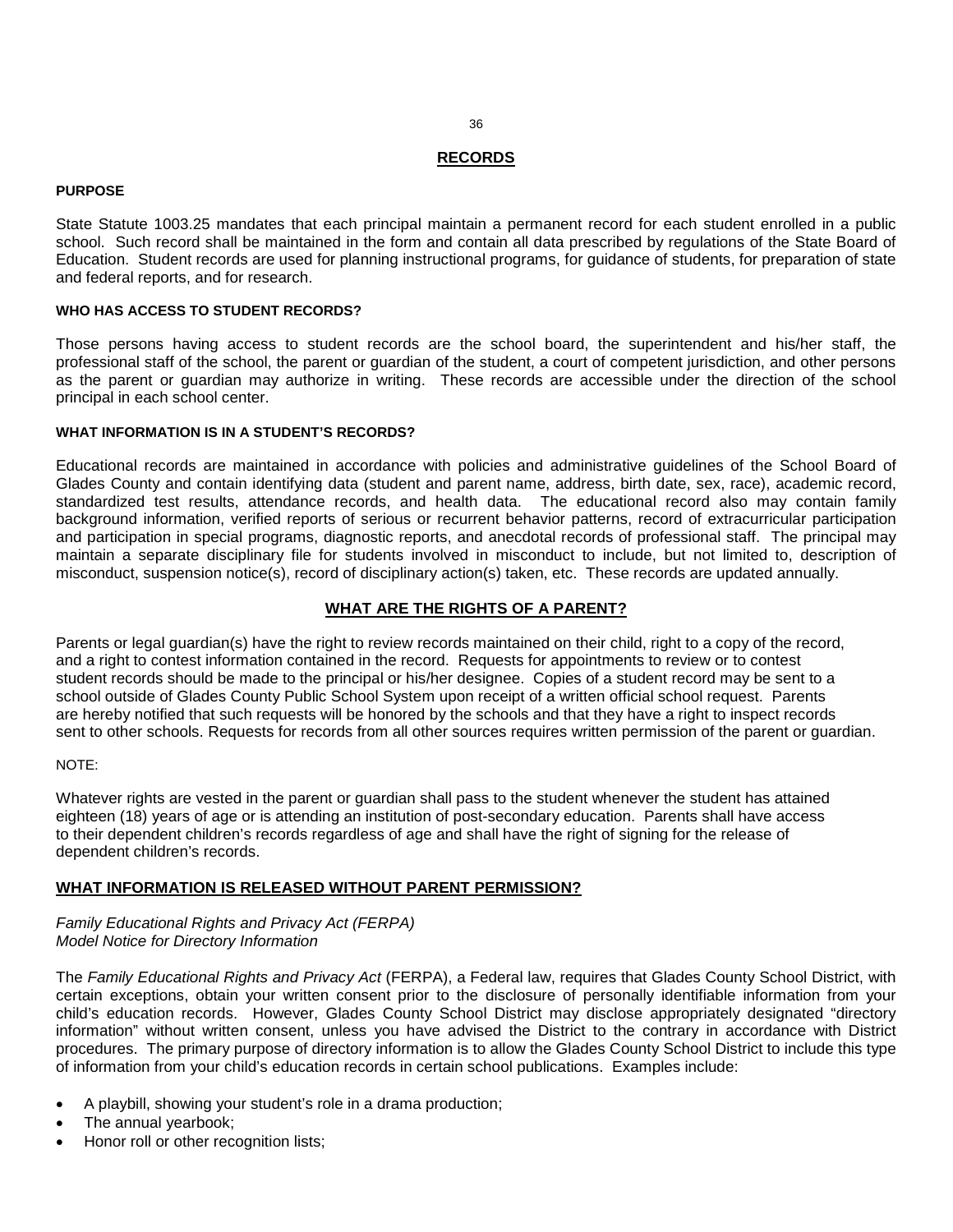- Graduation programs; and
- Sports activity sheets, such as for wrestling, showing weight and height of team members.

37

Directory information, which is information that is generally not considered harmful or an invasion of privacy if released, can also be disclosed to outside organizations without a parent's prior written consent. Outside organizations include, but are not limited to, companies that manufacture class rings or publish yearbooks. In addition, two federal laws require local educational agencies (LEAs) receiving assistance under the *Elementary and Secondary Education Act of 1965* (ESEA) to provide military recruiters, upon request, with the following information – names, addresses and telephone listings – unless parents have advised the LEA that they do not want their student's information disclosed without their prior written consent.

If you do not want Glades County School District to disclose directory information from your child's education records without your prior written consent, you must notify the District in writing by [**insert date**]. [**School District**] has designated the following information as directory information: [**Note: an LEA may, but does not have to, include all the information listed below.**]

| -Student's name<br>-Address<br>-Telephone listing<br>-Electronic mail address<br>-Photograph<br>-Date and place of birth<br>-Major field of study<br>-Dates of attendance<br>-Grade level | -Participation in officially<br>recognized activities and sports<br>-Weight and height of members of<br>athletic teams<br>-Degrees, honors, and awards<br>received<br>-The most recent educational agency or<br>institution attended<br>-Student ID number, user ID, or other unique personal<br>identifier used to communicate in electronic systems<br>that cannot be used to access education records<br>without a PIN, password, etc. (A student's SSN, in<br>whole or in part, cannot be used for this purpose.) |
|-------------------------------------------------------------------------------------------------------------------------------------------------------------------------------------------|-----------------------------------------------------------------------------------------------------------------------------------------------------------------------------------------------------------------------------------------------------------------------------------------------------------------------------------------------------------------------------------------------------------------------------------------------------------------------------------------------------------------------|
|-------------------------------------------------------------------------------------------------------------------------------------------------------------------------------------------|-----------------------------------------------------------------------------------------------------------------------------------------------------------------------------------------------------------------------------------------------------------------------------------------------------------------------------------------------------------------------------------------------------------------------------------------------------------------------------------------------------------------------|

These laws are: Section 9528 of the Elementary and Secondary Education Act (20 U.S.C. § 7908) and 10 U.S.C. § 503(c).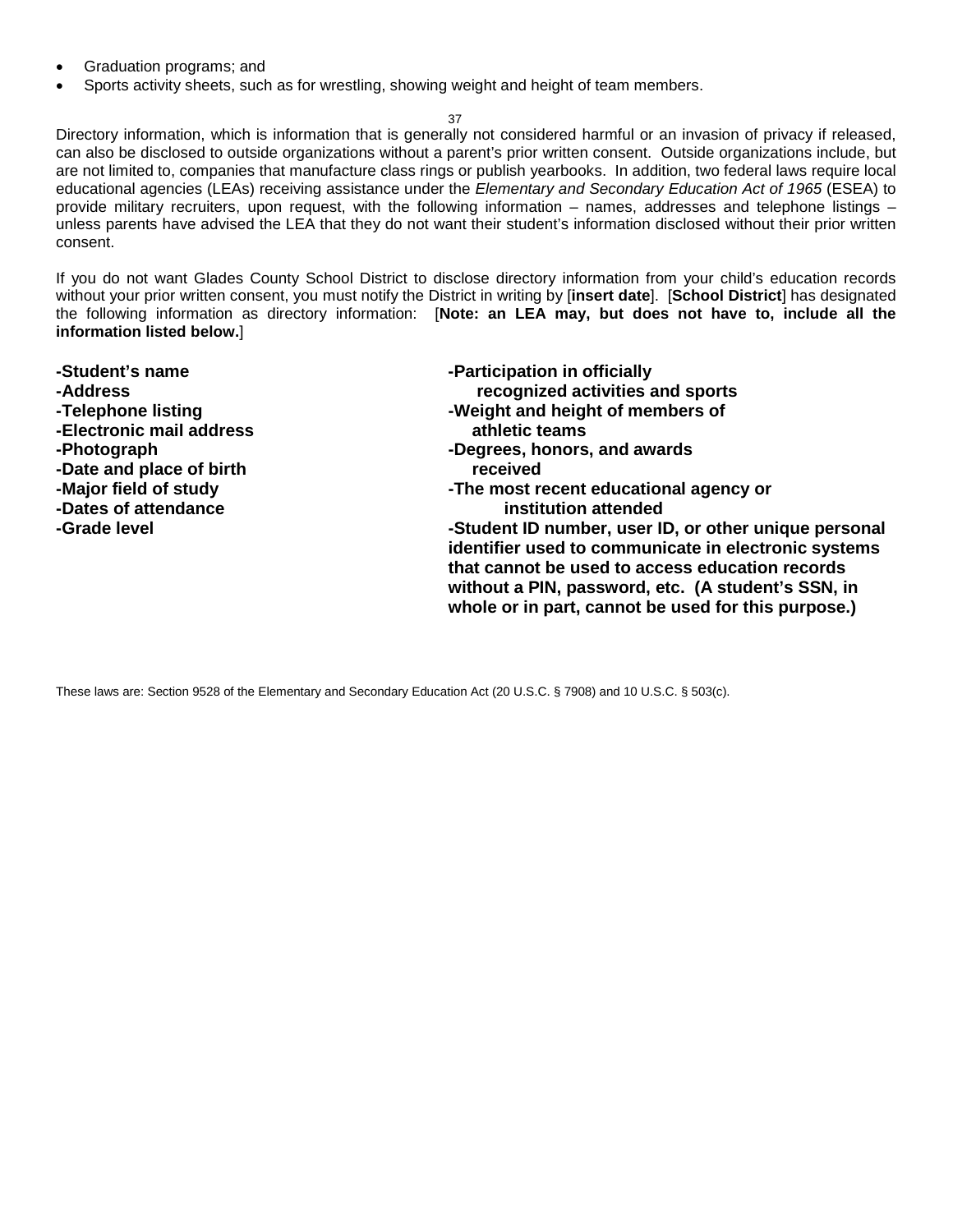### **PARENTS RIGHT TO KNOW**

Parents have the right to request the following information:

Whether the teacher has met State qualifications and licensing criteria for the grade levels and subject areas in which the teacher provides instruction.

Whether the teacher is teaching under emergency or other provisional status through which State qualification or licensing criteria have been waived.

The baccalaureate degree major of the teacher and any other graduate certification or degree held by the teacher, and the field of discipline of the certification or degree.

Whether the child is provided services by paraprofessionals and, if so, their qualifications.

### **COMPREHENSIVE HEALTH EDUCATION**

Florida Law (1003.46 F.S.) requires each school district to regularly schedule a Comprehensive Health Education Program in grades K-12 which shall include but not be limited to the following:

- \* personal health & hygiene
- \* substance abuse prevention
- \* an understanding of the body & its systems
- \* AIDS & other communicable disease prevention
- \* identification and prevention of child abuse in the lower grades
- \* decision-making in the middle & higher grades
- \* human growth & development
- \* human sexuality & pregnancy prevention
- \* early sexual involvement
- \* activities which result in sexually transmitted diseases
- \* early teenage pregnancy
- \* abstinence from sexual activity is a certain way to avoid pregnancy
- \* sexual transmission of AIDS and other communicable (sexually transmitted) diseases
- \* suicide

Instruction of human sexuality will take into account the whole person. Present ethical and moral dimensions shall not be an expression of any one sectarian or secular philosophy and shall respect the conscience and rights of students and parents.

All instructional materials, including teachers' manuals, films, tapes, and other supplementary instructional materials, shall be available for inspection by parents or guardians of the children engaged in such classes.

Any student whose parents make written request to the school principal shall be exempt from reproductive health or AIDS instructional activities, as requested.

### **HEALTH RELATED SERVICES**

Glades County District Schools provide basic school health services in each school that promote student health through prevention, intervention, and treatment. School health staff are professionally trained to advocate for children's health and safety within the educational setting. Some services offered in the school include health screenings, medication administration, and treatment of acute and chronic health-related problems. The delivery of school health services is guided by a cooperative and comprehensive plan developed by the Glades County District Schools and the Glades County Health Department.

### PREPARED BY: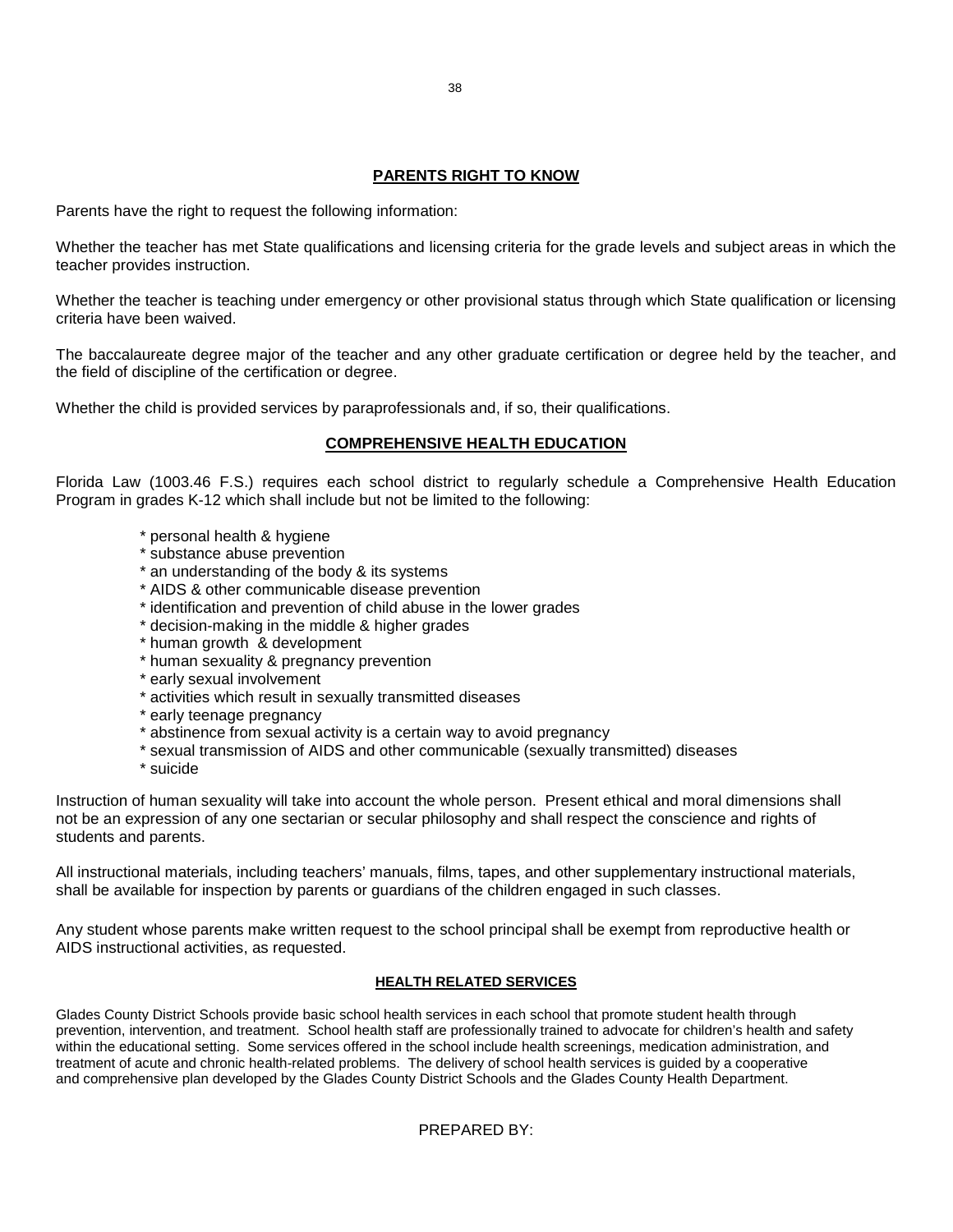GLADES COUNTY SCHOOL BOARD POST OFFICE BOX 459 MOORE HAVEN, FLORIDA 33471 (863) 946-0202

39

# Parent Guide

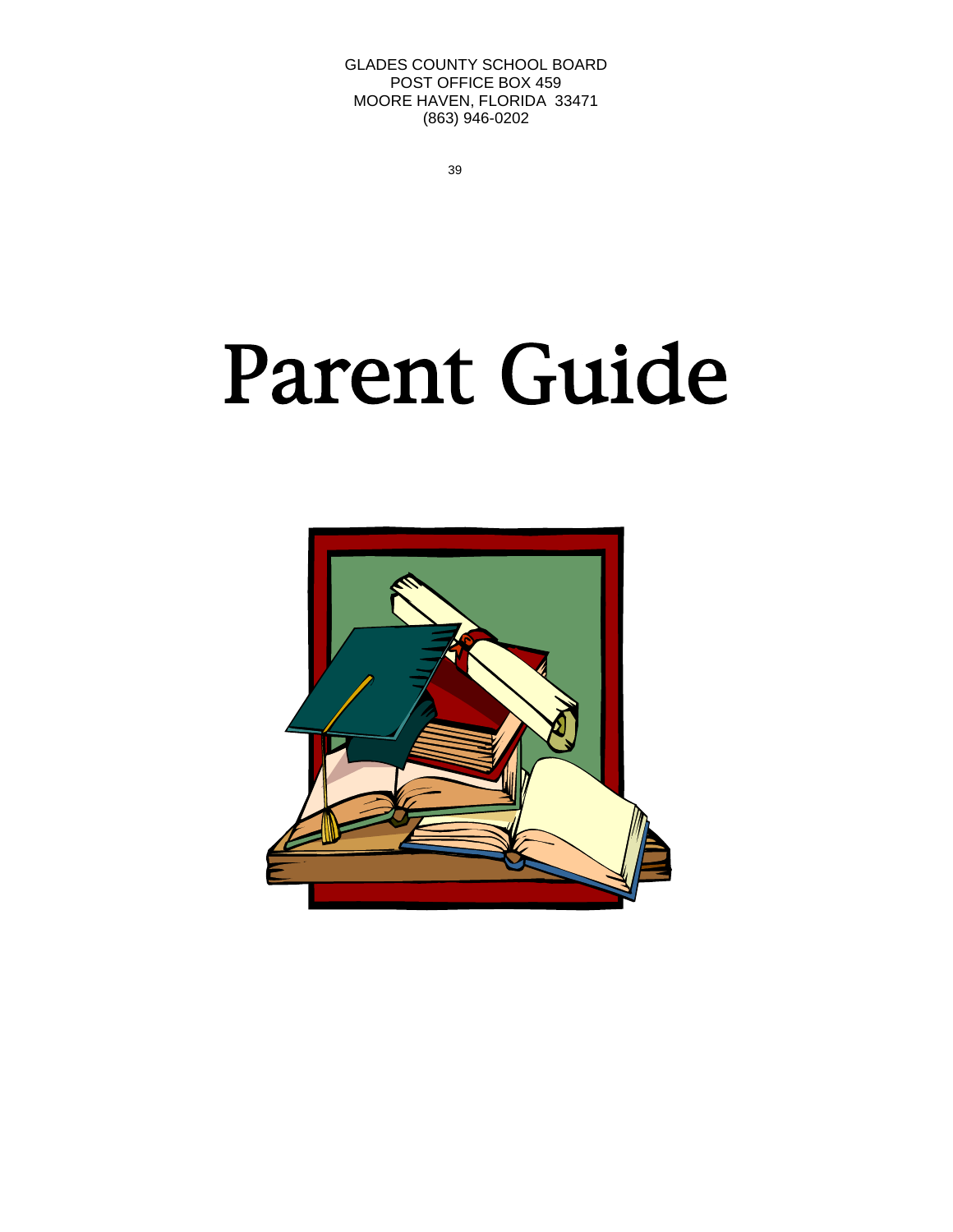### **CONTACTS AT GLADES COUNTY SCHOOLS**

| <b>POSITION</b>                                       | <b>CONTACT</b>          | <b>PHONE</b><br><b>NUMBER</b> |
|-------------------------------------------------------|-------------------------|-------------------------------|
| <b>Superintendent of Schools</b>                      | <b>Scott Bass</b>       | 946-2083 ext. 110             |
| Director of Elementary Academic Services              | <b>Janet Harris</b>     | 946-2083 ext. 120             |
| Director of Finance                                   | Susie Woodward          | 946-2083 ext. 114             |
| <b>Director of Student Support Services &amp; ESE</b> | Janice Foster           | 946-2083 ext. 125             |
| <b>Supervisor of Support Services</b>                 | <b>Michael Carter</b>   | 946-2083 ext. 113             |
| Principal Moore Haven Jr./Sr. High                    | George Coates           | 946-0811 ext. 100             |
| Assistant Principal Moore Haven Jr./Sr. High          | <b>Neal Cain</b>        | 946-0811 ext. 110             |
| Guidance Counselor Moore Haven Jr./Sr. High           | <b>Shannon Bass</b>     | 946-0811 ext. 105             |
| School Nurse Moore Haven Jr./Sr. High                 | <b>Waynette Rives</b>   | 946-0811 ext. 106             |
| Principal Moore Haven Elementary                      | Jim Brickel             | 946-0737 ext. 201             |
| Assistant Principal Moore Haven Elementary            | <b>Felinda Langdale</b> | 946-0737 ext. 236             |
| Reading Coach Moore Haven Elementary                  | Kristi Hingson          | 946-0737 ext. 233             |
| Guidance Counselor Moore Haven Elementary             | Barbara Scruggs         | 946-0737 ext. 203             |
| School Nurse Moore Haven Elementary                   | <b>Waynette Rives</b>   | 946-0737 ext. 204             |
| <b>Principal West Glades</b>                          | Doreen Backes           | 675-3490 ext. 300             |
| <b>Assistant Principal West Glades</b>                | Jane Hatfield           | 675-3490 ext. 312             |
| <b>Guidance Counselor West Glades</b>                 | <b>Cathy Deerey</b>     | 675-3490 ext. 305             |
| <b>School Nurse West Glades</b>                       | Dawn Long               | 675-3490 ext. 309             |
| Cafeteria Manager                                     | Gloria Reese            | 946-0040                      |
| <b>Transportation Foreman</b>                         | Doug Manke              | 946-3662                      |

### TO PARENTS

The school board must annually report to the parent of each student the progress of the student towards achieving state and district expectations for proficiency in reading, writing, science, and mathematics, including the student's results on each statewide assessment tests. The evaluation of each student's progress must be based on the student's classroom work, observations, test, district and state assessments, and other relevant information. Progress reporting must be provided to the parent in writing in a format adopted by the district school board. *Explanatory Note*: No one(1) school based test with a single administration should determine promotion or retention. The preponderance of evidence from evaluations should be used to determine if a student is ready for the work of the next grade.) (S. 1008.25(8) (a), F.S.)

### **School Immunization Requirements**

Kindergarten Requirements

- Diphtheria, Tetanus, Pertussis Series
- Hepatitis A Series\*
- Hepatitis B Series
- 2 Measles, Mumps, Rubella (MMR)
- Polio Series
- 2 Varicella (Chickenpox)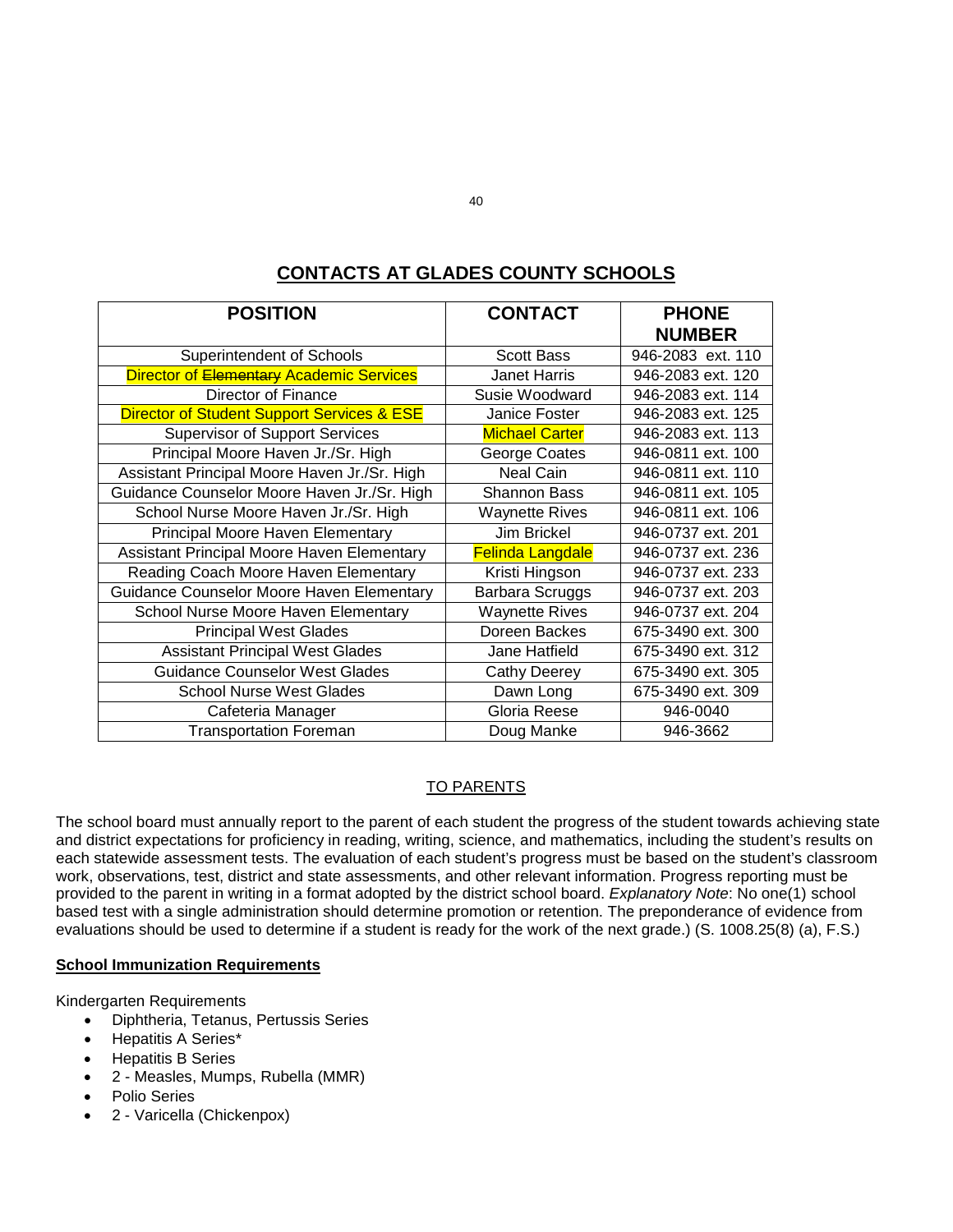### **7th through 12th Grade ●Tetanus Diphtheria Booster**

Students entering grade 3 through grade 9 should have documentation of 1 does of Varicella vaccine. Students entering grades 7 and 8 should have documentation of a Tdap dose. Temporary Medical Exemptions for students who have had a Td prior to age 11 are valid for 2 to 5 years. \*Not a State of Florida School requirement but a Center for Disease (CDC) recommendation

41

# PARENT AND STUDENT RIGHTS TO PRIVACY

### **Notification of Rights under FERPA for Elementary and Secondary Schools**

The Family Educational Rights and Privacy Act (FERPA) affords parents and students over 18 years of age ("eligible students") certain rights with respect to the student's education records. These rights are:

(1) The right to inspect and review the student's education records within 45 days of the day the School receives a request for access. Parents or eligible students should submit to the school principal [or appropriate school official] a written request that identifies the record(s) they wish to inspect. The school official will make arrangements for access and notify the parent or eligible student of the time and place where the records may be inspected.

(2) The right to request the amendment of the student's education records that the parent or eligible student believes are inaccurate. Parents or eligible students may ask the School to amend a record that they believe is inaccurate. They should write the School principal [or appropriate school official], clearly identify the part of the record they want changed, and specify why it is inaccurate. If the School decides not to amend the record as requested by the parent or eligible student, the School will notify the parent or eligible student of the decision and advise them of their right to a hearing regarding the request for amendment. Additional information regarding the hearing procedures will be provided to the parent or eligible student when notified of the right to a hearing.

(3) The right to consent to disclosures of personally identifiable information contained in the student's education records, except to the extent that FERPA authorizes disclosure without consent. One exception, which permits disclosure without consent, is disclosure to school officials with legitimate educational interests. A school official is a person employed by the School as an administrator, supervisor, instructor, or support staff member (including health or medical staff and law enforcement unit personnel); a person serving on the School Board; a person or company with whom the School has contracted to perform a special task (such as an attorney, auditor, medical consultant, or therapist); or a parent or student serving on an official committee, such as a disciplinary or grievance committee, or assisting another school official in performing his or her tasks. A school official has a legitimate educational interest if the official needs to review an education record in order to fulfill his or her professional responsibility. [Optional] Upon request, the School discloses education records without consent to officials of another school district in which a student seeks or intends to enroll. [NOTE: FERPA requires a school district to make a reasonable attempt to notify the parent or student of the records request unless it states in its annual notification that it intends to forward records on request.]

(4) The right to file a complaint with the U.S. Department of Education concerning alleged failures by the School District to comply with the requirements of FERPA. The name and address of the Office that administers FERPA are: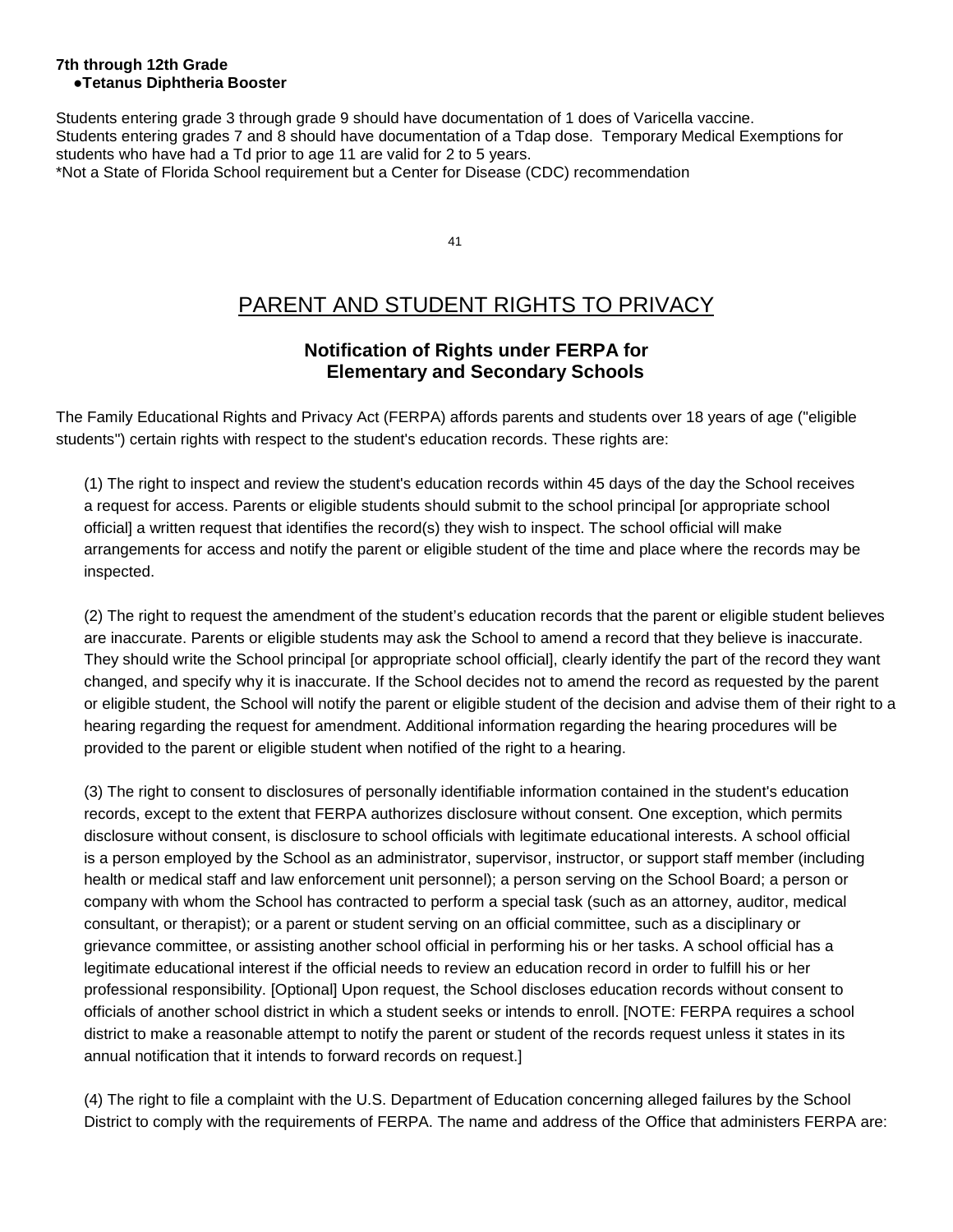Family Policy Compliance Office U.S. Department of Education 400 Maryland Avenue, SW Washington, DC 20202- 5901.

42

# PARENTS RIGHT TO KNOW

Under the federal law, **No Child Left Behind (NCLB)**, parents have the right to know of the professional qualifications of their child's classroom teacher, as well as those of any paraprofessionals in the classroom. NLCB requires that all teachers and paraprofessionals be highly qualified according to specified criteria. In the event your child is taught by a teacher without the proper credentials and/or qualifications for a time period of four consecutive weeks, you are to be notified in writing. The statement will contain but is not limited to: the name of the teacher lacking the qualifications, the length of the teaching duty and, if applicable, what the teacher is doing to achieve highly qualified status. To request information on the status of your child's teacher and/or paraprofessional, please contact the building principal of your respective school.

# PROMOTION AND RETENTION

Promotion through the grades will be determined by considering level of achievement, demonstration of performance relating to Sunshine State Standards, Next Generation Sunshine State Standards, district and state assessments, grades, and other information available.

# **PROMOTION K-5**

Promotion in Kindergarten is based on an evaluation of each student's achievement in reading and mathematics. For promotion in grades 1-5 a student must have a passing grade in reading and mathematics. A student who does not receive a passing grade in science and writing may be promoted, however, he/she will be provided with remedial or supplemental instruction at the next grade level. (S.1008.25 (1), F.S.)

The basis of promotion should include teacher judgment, teacher-made and text-related tests, classroom assignments, and daily observations. The initial responsibility for determining each student's level of performance and ability to function academically, at the next grade level is that of the classroom teacher; however, the final decision as to grade placement is the responsibility of the principal.

For promotion to first grade, kindergarten students must demonstrate 90% accuracy in letter recognition (upper and lower case) and letter sounds. Kindergarten students must also show 80% mastery of grade appropriate sight words.

Additionally, in Grade 3, all students including ESE students required to take the FCAT and English Language Learners with more than 2 years of instruction in English must score level 2 or higher on the Grade 3 Reading portion of the Florida Comprehensive Assessment Test (FCAT), to be promoted.

ESE students identified as intellectual disability, emotional behavior disorder, hearing impaired/deaf, physically disabled or specific learning disabled will be promoted based on the recommendation of the ESE teacher and regular classroom teacher, as appropriate, after evaluating the student's progress. This review/evaluation will include the student's Brigance Inventory, Individual Education Plan, and when appropriate, mastery of regular education promotion requirements.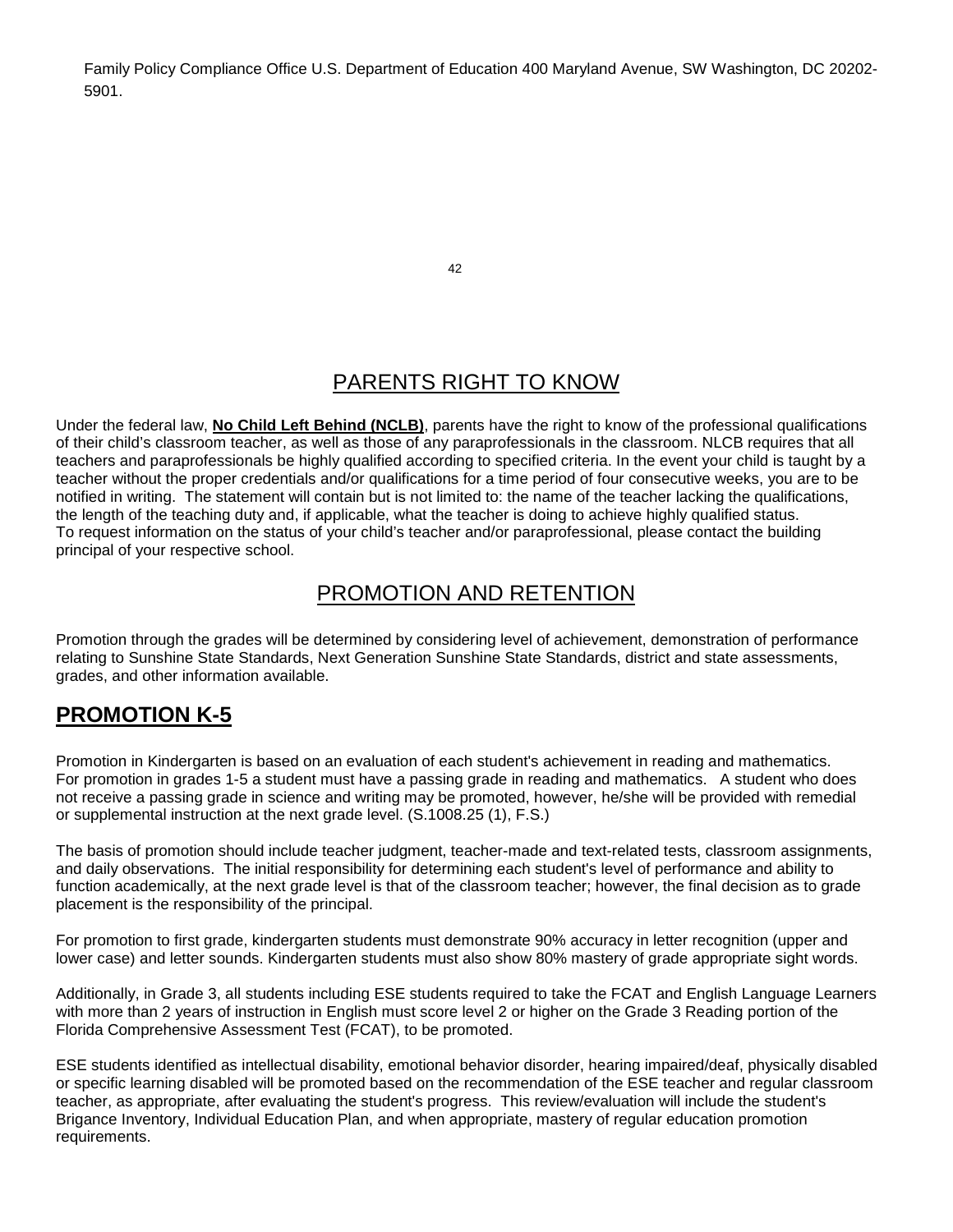English Language Learners (ELLs) must meet the same criteria as non-ELL students for promotion. These students will be provided with assistance using ESOL strategies until proficiency in English is achieved.

```
 43
```
# **RETENTION K-5**

Any student who does not meet the requirements for promotion may be retained. Student retention is viewed as one procedure that may allow students additional time to master skills before being faced with more advanced work.

Any grade 3 student scoring Level 1 on the Reading Portion of the Florida Comprehensive Assessment Test (FCAT) must be retained, unless exempted from mandatory retention for good cause.

No student may be retained due to Limited English Proficiency.

# **PROMOTION 6-8**

In order to be promoted to the next grade level, a student must pass language arts, reading, science, mathematics and social studies. Promotion from a school composed of middle grades 6-8 requires that a student must successfully complete academic courses as follows: 1. Three middle school or higher courses in English 2. Three middle school courses or higher in mathematics 3. Three middle school courses or higher in social studies, one semester of which must include the study of state and federal government and civics education. 4. Three middle school or higher courses in science. 5. One course in career and education planning to be completed in  $7<sup>th</sup>$  or  $8<sup>th</sup>$  grade meeting the requirements of S. 1003.4156, F.S.

English Language Learners (ELL) will meet the same criteria as other students for promotion. They shall be instructed in language arts, reading, mathematics, social studies, and science using the district's approved LEP Plan.

Students in full-time Specific Learning Disability, Emotional Behavior Disorder, Intellectual Disability, Hearing Impaired/Deaf, and Physically Disabled Programs will be promoted when the student has reached the instructional goals established in his/her Individual Educational Plan. Promotion of students with disabilities who are receiving ESE services and pursuing regular student performance standards will be based on promotion requirements for non-disabled students and modifications specified in their Individual Educational Plan. The final decision as to grade replacement is the responsibility of the principal with input from the IEP committee.

# **RETENTION 6-8**

Students who do not achieve expected outcomes for the grade to which they are assigned may be retained in the same grade for the next school year and may be assigned to a different program if eligible.

# **PHYSICAL EDUCATION**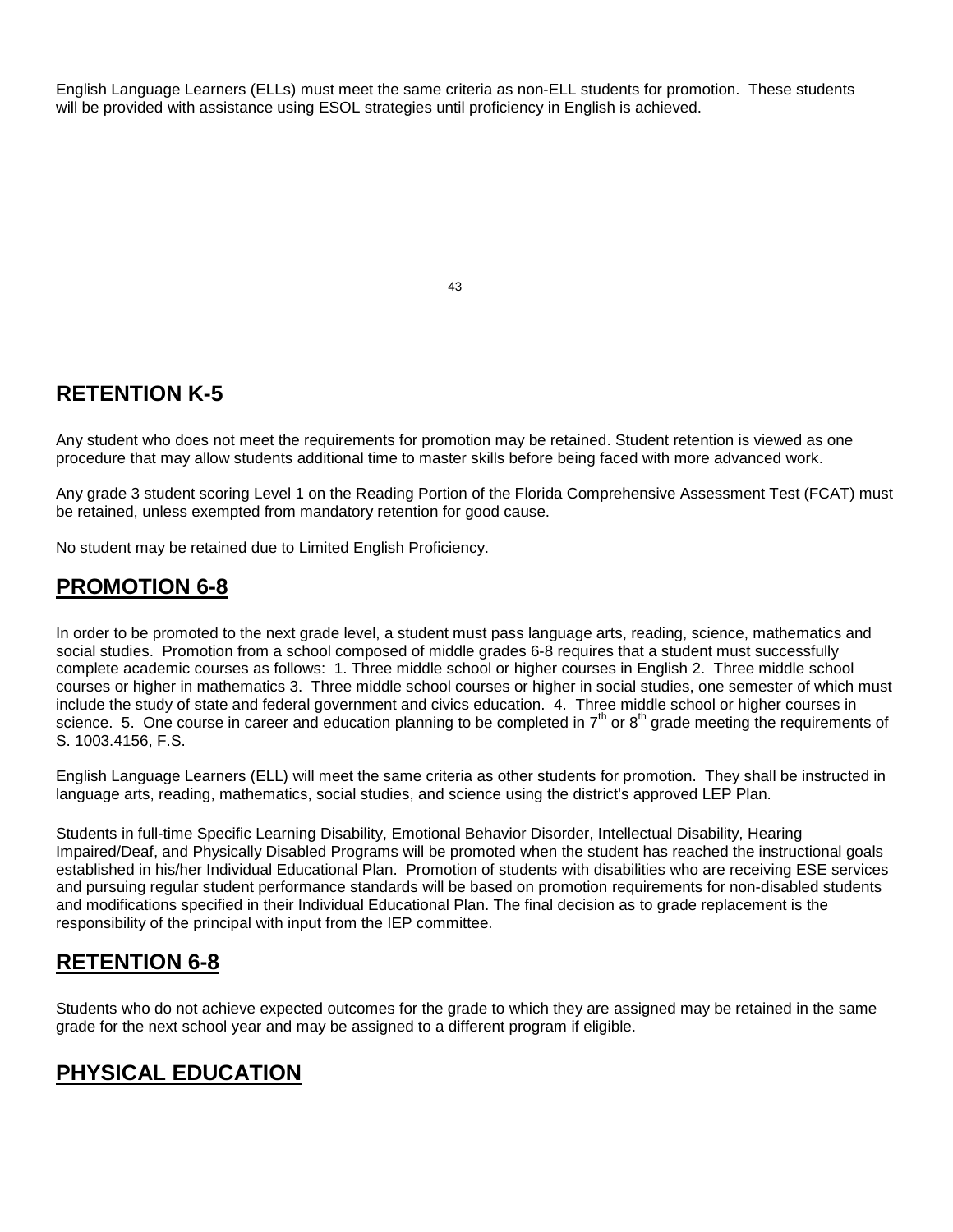Physical Education is required for grades Kindergarten – 8th. Physical education is also a requirement for graduation from high school. The physical education requirement shall be waived, if the student meets certain criteria. Please contact the school principal or guidance counselor for further information.

```
44
```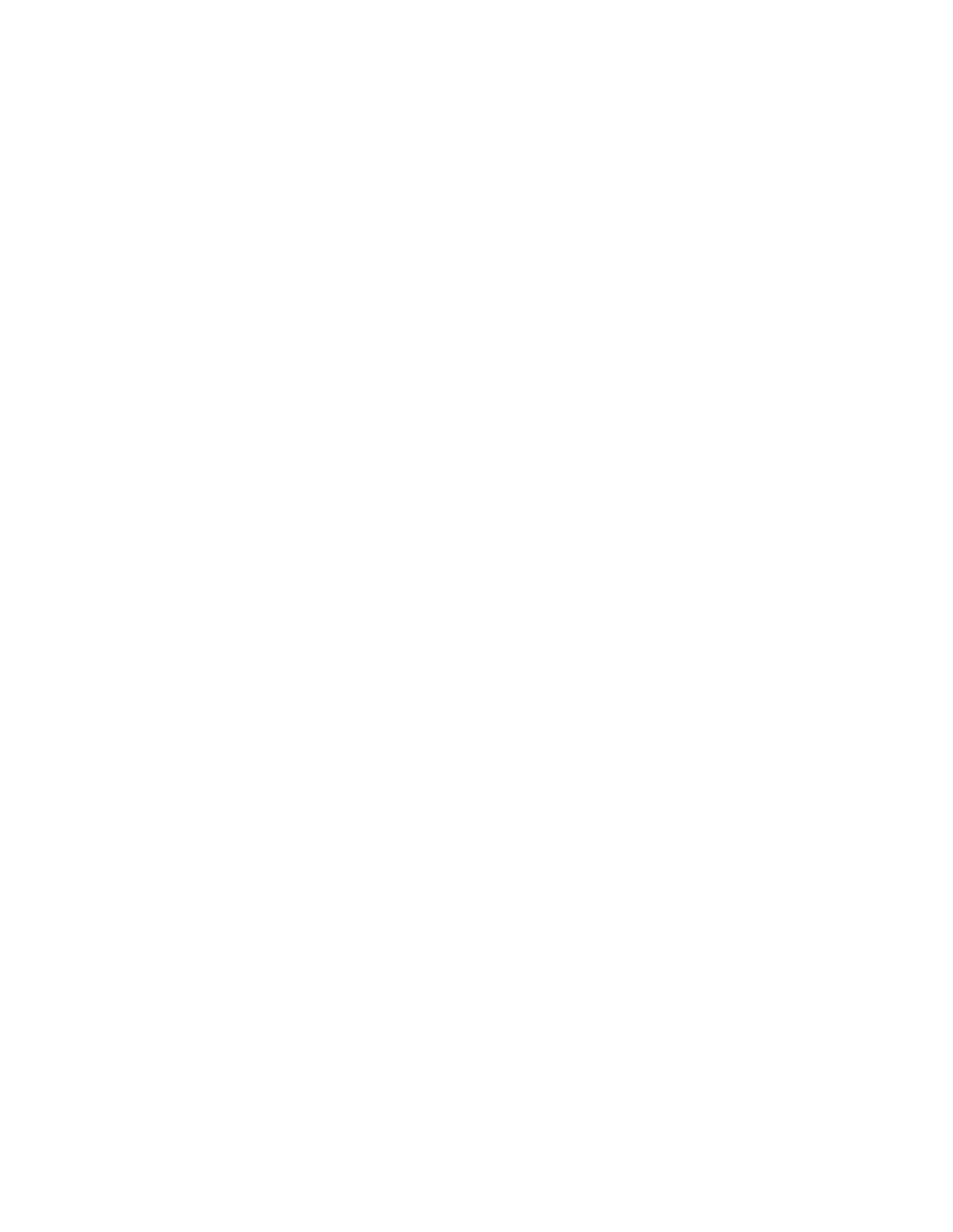# PROMOTION 9-12

|                                                                                                                                                                                                                                                                       | <b>STUDENTS ENTERING</b>                                                                                                                                                                                                                                                         | <b>GRADE NINE IN 2010-2011</b>                                                                                                                                                                                                                             | <b>SCHOOL YEAR</b>                                                                                                                                                                                                                                                                                                                                             |
|-----------------------------------------------------------------------------------------------------------------------------------------------------------------------------------------------------------------------------------------------------------------------|----------------------------------------------------------------------------------------------------------------------------------------------------------------------------------------------------------------------------------------------------------------------------------|------------------------------------------------------------------------------------------------------------------------------------------------------------------------------------------------------------------------------------------------------------|----------------------------------------------------------------------------------------------------------------------------------------------------------------------------------------------------------------------------------------------------------------------------------------------------------------------------------------------------------------|
| <b>Subject Area</b>                                                                                                                                                                                                                                                   | <b>Graduation Requirements</b><br>of 24 Credit Program                                                                                                                                                                                                                           | <b>Graduation Requirements of</b><br><b>Three Year, 18 Credit College</b><br><b>Preparatory Program</b>                                                                                                                                                    | <b>Graduation Requirements</b><br>of Three Year, 18 Credit<br><b>Career Preparatory</b><br>Program                                                                                                                                                                                                                                                             |
| English                                                                                                                                                                                                                                                               | 4 credits with major concentration<br>in composition, reading for<br>information, and literature                                                                                                                                                                                 | 4 credits with major concentration in<br>composition and literature                                                                                                                                                                                        | 4 credits with major<br>concentration in composition<br>and literature                                                                                                                                                                                                                                                                                         |
| <b>Mathematics</b>                                                                                                                                                                                                                                                    | 4 credits, one of which must be<br>Algebra 1 or its equivalent and<br>one of which must be Geometry<br>or its equivalent                                                                                                                                                         | 4 credits, one of which must be<br>Algebra 1 or its equivalent or a higher-<br>level mathematics course from the list<br>of courses that qualify for state<br>university system (SUS) admission,<br>and one of which must be Geometry<br>or its equivalent | 4 credits, one of which must be<br>Algebra 1 or its equivalent and<br>one of which must be Geometry<br>or its equivalent                                                                                                                                                                                                                                       |
| Science                                                                                                                                                                                                                                                               | 3 credits in science, two of which<br>must have a laboratory<br>component                                                                                                                                                                                                        | 3 credits in science, two of which must<br>have a laboratory component                                                                                                                                                                                     | 3 credits in science, two of<br>which must have a laboratory<br>component                                                                                                                                                                                                                                                                                      |
| <b>Social Studies</b>                                                                                                                                                                                                                                                 | 1 credit World History 1 credit<br>United States History .5 credit<br><b>United States Government .5</b><br>credit Economics                                                                                                                                                     | 1 credit World History 1 credit United<br>States History .5 credit United States<br>Government .5 credit Economics                                                                                                                                         | 1 credit World History 1 credit<br>United States History .5 credit<br>United States Government .5<br>credit Economics                                                                                                                                                                                                                                          |
| World Languages                                                                                                                                                                                                                                                       | Not required for high school<br>graduation; but required for<br>admission into state universities                                                                                                                                                                                | 2 credits in the same language or<br>demonstrated proficiency in a second<br>language                                                                                                                                                                      | Not Required                                                                                                                                                                                                                                                                                                                                                   |
| Fine Arts and<br>Performing Arts,<br>Speech and Debate,<br>or Practical Arts                                                                                                                                                                                          | 1 credit in Fine or Performing<br>Arts, Speech and Debate, or<br>Practical Arts (eligible courses<br>specified in Course Code<br>Directory)                                                                                                                                      | Not Required                                                                                                                                                                                                                                               | Not Required                                                                                                                                                                                                                                                                                                                                                   |
| <b>Physical Education</b>                                                                                                                                                                                                                                             | 1 credit in Physical Education to<br>include the integration of Health                                                                                                                                                                                                           | Not Required                                                                                                                                                                                                                                               | Not Required                                                                                                                                                                                                                                                                                                                                                   |
| Electives                                                                                                                                                                                                                                                             | 8 credits                                                                                                                                                                                                                                                                        | 2 credits in electives                                                                                                                                                                                                                                     | 3 credits in single<br>vocational/career education<br>program and 1 elective credit or<br>3 credits in single<br>career/technical certificate dual<br>enrollment and 1 elective credit<br>or 4 credits in vocational/career<br>education (including 3 credits in<br>one sequential career and<br>technical education program) -<br>pending legislative action* |
| Total                                                                                                                                                                                                                                                                 | 24 credits                                                                                                                                                                                                                                                                       | 18 credits                                                                                                                                                                                                                                                 | 18 credits                                                                                                                                                                                                                                                                                                                                                     |
| <b>Grade Point Average</b><br>(GPA) Requirements                                                                                                                                                                                                                      | Cumulative GPA of 2.0 on a 4.0<br>scale                                                                                                                                                                                                                                          | Cumulative GPA of 3.5 on a 4.0 scale<br>in required courses and a weighted or<br>unweighted grade that earns at least<br>3.0 points or its equivalent in each of<br>the 18 required credits                                                                | Cumulative weighted GPA of 3.0<br>on a 4.0 scale in the required<br>courses and a weighted or<br>unweighted grade that earns at<br>least 2.0 points or its equivalent<br>in each of the 18 required<br>credits                                                                                                                                                 |
| <b>State Assessment</b><br>Requirements                                                                                                                                                                                                                               | . Passing scores on the Grade 10 FCAT 2.0 Reading or scores on a standardized test that is concordant with<br>passing scores on the FCAT (ACT or SAT) • Algebra 1 EOC Assessment is required and the results will count<br>as 30 percent of the final course grade, if enrolled. |                                                                                                                                                                                                                                                            |                                                                                                                                                                                                                                                                                                                                                                |
| Special Notes• All courses earned toward the three-year, 18-credit college preparatory program must satisfy admission requirements for<br>the State University System. To determine which courses meet State University System admission requirements, please use the |                                                                                                                                                                                                                                                                                  |                                                                                                                                                                                                                                                            |                                                                                                                                                                                                                                                                                                                                                                |

┑

Comprehensive Course Table. At least 6 of the 18 credits must be completed in courses that include dual enrollment, AP, IB, AICE, or are specifically listed as rigorous by the Florida Department of Education.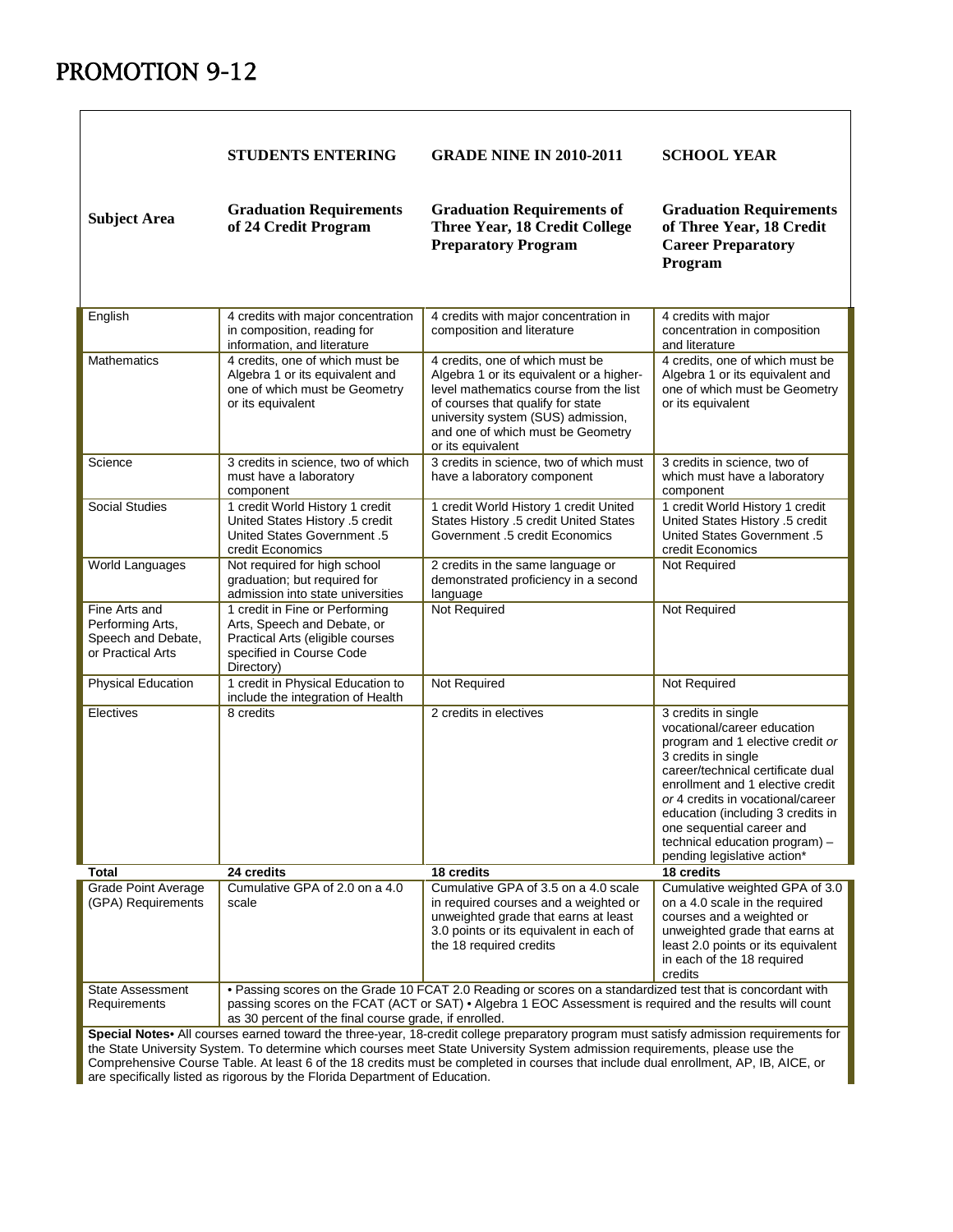|                                                                              | <b>STUDENTS ENTERING</b>                                                                                                                                                                                                                                                                                                                                                                                                                                   | <b>GRADE NINE IN 2011-2012</b>                                                                                                                                                                                                                                                                                                                                                                                                                                                                                                                           | <b>SCHOOL YEAR</b>                                                                                                                                                                                                                                                                                                                                             |
|------------------------------------------------------------------------------|------------------------------------------------------------------------------------------------------------------------------------------------------------------------------------------------------------------------------------------------------------------------------------------------------------------------------------------------------------------------------------------------------------------------------------------------------------|----------------------------------------------------------------------------------------------------------------------------------------------------------------------------------------------------------------------------------------------------------------------------------------------------------------------------------------------------------------------------------------------------------------------------------------------------------------------------------------------------------------------------------------------------------|----------------------------------------------------------------------------------------------------------------------------------------------------------------------------------------------------------------------------------------------------------------------------------------------------------------------------------------------------------------|
| <b>Subject Area</b>                                                          | <b>Graduation Requirements of</b><br>24 Credit Program                                                                                                                                                                                                                                                                                                                                                                                                     | <b>Graduation Requirements of</b><br><b>Three Year, 18 Credit College</b><br><b>Preparatory Program</b>                                                                                                                                                                                                                                                                                                                                                                                                                                                  | <b>Graduation Requirements</b><br>of Three Year, 18 Credit<br><b>Career Preparatory</b><br>Program                                                                                                                                                                                                                                                             |
| English                                                                      | 4 credits with major concentration in<br>composition, reading for information,<br>and literature                                                                                                                                                                                                                                                                                                                                                           | 4 credits with major concentration in<br>composition and literature                                                                                                                                                                                                                                                                                                                                                                                                                                                                                      | 4 credits with major<br>concentration in composition<br>and literature                                                                                                                                                                                                                                                                                         |
| Mathematics                                                                  | 4 credits, one of which must be<br>Algebra 1 or its equivalent and one of<br>which must be Geometry or its<br>equivalent                                                                                                                                                                                                                                                                                                                                   | 4 credits, one of which must be<br>Algebra 1 or its equivalent or a higher-<br>level mathematics course from the list<br>of courses that qualify for state<br>university system (SUS) admission,<br>and one of which must be Geometry or<br>its equivalent                                                                                                                                                                                                                                                                                               | 4 credits, one of which must be<br>Algebra 1 or its equivalent and<br>one of which must be Geometry<br>or its equivalent                                                                                                                                                                                                                                       |
| Science                                                                      | 3 credits in science, two of which<br>must have a laboratory component<br>and one of which must be Biology 1<br>or an equivalent course or a series of<br>courses                                                                                                                                                                                                                                                                                          | 3 credits in science, two of which must<br>have a laboratory component and one<br>of which must be Biology 1 or an<br>equivalent course or a series of<br>courses                                                                                                                                                                                                                                                                                                                                                                                        | 3 credits in science, two of<br>which must have a laboratory<br>component and one of which<br>must be Biology 1 or an<br>equivalent course or a series of<br>courses                                                                                                                                                                                           |
| <b>Social Studies</b>                                                        | 1 credit World History 1 credit United<br>States History .5 credit United States<br>Government .5 credit Economics                                                                                                                                                                                                                                                                                                                                         | 1 credit World History 1 credit United<br>States History .5 credit United States<br>Government .5 credit Economics                                                                                                                                                                                                                                                                                                                                                                                                                                       | 1 credit World History 1 credit<br>United States History .5 credit<br>United States Government .5<br>credit Economics                                                                                                                                                                                                                                          |
| World Languages                                                              | Not required for high school<br>graduation; but required for<br>admission into state universities                                                                                                                                                                                                                                                                                                                                                          | 2 credits in the same language or<br>demonstrated proficiency in a second<br>language                                                                                                                                                                                                                                                                                                                                                                                                                                                                    | Not Required                                                                                                                                                                                                                                                                                                                                                   |
| Fine Arts and<br>Performing Arts,<br>Speech and Debate,<br>or Practical Arts | 1 credit in Fine or Performing Arts,<br>Speech and Debate, or Practical Arts<br>(eligible courses specified in Course<br>Code Directory)                                                                                                                                                                                                                                                                                                                   | Not Required                                                                                                                                                                                                                                                                                                                                                                                                                                                                                                                                             | Not Required                                                                                                                                                                                                                                                                                                                                                   |
| <b>Physical Education</b>                                                    | 1 credit in Physical Education to<br>include the integration of Health                                                                                                                                                                                                                                                                                                                                                                                     | Not Required                                                                                                                                                                                                                                                                                                                                                                                                                                                                                                                                             | Not Required                                                                                                                                                                                                                                                                                                                                                   |
| Electives                                                                    | 8 credits                                                                                                                                                                                                                                                                                                                                                                                                                                                  | 2 credits in electives                                                                                                                                                                                                                                                                                                                                                                                                                                                                                                                                   | 3 credits in single<br>vocational/career education<br>program and 1 elective credit or<br>3 credits in single<br>career/technical certificate dual<br>enrollment and 1 elective credit<br>or 4 credits in vocational/career<br>education (including 3 credits in<br>one sequential career and<br>technical education program) -<br>pending legislative action* |
| <b>Total</b>                                                                 | 24 credits                                                                                                                                                                                                                                                                                                                                                                                                                                                 | 18 credits                                                                                                                                                                                                                                                                                                                                                                                                                                                                                                                                               | 18 credits                                                                                                                                                                                                                                                                                                                                                     |
| <b>Grade Point</b><br>Average (GPA)<br>Requirements                          | Cumulative GPA of 2.0 on a 4.0<br>scale                                                                                                                                                                                                                                                                                                                                                                                                                    | Cumulative GPA of 3.5 on a 4.0 scale<br>in required courses and a weighted or<br>unweighted grade that earns at least<br>3.0 points or its equivalent in each of<br>the 18 required credits                                                                                                                                                                                                                                                                                                                                                              | Cumulative weighted GPA of<br>3.0 on a 4.0 scale in the<br>required courses and a<br>weighted or unweighted grade<br>that earns at least 2.0 points or<br>its equivalent in each of the 18<br>required credits                                                                                                                                                 |
| <b>State Assessment</b><br>Requirements                                      | · Students must earn passing scores on the Grade 10 FCAT 2.0 Reading (or scores that are concordant with the<br>passing scores on the Grade 10 FCAT 2.0 Reading) . Students must earn a passing score or attain an equivalent<br>score on the Algebra 1 EOC Assessment in order to earn course credit. • Geometry and Biology 1 EOC<br>Assessment is required and the results will constitute 30 percent of the student's final course grade, if enrolled. |                                                                                                                                                                                                                                                                                                                                                                                                                                                                                                                                                          |                                                                                                                                                                                                                                                                                                                                                                |
|                                                                              |                                                                                                                                                                                                                                                                                                                                                                                                                                                            | Special Notes • All courses earned toward the three-year, 18-credit college preparatory program must satisfy admission requirements for<br>the State University System. To determine which courses meet State University System admission requirements, please use the<br>Comprehensive Course Table. At least 6 of the 18 credits must be completed in courses that include dual enrollment, AP, IB, AICE, or are<br>specifically listed as rigorous by the Florida Department of Education. • At least one course within the 24-credit program must be |                                                                                                                                                                                                                                                                                                                                                                |

completed through online learning.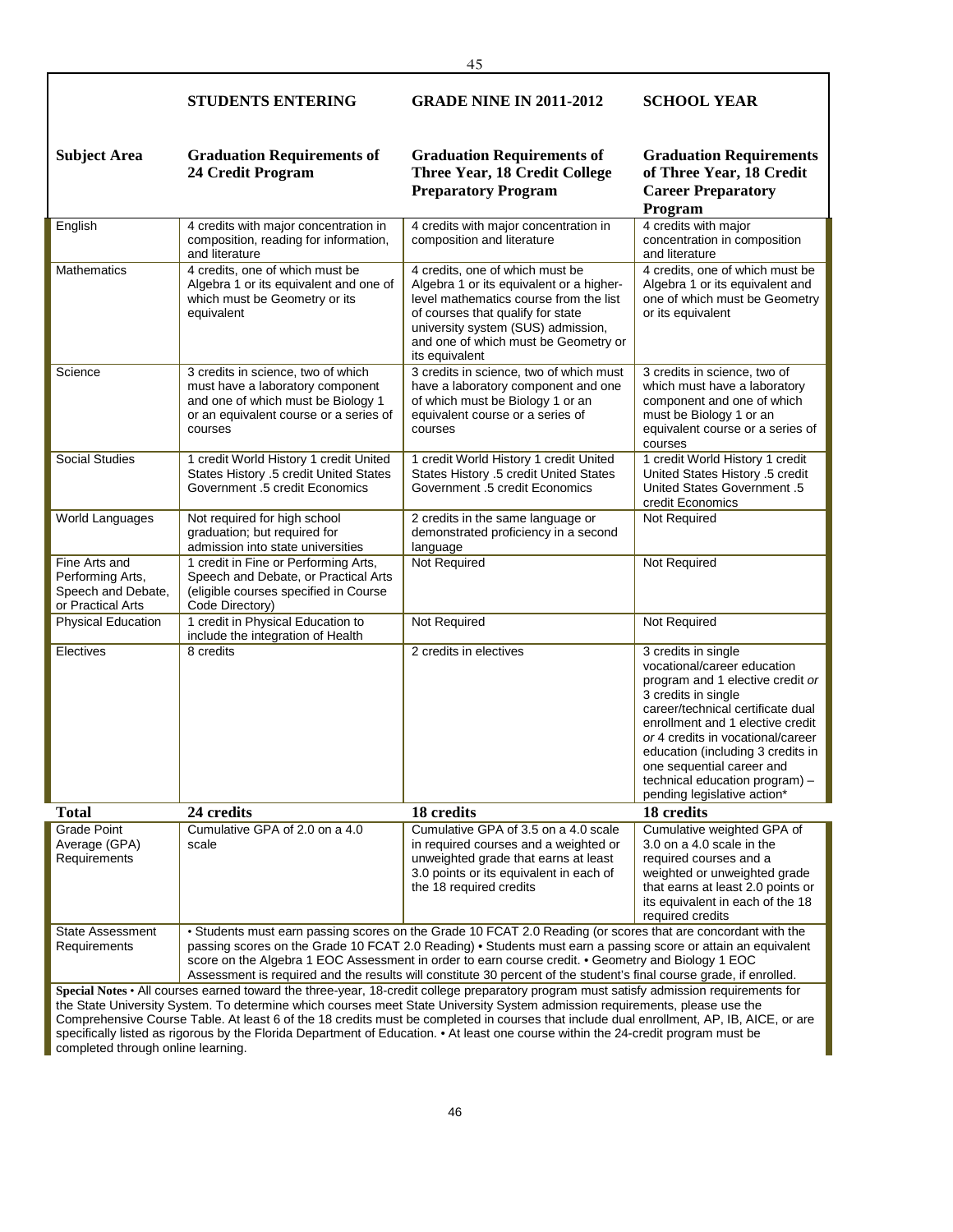|                                                                                     | <b>STUDENTS ENTERING</b>                                                                                                                                                                                                                                                                                                                                                                                          | <b>GRADE NINE IN 2012-13</b>                                                                                                                                                                                                                                                                                                                                                              | <b>SCHOOL YEAR</b>                                                                                                                                                                                                                                                                                                                                            |
|-------------------------------------------------------------------------------------|-------------------------------------------------------------------------------------------------------------------------------------------------------------------------------------------------------------------------------------------------------------------------------------------------------------------------------------------------------------------------------------------------------------------|-------------------------------------------------------------------------------------------------------------------------------------------------------------------------------------------------------------------------------------------------------------------------------------------------------------------------------------------------------------------------------------------|---------------------------------------------------------------------------------------------------------------------------------------------------------------------------------------------------------------------------------------------------------------------------------------------------------------------------------------------------------------|
| <b>Subject Area</b>                                                                 | <b>Graduation Requirements of</b><br>24 Credit Program                                                                                                                                                                                                                                                                                                                                                            | <b>Graduation Requirements</b><br>of Three Year, 18 Credit<br><b>College Preparatory</b><br>Program                                                                                                                                                                                                                                                                                       | <b>Graduation Requirements</b><br>of Three Year, 18 Credit<br><b>Career Preparatory</b><br>Program                                                                                                                                                                                                                                                            |
| English                                                                             | 4 credits with major concentration in<br>composition, reading for information,<br>and literature                                                                                                                                                                                                                                                                                                                  | 4 credits with major concentration<br>in composition and literature                                                                                                                                                                                                                                                                                                                       | 4 credits with major concentration<br>in composition and literature                                                                                                                                                                                                                                                                                           |
| <b>Mathematics</b>                                                                  | 4 credits, one of which must be<br>Algebra 1 or its equivalent, one of<br>which must be Geometry or its<br>equivalent, and one of which must be<br>Algebra 2 or a series of courses<br>equivalent to Algebra 2                                                                                                                                                                                                    | 4 credits, one of which must be<br>Algebra 1 or its equivalent or a<br>higher-level mathematics course<br>from the list of courses that qualify<br>for state university system (SUS)<br>admission, one of which must be<br>Geometry or its equivalent, and<br>one of which must be Algebra 2 or<br>a series of courses equivalent to<br>Algebra 2 or a higher-level<br>mathematics course | 4 credits, one of which must be<br>Algebra 1 or its equivalent, one of<br>which must be Geometry or its<br>equivalent, and one of which must<br>be Algebra 2 or a series of<br>courses equivalent to Algebra 2                                                                                                                                                |
| Science                                                                             | 3 credits in science, two of which<br>must have a laboratory component<br>and one of which must be Biology 1<br>or an equivalent course or a series of<br>courses                                                                                                                                                                                                                                                 | 3 credits in science, two of which<br>must have a laboratory<br>component and one of which must<br>be Biology 1 or an equivalent<br>course or a series of courses                                                                                                                                                                                                                         | 3 credits in science, two of which<br>must have a laboratory<br>component and one of which must<br>be Biology 1 or an equivalent<br>course or a series of courses                                                                                                                                                                                             |
| <b>Social Studies</b>                                                               | 1 credit World History 1 credit United<br>States History .5 credit United States<br>Government .5 credit Economics                                                                                                                                                                                                                                                                                                | 1 credit World History 1 credit<br>United States History .5 credit<br><b>United States Government .5</b><br>credit Economics                                                                                                                                                                                                                                                              | 1 credit World History 1 credit<br>United States History .5 credit<br>United States Government .5<br>credit Economics                                                                                                                                                                                                                                         |
| World Languages                                                                     | Not required for high school<br>graduation; but required for<br>admission into state universities                                                                                                                                                                                                                                                                                                                 | 2 credits in the same language or<br>demonstrated proficiency in a<br>second language                                                                                                                                                                                                                                                                                                     | Not Required                                                                                                                                                                                                                                                                                                                                                  |
| Fine Arts and<br>Performing Arts,<br>Speech and Debate, or<br><b>Practical Arts</b> | 1 credit in Fine or Performing Arts,<br>Speech and Debate, or Practical Arts<br>(eligible courses specified in Course<br>Code Directory)                                                                                                                                                                                                                                                                          | Not Required                                                                                                                                                                                                                                                                                                                                                                              | Not Required                                                                                                                                                                                                                                                                                                                                                  |
| <b>Physical Education</b>                                                           | 1 credit in Physical Education to<br>include the integration of Health                                                                                                                                                                                                                                                                                                                                            | <b>Not Required</b>                                                                                                                                                                                                                                                                                                                                                                       | <b>Not Required</b>                                                                                                                                                                                                                                                                                                                                           |
| Electives                                                                           | 8 credits                                                                                                                                                                                                                                                                                                                                                                                                         | 2 credits in electives                                                                                                                                                                                                                                                                                                                                                                    | 3 credits in single<br>vocational/career education<br>program and 1 elective credit or 3<br>credits in single career/technical<br>certificate dual enrollment and 1<br>elective credit or 4 credits in<br>vocational/career education<br>(including 3 credits in one<br>sequential career and technical<br>education program) - pending<br>legislative action |
| <b>Total</b>                                                                        | 24 credits                                                                                                                                                                                                                                                                                                                                                                                                        | 18 credits                                                                                                                                                                                                                                                                                                                                                                                | 18 credits                                                                                                                                                                                                                                                                                                                                                    |
| <b>Grade Point Average</b><br>(GPA) Requirements                                    | Cumulative GPA of 2.0 on a 4.0<br>scale                                                                                                                                                                                                                                                                                                                                                                           | Cumulative GPA of 3.5 on a 4.0<br>scale in required courses and a<br>weighted or unweighted grade<br>that earns at least 3.0 points or its<br>equivalent in each of the 18<br>required credits                                                                                                                                                                                            | Cumulative weighted GPA of 3.0<br>on a 4.0 scale in the required<br>courses and a weighted or<br>unweighted grade that earns at<br>least 2.0 points or its equivalent in<br>each of the 18 required credits                                                                                                                                                   |
| <b>State Assessment</b><br>Requirements                                             | • Students must earn passing scores on the Grade 10 FCAT 2.0 Reading (or scores that are concordant with the<br>passing scores on the Grade 10 FCAT 2.0 Reading). • Students must earn a passing score or attain an<br>equivalent score on the Algebra 1, Geometry, and Biology 1 EOC Assessment in order to earn course credit.                                                                                  |                                                                                                                                                                                                                                                                                                                                                                                           |                                                                                                                                                                                                                                                                                                                                                               |
|                                                                                     | Special Notes• All courses earned toward the three-year, 18-credit college preparatory program must satisfy admission requirements for<br>the State University System. To determine which courses meet State University System admission requirements, please use the<br>Comprehensive Course Table. At least 6 of the 18 credits must be completed in courses that include dual enrollment, AP, IB, AICE, or are |                                                                                                                                                                                                                                                                                                                                                                                           |                                                                                                                                                                                                                                                                                                                                                               |

specifically listed as rigorous by the Florida Department of Education. • At least one course within the 24-credit program must be completed through online learning.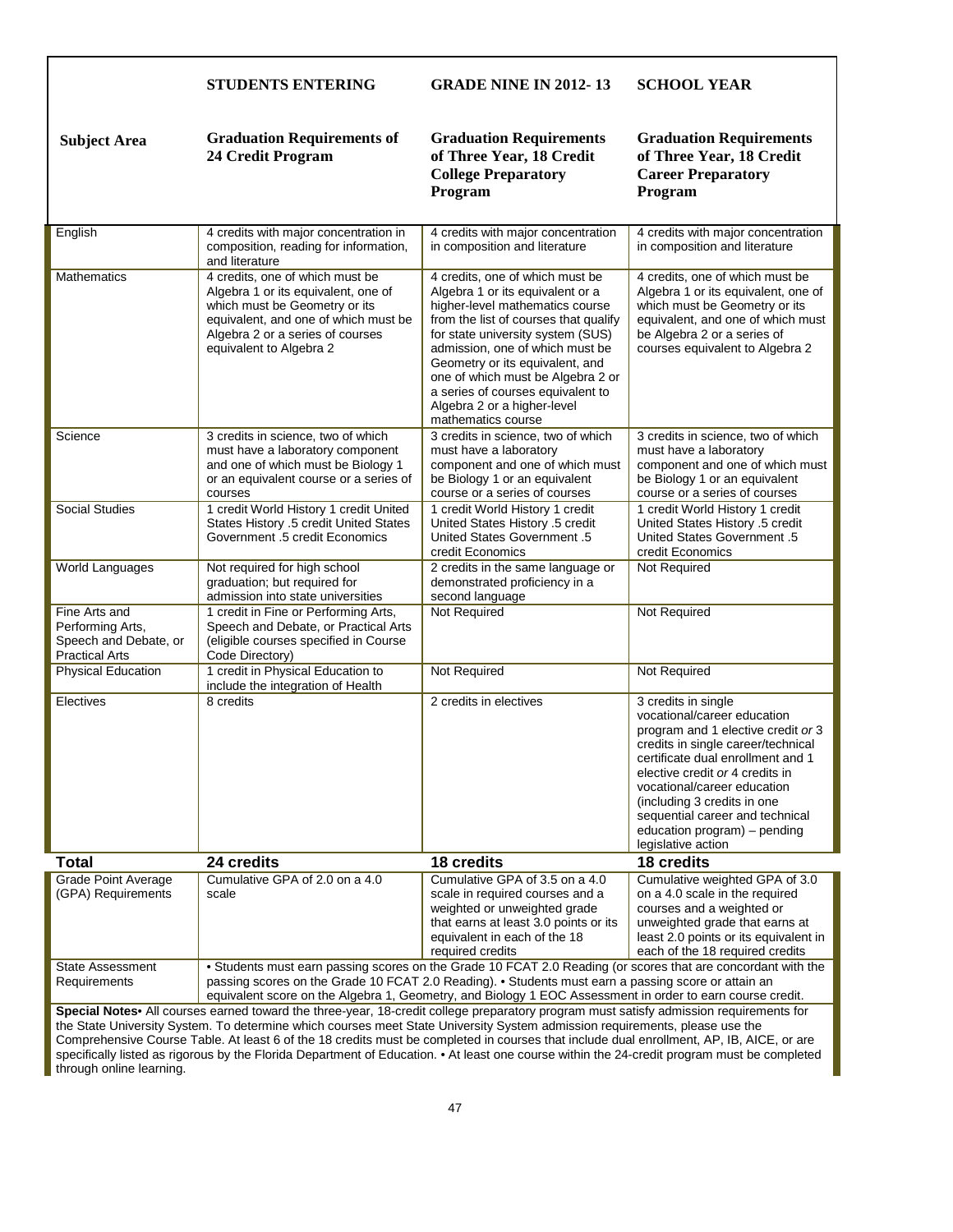### **STUDENTS ENTERING GRADE NINE IN 2013-2014 SCHOOL YEAR**

| <b>Subject Area</b>                                                    |                                                                                                                                                                                                                                                                                                                        | Three Year, 18 Credit College<br><b>Preparatory Program</b>                                                                                                                                                                                                                                                                                                                                                                                                               |                                                                                                                                                                                                                                                                                                                                                                                                                                                                              |
|------------------------------------------------------------------------|------------------------------------------------------------------------------------------------------------------------------------------------------------------------------------------------------------------------------------------------------------------------------------------------------------------------|---------------------------------------------------------------------------------------------------------------------------------------------------------------------------------------------------------------------------------------------------------------------------------------------------------------------------------------------------------------------------------------------------------------------------------------------------------------------------|------------------------------------------------------------------------------------------------------------------------------------------------------------------------------------------------------------------------------------------------------------------------------------------------------------------------------------------------------------------------------------------------------------------------------------------------------------------------------|
|                                                                        | - 24 Credit Program                                                                                                                                                                                                                                                                                                    |                                                                                                                                                                                                                                                                                                                                                                                                                                                                           | Three Year, 18 Credit Career Preparatory<br>Program                                                                                                                                                                                                                                                                                                                                                                                                                          |
| English                                                                | 4 credits with major<br>concentration in composition,<br>reading for information, and<br>literature                                                                                                                                                                                                                    | 4 credits with major concentration in<br>composition and literature                                                                                                                                                                                                                                                                                                                                                                                                       | 4 credits with major concentration in composition<br>and literature                                                                                                                                                                                                                                                                                                                                                                                                          |
| Mathematics                                                            | 4 credits, one of which must be<br>Algebra 1 or its equivalent, one<br>of which must be Geometry or its<br>equivalent, and one of which<br>must be Algebra 2 or a series of<br>courses equivalent to Algebra 2                                                                                                         | 4 credits, one of which must be<br>Algebra 1 or its equivalent or a<br>higher-level mathematics course from<br>the list of courses that qualify for<br>state university system (SUS)<br>admission, one of which must be<br>Geometry or its equivalent, and one<br>of which must be Algebra 2 or a<br>series of courses equivalent to<br>Algebra 2 or a higher-level<br>mathematics course                                                                                 | 4 credits, one of which must be Algebra 1 or its<br>equivalent, one of which must be Geometry or its<br>equivalent, and one of which must be Algebra 2 or<br>a series of courses equivalent to Algebra 2                                                                                                                                                                                                                                                                     |
| Science                                                                | 1 credit Biology 1 or an<br>equivalent course or a series of<br>courses 1 credit in chemistry or<br>physics or a series of courses<br>equivalent to chemistry or<br>physics 1 credit in a science<br>course equally rigorous to<br>biology, chemistry and physics<br>(two credits must have a<br>laboratory component) | 1 credit Biology 1 or an equivalent<br>course or a series of courses<br>1<br>credit in chemistry or physics or a<br>series of courses equivalent to<br>chemistry or physics 1 credit in a<br>science course equally rigorous to<br>biology, chemistry and physics (two<br>credits must have a laboratory<br>component)                                                                                                                                                    | 1 credit Biology 1 or an equivalent course or a<br>series of courses 1 credit in chemistry or physics or<br>a series of courses equivalent to chemistry or<br>physics1 credit in a science course equally rigorous<br>to biology, chemistry and physics (two credits must<br>have a laboratory component)                                                                                                                                                                    |
| <b>Social Studies</b>                                                  | 1 credit World History 1 credit<br>U.S. History .5 credit U.S.<br>Government .5 credit Economics                                                                                                                                                                                                                       | 1 credit World History 1 credit U.S.<br>History .5 credit U.S. Government .5<br>credit Economics                                                                                                                                                                                                                                                                                                                                                                          | 1 credit World History 1 credit U.S. History .5<br>credit U.S. Government .5 credit Economics                                                                                                                                                                                                                                                                                                                                                                                |
| <b>World Languages</b>                                                 | Not required for high school<br>graduation; but required for<br>admission into state universities                                                                                                                                                                                                                      | 2 credits in the same language or<br>demonstrated proficiency in a second<br>language                                                                                                                                                                                                                                                                                                                                                                                     | Not Required                                                                                                                                                                                                                                                                                                                                                                                                                                                                 |
| Visual and Performing<br>Arts, Speech and Debate,<br>or Practical Arts | 1 credit in Fine or Performing<br>Arts, Speech and Debate, or<br>Practical Arts (eligible courses<br>specified in Course Code<br>Directory)                                                                                                                                                                            | Not Required                                                                                                                                                                                                                                                                                                                                                                                                                                                              | Not Required                                                                                                                                                                                                                                                                                                                                                                                                                                                                 |
| Physical Education                                                     | 1 credit in Physical Education to<br>include the integration of Health                                                                                                                                                                                                                                                 | Not Required                                                                                                                                                                                                                                                                                                                                                                                                                                                              | Not Required                                                                                                                                                                                                                                                                                                                                                                                                                                                                 |
| Electives                                                              | 8 credits                                                                                                                                                                                                                                                                                                              | 2 credits                                                                                                                                                                                                                                                                                                                                                                                                                                                                 | 3 credits in single vocational/career education<br>program and 1 elective credit or 3 credits in single<br>career/technical certificate dual enrollment and 1<br>elective credit or 4 credits in vocational/career<br>education (including 3 credits in one sequential<br>career and technical education program) - pending<br>legislative action                                                                                                                            |
| <b>Total</b>                                                           | 24 credits                                                                                                                                                                                                                                                                                                             | 18 credits                                                                                                                                                                                                                                                                                                                                                                                                                                                                | 18 credits                                                                                                                                                                                                                                                                                                                                                                                                                                                                   |
| Grade Point Average<br>(GPA) Requirements                              | Cumulative GPA of 2.0 on a 4.0<br>scale                                                                                                                                                                                                                                                                                | Cumulative GPA of 3.5 on a 4.0 scale in<br>Cumulative weighted GPA of 3.0 on a<br>required courses and a weighted or<br>4.0 scale in the required courses and a<br>weighted or unweighted grade that<br>unweighted grade that earns at least 3.0<br>points or its equivalent in each of the 18<br>earns at least 2.0 points or its<br>required credits<br>equivalent in each of the 18 required<br>credits                                                                |                                                                                                                                                                                                                                                                                                                                                                                                                                                                              |
| <b>State Assessment</b><br>Requirements                                |                                                                                                                                                                                                                                                                                                                        | • Students must earn passing scores on the Grade 10 FCAT 2.0 Reading (or scores that are concordant with the<br>passing<br>scores on the Grade 10 FCAT 2.0 Reading). • Students must earn a passing score or attain an equivalent score on the Algebra<br>1, Geometry, and Biology 1 EOC Assessment in order to earn course credit. •<br>The final grade for U.S. History or<br>U.S. History Honors must include a minimum 30 percent of the U.S. History EOC Assessment. |                                                                                                                                                                                                                                                                                                                                                                                                                                                                              |
|                                                                        |                                                                                                                                                                                                                                                                                                                        | of Education. At least one course within the 24-credit program must be completed through online learning.                                                                                                                                                                                                                                                                                                                                                                 | Special Notes • All courses earned toward the three-year, 18-credit college preparatory program must satisfy admission requirements for the State<br>University System. To determine which courses meet State University System admission requirements, please use the Comprehensive Course Table. At least<br>6 of the 18 credits must be completed in courses that include dual enrollment, AP, IB, AICE, or are specifically listed as rigorous by the Florida Department |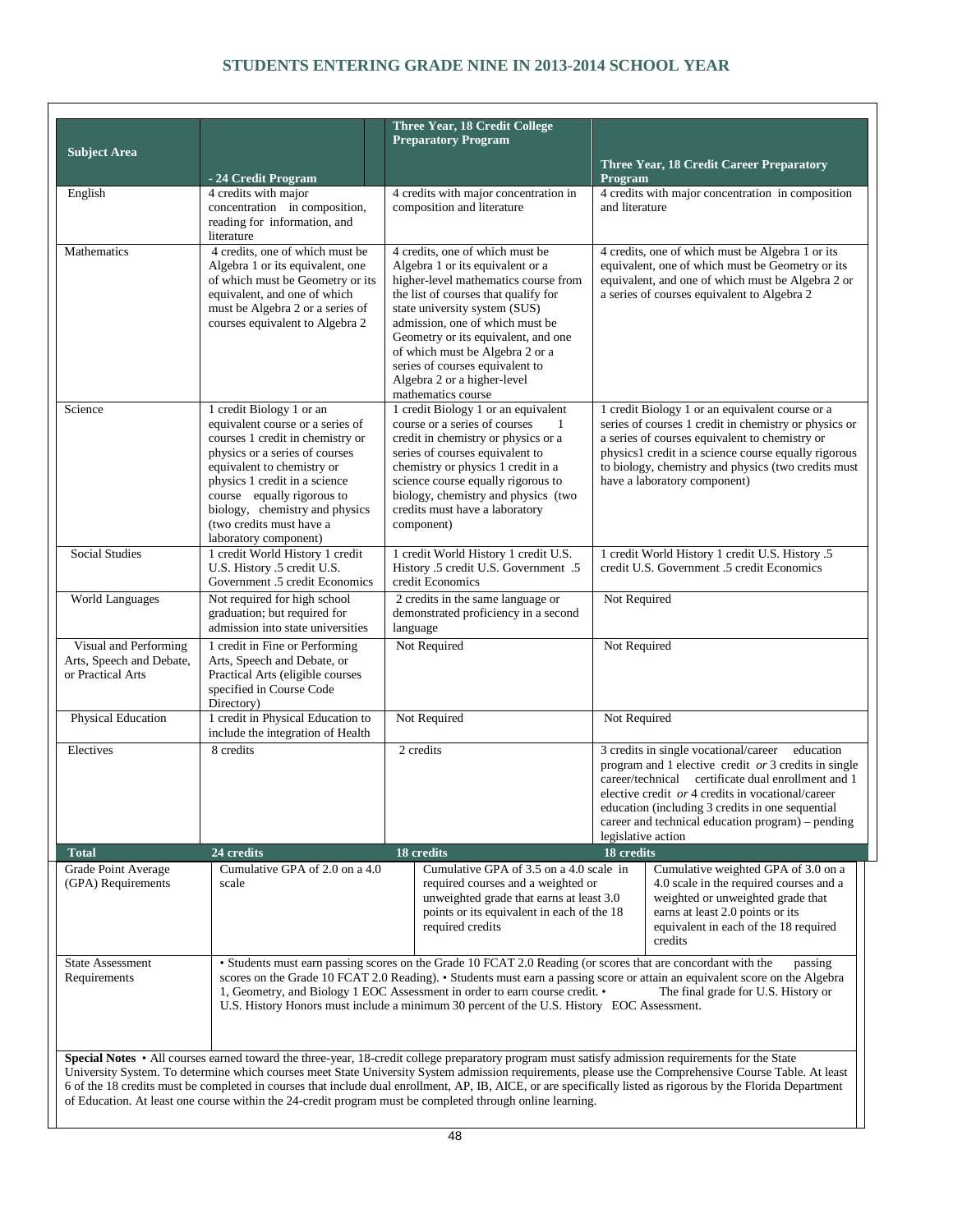# **SERVICES AVAILABLE TO PARENTS AND STUDENTS**

# **FCAT Explorer**

All students in grades 3-10 who have access to a computer and the Internet can utilize [www.fcatexplorer.com.](http://www.fcatexplorer.com/) This website gives students practice for taking the FCAT. Each student must receive a user ID and password from their teacher.

The site offers practice in math, reading, and science. Once a student masters a skill, he/she is allowed to play a game as a reward.

# **After School Programs (as funding allows)**

# **Glades Academic Program (GAP)**

This after school program is offered as funds allow for students in grades 1-12 who are identified as performing below grade level in reading and/or math.

# **Migrant Tutoring**

Migrant students are offered tutoring and homework assistance after school and transportation may be provided. For more information, call 863-946-0202 ext. 120.

## **Supplemental Educational Services (SES)**

SES are federally mandated free tutoring services available to eligible students in Title I schools that have not met Annual yearly Progress (AYP), for three or more consecutive years. Eligible students are those students on free or reduced lunch. Additionally, Glades County School District priorities students for SES services based upon FCAT scores of Level 1 or 2 and/or students in subgroups that did not make AYP.

# PARENTAL PARTICIPATION OPPORTUNITIES

# **Mentoring/ Volunteering**

School Volunteers assist staff and students in many different ways at each school such as chaperoning field trips. Community Resource Volunteers provide special demonstrations or instructions on a wide variety of topics, based on their careers, hobbies or interests. These enriching experiences are provided for classrooms, small groups, or assemblies. All parents requesting to volunteer must be approved by the School Board each school year.

# **School Advisory Council (SAC)**

This is a council comprised of school and community representatives who meet a minimum of four times per year throughout the school year. Members are nominated and voted on by peer groups (parents by parents and school personnel by staff). This representative board serves to provide input, ideas, and reactions from a variety of interests, needs, and view points in order to develop, implement, and evaluate the School Improvement Plan.

If you are interested in becoming a volunteer or serving on the advisory council, please contact: Moore Haven Elementary at 946-0737 Moore Haven Jr. /Sr. High at 946-0811 West Glades Elementary at 675-3490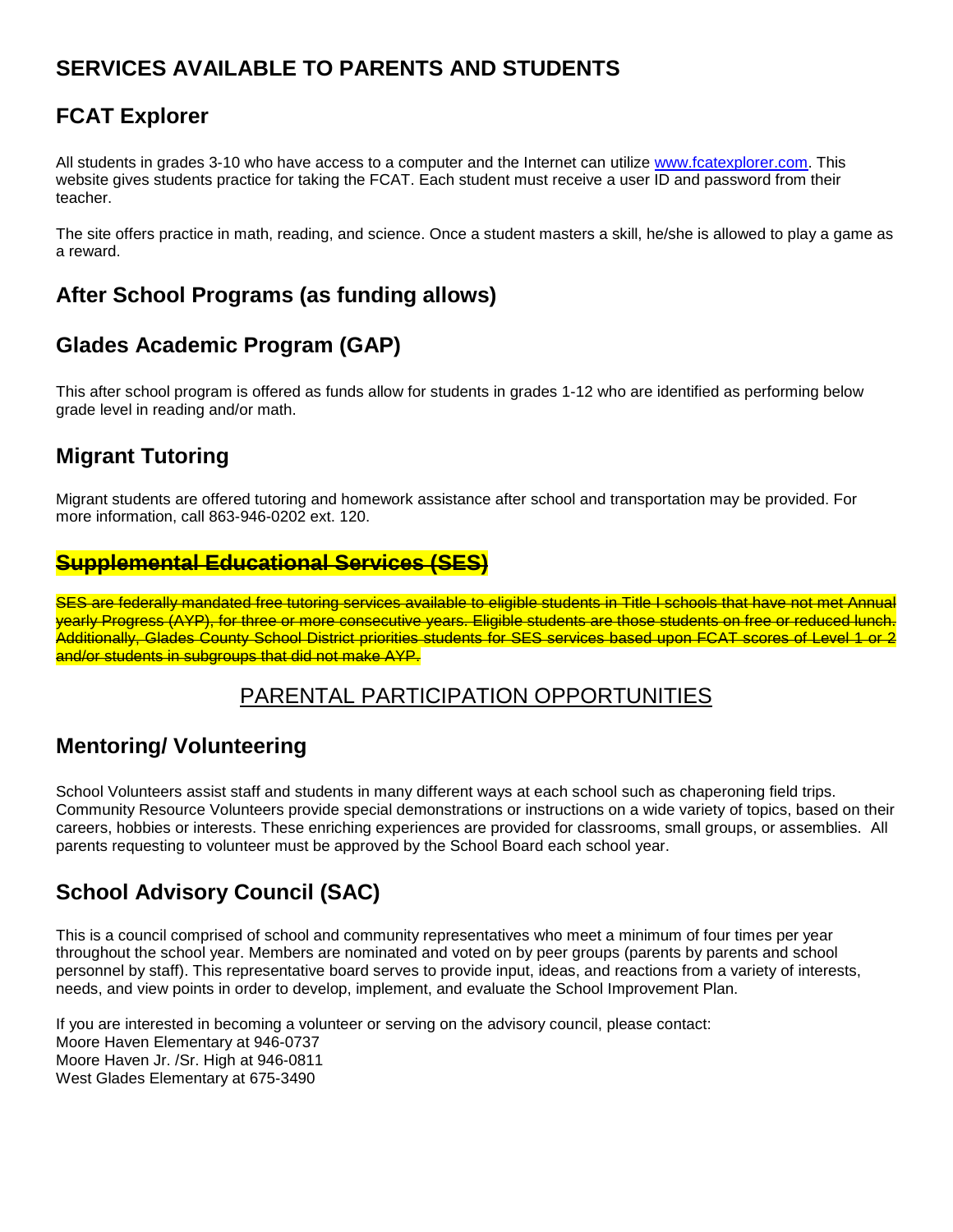### 49 **Parent Involvement Policy Committee (a partner of SAC)**

By federal law, the District, and each Title I school, must formulate and implement a Parent Involvement Policy (PIP). This policy must describe the District/school's expectations for parental involvement, how the District/school will implement parental involvement activities, including but not limited to: types of activities, the school-parent compact, and provide an end-of-year evaluation of the program. Parents may access this program through their respective School Advisory Council. Copies of the Title I Parent Involvement Plans and the District Title I Parent Involvement Policy are available at Title I schools and the district office.

# **Migrant/ELL Advisory Council**

This council is comprised of parents of Migrant and ELL students from all of the schools in the district, community members, administrators, and teachers. Members of this council discuss concerns parents have and how the schools can better serve their children. Meetings are held twice per year during fall and spring.

If you are interested in being a representative, contact the Director of Elementary Academic Services at 863-946-0202, Ext. 120.

# **ESE Parent Advisory Council**

The Exceptional Student Education (ESE) Council meets quarterly and is comprised of parents, teachers, and administrators. This council meets quarterly and discusses concerns of parents and provides helpful information.

If you have a child in the ESE program and would like to serve as a representative contact the Director of Student Services at 863-946-0202, ext. 125.

# RIGOROUS ACADEMIC OPPORTUNITIES FOR STUDENTS

## **Gifted Education**

Any student K-12 who is identified and placed according to Glades County's Special Programs and Procedures for Exceptional Students is eligible to receive gifted instruction.

# **FloridaLearns STEM Scholars - Program for Gifted & Talented Students**

The Florida Department of Education (FDOE) has awarded "Race to the Top" funds to the Panhandle Area Educational Consortium (PAEC), in partnership with Heartland Educational Consortium (HEC) and North East Florida Educational Consortium (NEFEC) for the creation and implementation of a special program for gifted and talented students in participating districts throughout the state.

### **Regional STEM Scholar Forums:**

- Provide students the opportunity to meet and work with scholars from neighboring communities.
- Include engaging and challenging problems which will require collaboration.
- Allow opportunities to interact with workplace and/or academic professionals.
- Include team building, goal setting, and ethical leadership skills.
- Transportation provided.

### **FloridaLearns STEM Scholars Summer Challenges:**

- Four-day summer experience for a minimum of 30 STEM scholars.
- Focus on authentic problem-solving.
- Possible topics include nanoscience, engineering, actuarial science, population science, underwater robotics, and Florida water issues.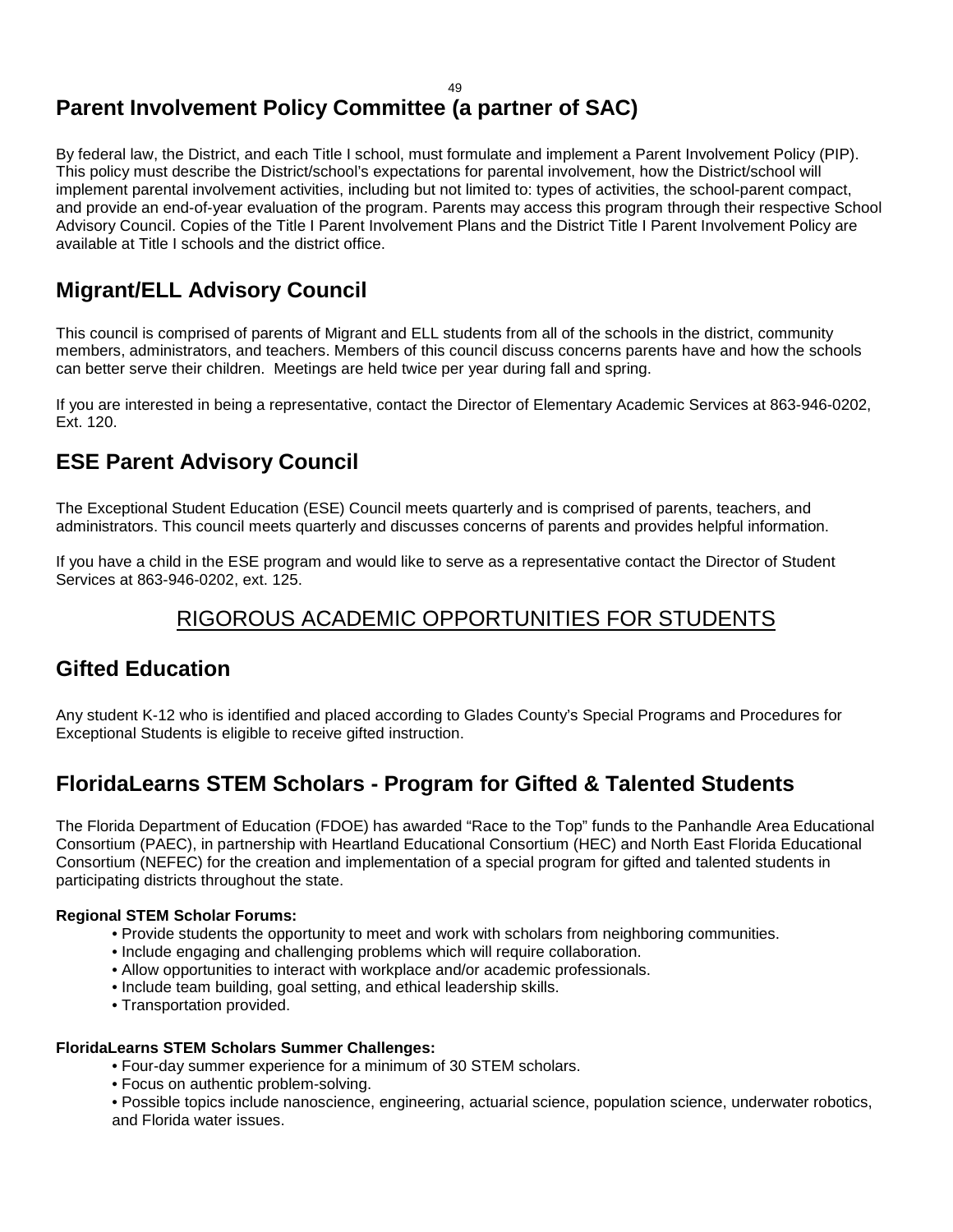- Developed and implemented by college and university faculty along with mentor teachers from students' districts.
- Transportation provided.

50

# **Field Research Experience**

**During the summers of 2013 and 2014,** Rising juniors and seniors who have completed all project requirements will be eligible to apply to work with a STEM practitioner for eight days to conduct authentic research. A STEM teacher will be at each field site.

# **Accelerated Programs**

Based on diagnostic evidence and with prior counseling, a  $6<sup>th</sup>$ ,  $7<sup>th</sup>$ , or  $8<sup>th</sup>$  grade student may take a course listed in the high school Course of Study, provided scheduling is possible. Such courses will meet all 9-12 requirements. Credit toward high school graduation will be awarded upon successful completion of these courses. Middle school students taking high school courses for high school credit who get a grade of "C", "D", or "F" must have their grade replaced with a "C" or higher in a comparable course. Upon notification, students may have this credit deleted from their transcript. (Section 1003.43(5) (e) 1, F.S.)

Recent changes in state statute now permit some  $4<sup>th</sup>$  and  $5<sup>th</sup>$  grade students the opportunity to accelerate their learning by participating in virtual course work during the school day. Students in 4<sup>th</sup> or 5<sup>th</sup> grades who score a Level 4 or Level 5 the previous year on FCAT Reading or FCAT Mathematics are eligible to take middle school math and/or language arts classes.

# **Advanced Level Courses**

Certain specified advanced level courses are designated to be given weighted grade point values as reward for more rigorous course requirements and to encourage able students to undertake more challenging programs.

Advanced placement courses, all state level III courses, the third, fourth, and fifth year of foreign languages, and Dual Enrollment courses taken will be given weighted credit. The high school guidance counselor can provide further information.

# **Early Admission Program**

Early Admission shall be a form of Dual Enrollment through which eligible secondary students enroll in a postsecondary institution on a full-time basis. (twelve or more hours) The Early Admission Program allows a student to enter college following completion of grade eleven, substituting two semesters of college for the fourth year of high school, and counting college credits toward high school graduation. The student is responsible for making application and must meet all entrance requirements as stated by the college involved. The high school record shall contain notations covering the work accomplished while in college and the grades assigned.

# **Dual College Enrollment**

Dual enrollment is the enrollment of an eligible secondary student in a postsecondary institution on part-time basis. (eleven hours or less) An articulation agreement between Glades County Public Schools and Edison State College and Florida Gulf Coast University provides advanced instruction for those pupils who demonstrate a readiness to engage in post-secondary academic work. In this program, students may earn credit toward both a high school diploma and an associate or baccalaureate degree. Dual enrollment credits shall be converted to high school credits as specified in Section (1000.21, 1007.24, 1007.25, 1007.271, 1008.345 FS). For each approved dual enrollment class a student's secondary schedule may be reduced by one class period.

# **Florida Virtual School On-Line Instruction**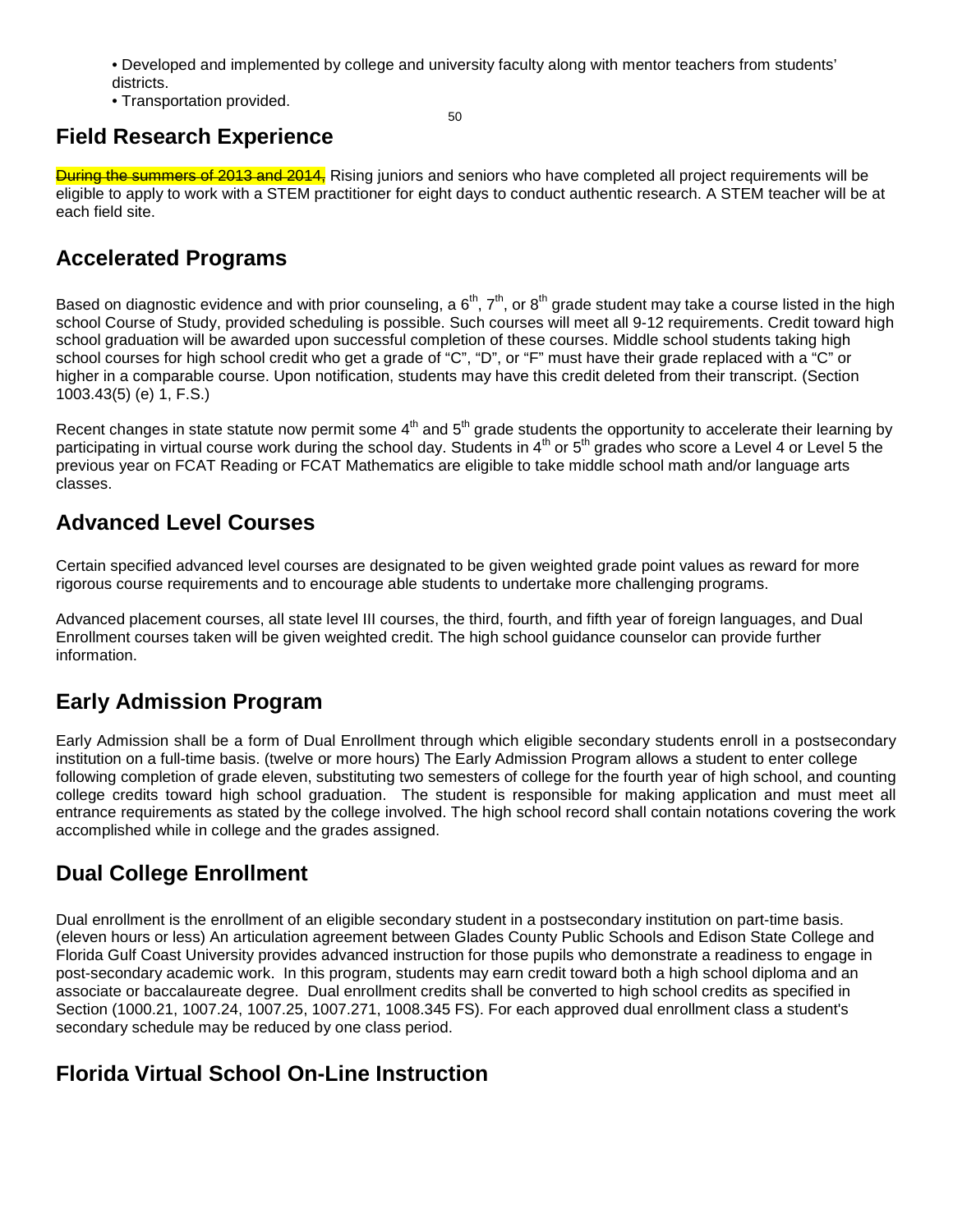An agreement between Glades County Schools and The Florida Virtual School (FLVS) provides on-line instruction for those students seeking credit toward high school graduation. Course credits and grades earned through FLVS are based upon successful completion of the course.

51

# EDUCATIONAL CHOICE

# **NCLB Choice**

Currently, the Glades County School District offers a number of viable choice options to all students. Students that qualify for NCLB Choice Options based on the District's Prioritized Plan may opt for the following programs: 1. Students can stay in their home school identified as a school in need of improvement, in the same program in which they are currently enrolled. 2. students may choose to move to a higher performing school with transportation; 3) students may remain in their home school, identified as in need of improvement, and receive supplemental educational services, as applicable.

# Virtual Instruction Program

Eligible students have the option of participating in a full-time virtual education program. Virtual Education is provided through contracts with approved state providers. If you would like enrollment information, contact the Director of Elementary Academic Services at 946-0202,Extension 120.

Recent changes in state statute now permit some 4th and 5th grade students the opportunity to accelerate their learning by participating in virtual course work during the school day. Students in 4th or 5th grades who score a Level 4 or Level 5 the previous year on FCAT Reading or FCAT Mathematics are eligible to take middle school math and/or language arts classes. Due to the rigorous course requirements, students may need to spend additional time at home completing their online assignments. Also, please keep in mind that your student's assigned classroom teacher will not be teaching the online course. A separate virtual teacher will work with your student and answer all questions and grade all assignments.

If you are interested in participating in this instructional option, please contact your school guidance counselor to fully discuss this option for your student. You may also contact the Director of Elementary Academic Services at the District Office or visit [www.mydistrictvirtualschool.org](http://www.mydistrictvirtualschool.or/) if you have questions about the district's virtual programs.

# **Home Education**

A home school packet can be obtained from the Supervisor of Support Services located at the Glades County Administration building. A student in a home education setting must be evaluated once a year to demonstrate educational progress at a level equivalent to his or her abilities.

# STUDENTS WITH DISABILITIES

# **Individual Education Plan (IEP)**

An IEP is a written statement for each child with a disability that is developed, reviewed and revised yearly based on each student's individual educational needs. An IEP lets parents know what level their child is at presently, how his disability affects his/her academics and what goals are to be achieved during the year. Parents of a student with an IEP are invited and encouraged to attend the meeting to write the IEP.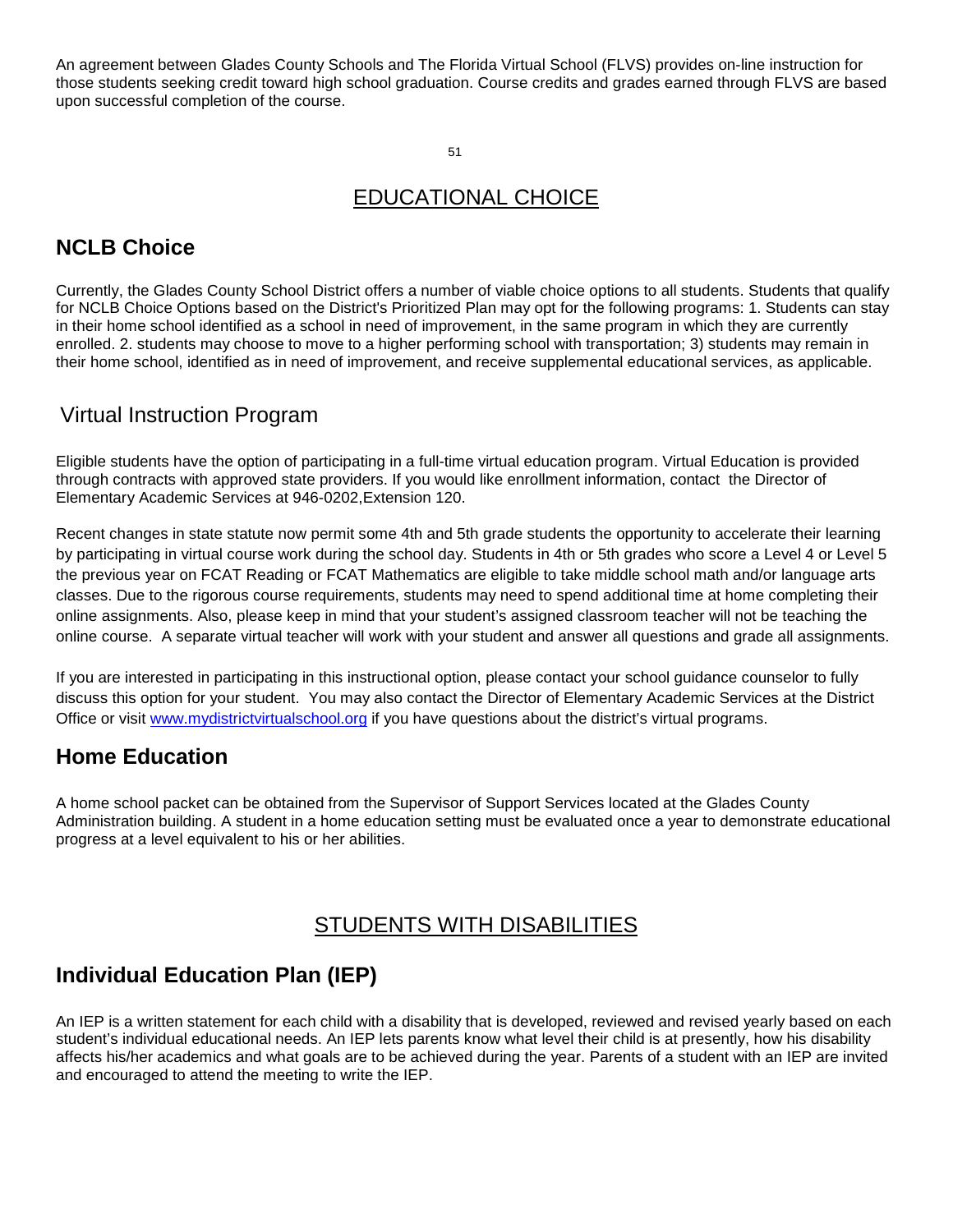## GLADES TRUANCY PROGRAM

## **Program Description**

The Glades Truancy Program (G.T.P.) is a partnership between the Glades County School Board (GCSB),and Lutheran Services and the Glades County Sheriff's Office. The primary goal of the Glades County School Board is to reduce truancy and have students attend school on a consistent basis, which will aid in lowering juvenile crime. GTP utilizes a team of school and community personnel to develop approaches to address and reduce excessive unexcused absence and tardies as an intervention strategy. This team will provide support for students who have demonstrated chronic absenteeism and tardiness. GTP combines early intervention with prosecutorial enforcement of Florida's Compulsory Education Laws.

# **PARENT CHECKLIST**

This checklist has been designed to help determine how involved you are in promoting a positive education for your child. Please read each line and place a mark next to the statement indicating that you agree and practice the statement with your child.

- I speak to my children on the importance of education and doing the best that they can in school.
- \_\_\_\_\_\_ I express to my children that they have the ability to be successful.
- I help my children set long and short-term goals
- I celebrate the academic events and successes of my children.
- I consider what my children watch on television.
- I ask to see the work my children do in school.
- I attend programs to teach me how to help my children at home.
- **I** speak to my children about taking responsibility for their actions.
- I tell my children that it is important to attend school regularly and to be on time.
- I communicate regularly with the teacher about my children, either in person, by telephone, by electronic mail or in writing.
- I teach my children positive behavior and reinforce the principles of respecting themselves and others, to work hard and to be responsible.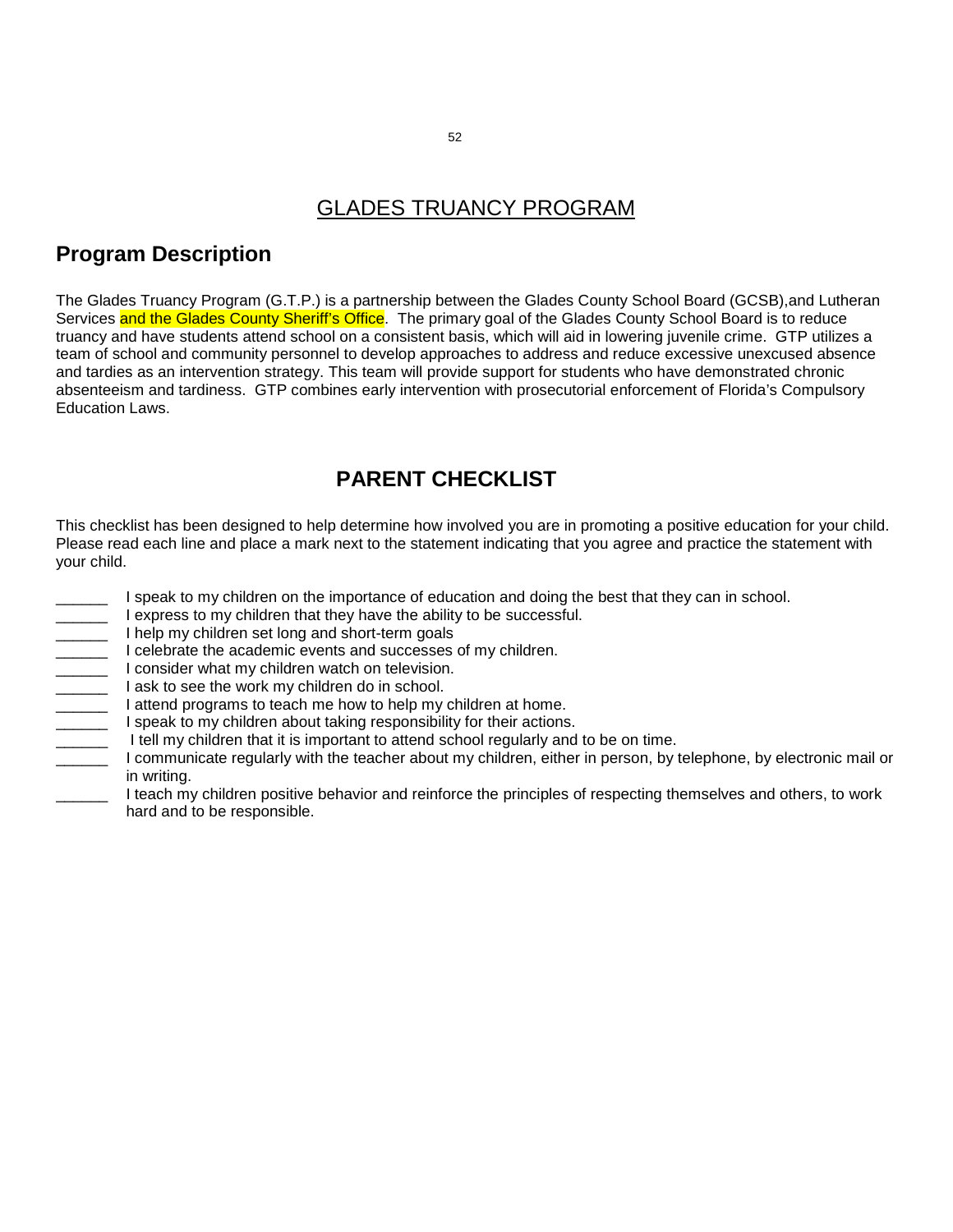## *GLADES COUNTY SCHOOL DISTRICT 2014-2015 SCHOOL CALENDAR Adopted: Mar. 24, 2014*

| <b>JULY</b>            | 4 ---------------------- Independence Day Holiday                                                   |
|------------------------|-----------------------------------------------------------------------------------------------------|
| <b>AUGUST</b>          | 6&7---------------------- QTIP (New Teachers Report 8/6)                                            |
|                        | 8 ---------------------- Possible Paid Teacher Inservice                                            |
|                        | 11 ---------------------- (Teachers Report For Duty) Pre-School (8/11 - 8/15)                       |
|                        | tba ---------------------- Get Acquainted Night                                                     |
|                        | 18 --------------------- STUDENTS REPORT FOR SCHOOL                                                 |
| <b>SEPTEMBER</b>       | 1 ----------------------- Labor Day Holiday (All)                                                   |
|                        | 17 ---------------------- Early Release For Students - Teacher Inservice/Professional Development   |
|                        | 19 ---------------------- Interim Report Cards                                                      |
|                        | 23 ---------------------- Open House - MHJSHS (5:00p.m. - 7:00p.m.)                                 |
|                        | 25 ---------------------- Open House - WGS & MHES (5:00p.m. - 7:00p.m.)                             |
| <b>OCTOBER</b>         | 15 ----------------------- End of 1st 9 Week Period                                                 |
|                        | 20 ------------------------ Teacher Workday (No School For Students)                                |
|                        | 24 ------------------------    Report Cards Go Out                                                  |
|                        | 29 ------------------------ Early Release For Students - Teacher Inservice/Professional Development |
|                        | tba ----------------------- Halloween Carnival                                                      |
| <b>NOVEMBER</b>        | tba ---------------------- West Glades Fall Festival                                                |
|                        | 14 ----------------------- Interim Report Cards                                                     |
|                        | 18 ----------------------- Open House - WGS & MHES (5:00p.m. - 7:00p.m.)                            |
|                        | 20 ----------------------- Open House - MHJSHS (5:00p.m. - 7:00p.m.)                                |
|                        | tba ----------------------- Early Release For Thanksgiving Holiday                                  |
|                        | 24-26 ---------------------- Hurricane Make Up Days (If Not Necessary, School Not In Session)       |
|                        | 27-28 ----------------------- Thanksgiving Holiday (All)                                            |
| <b>DECEMBER</b>        | 3 ----------------------- Early Release For Students - Teacher Inservice/Professional Development   |
|                        | 11 ----------------------- Christmas on the Caloosahatchee                                          |
|                        | 19 ----------------------- End of 2 <sup>nd</sup> Nine Week Period / Early Release For Holiday      |
|                        | 12/22-1/2 ----------------------- Christmas/New Year Holiday (12 mo. 12/24 & 12/25, 12/31 & 1/1)    |
| <mark>JANUARY</mark> 1 | 12/22 - 1/2 ---------------------- Christmas/New Year Holiday (12 mo. 12/24 & 12/25, 12/31 & 1/1)   |
|                        | 5 ------------------------- Teacher Workday (No School For Students)                                |
|                        | 6 ------------------------- Students Return To School                                               |
|                        | 9 -------------------------    Report Cards Go Out                                                  |
|                        | 19 ------------------------- Martin L. King Holiday (All)                                           |
| <b>FEBRUARY</b>        | 6 ----------------------- Interim Report Cards Issued                                               |
|                        | 10 ---------------------- Open House- WGS & MHES (time tba)                                         |
|                        | 12 ----------------------- Open House - MHJSHS (time tba)                                           |
|                        | 16 ------------------------ Presidents' Day (All)                                                   |
|                        | 25 ------------------------ Early Release For Students - Teacher Inservice/Professional Development |
| <u> MARCH</u>          | 6 ---------------------- Chalo Nitka Holiday (All)                                                  |
|                        | 13 ----------------------    End of 3rd 9 Week Period                                               |
|                        | 16-20 ----------------------- Spring Break**                                                        |
|                        | 23 ---------------------- Teacher Workday (No School For Students)                                  |
|                        | 27 ----------------------- Report Cards Go Out                                                      |
| <u>APRIL</u>           | 3 -----------------------    Good Friday Holiday (All)                                              |
|                        | 6 ---------------------- Spring Holiday (Teachers/Students School Not In Session)**                 |
|                        | 24 ----------------------- Interim Report Cards                                                     |
| <u>МАҮ </u>            | 25 ---------------------- Memorial Day Holiday (All)                                                |
|                        | 31 ---------------------- Baccalaureate                                                             |
| <b>JUNE</b>            | 5 ----------------------- LAST DAY FOR STUDENTS - Early Release For Students                        |